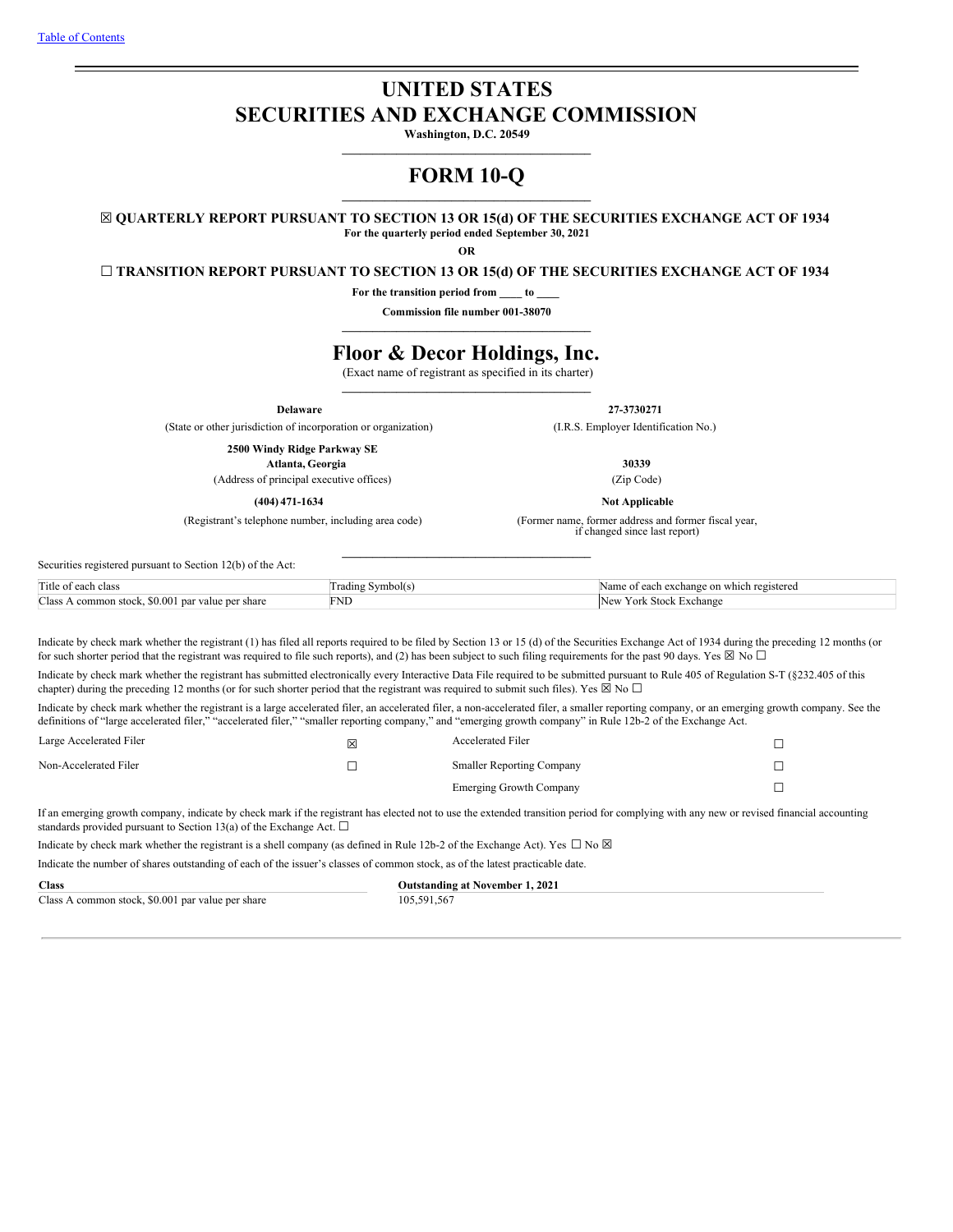# **Table of Contents**

<span id="page-1-0"></span>

|                   |                                                                                             | Page           |
|-------------------|---------------------------------------------------------------------------------------------|----------------|
|                   | <b>Part I – Financial Information</b>                                                       |                |
| Item 1.           | <b>Financial Statements</b>                                                                 |                |
|                   | <b>Condensed Consolidated Balance Sheets (Unaudited)</b>                                    |                |
|                   | <b>Condensed Consolidated Statements of Operations and Comprehensive Income (Unaudited)</b> |                |
|                   | Condensed Consolidated Statements of Stockholders' Equity (Unaudited)                       |                |
|                   | <b>Condensed Consolidated Statements of Cash Flows (Unaudited)</b>                          | 6              |
|                   | <b>Notes to Condensed Consolidated Financial Statements</b>                                 |                |
| Item 2.           | Management's Discussion and Analysis of Financial Condition and Results of Operations       | <u> 21</u>     |
|                   | <b>Forward-Looking Statements</b>                                                           | <u> 21</u>     |
| Item 3.           | <b>Quantitative and Qualitative Disclosures About Market Risk</b>                           | <u>33</u>      |
| Item 4.           | <b>Controls and Procedures</b>                                                              | 34             |
|                   | <b>Part II - Other Information</b>                                                          | 34             |
| Item 1.           | <b>Legal Proceedings</b>                                                                    | $\frac{34}{5}$ |
| Item 1A.          | <b>Risk Factors</b>                                                                         | 35             |
| Item 2.           | Unregistered Sales of Equity Securities and Use of Proceeds                                 | 39             |
| Item 3.           | <b>Defaults Upon Senior Securities</b>                                                      | 39             |
| Item 4.           | <b>Mine Safety Disclosures</b>                                                              | <u>39</u>      |
| Item 5.           | <b>Other Information</b>                                                                    | <u>39</u>      |
| Item 6.           | <b>Exhibits</b>                                                                             | 40             |
| <b>Signatures</b> |                                                                                             | 41             |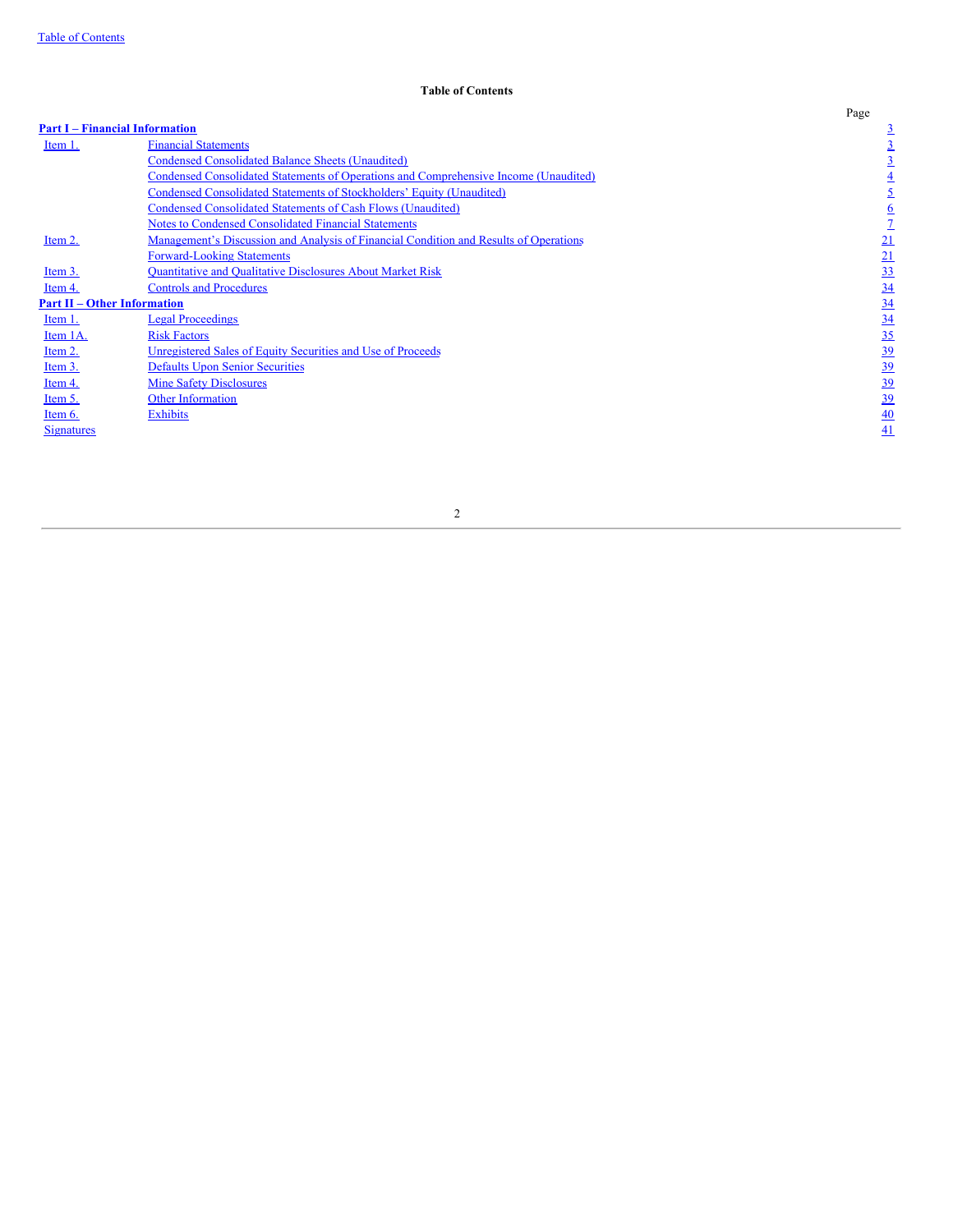# **PART I – FINANCIAL INFORMATION**

# <span id="page-2-1"></span><span id="page-2-0"></span>**Item 1. Financial Statements**

#### **Floor & Decor Holdings, Inc. and Subsidiaries Condensed Consolidated Balance Sheets (Unaudited)**

| in thousands, except for share and per share data                                                                                                                                                      |              | 2021      |              | As of September 30, As of December 31,<br>2020 |
|--------------------------------------------------------------------------------------------------------------------------------------------------------------------------------------------------------|--------------|-----------|--------------|------------------------------------------------|
| <b>Assets</b>                                                                                                                                                                                          |              |           |              |                                                |
| Current assets:                                                                                                                                                                                        |              |           |              |                                                |
| Cash and cash equivalents                                                                                                                                                                              | $\mathbb{S}$ | 330,085   | $\mathbb{S}$ | 307,772                                        |
| Receivables, net                                                                                                                                                                                       |              | 81,480    |              | 50,427                                         |
| Inventories, net                                                                                                                                                                                       |              | 833,122   |              | 654,000                                        |
| Prepaid expenses and other current assets                                                                                                                                                              |              | 49,522    |              | 28,257                                         |
| <b>Total current assets</b>                                                                                                                                                                            |              | 1,294,209 |              | 1,040,456                                      |
| Fixed assets, net                                                                                                                                                                                      |              | 836,310   |              | 579,359                                        |
| Right-of-use assets                                                                                                                                                                                    |              | 1,082,031 |              | 916,325                                        |
| Intangible assets, net                                                                                                                                                                                 |              | 152,678   |              | 109,269                                        |
| Goodwill                                                                                                                                                                                               |              | 255,473   |              | 227,447                                        |
| Other assets                                                                                                                                                                                           |              | 7,409     |              | 7,569                                          |
| <b>Total long-term assets</b>                                                                                                                                                                          |              | 2,333,901 |              | 1,839,969                                      |
| <b>Total assets</b>                                                                                                                                                                                    | s            | 3,628,110 | \$           | 2,880,425                                      |
| Liabilities and stockholders' equity                                                                                                                                                                   |              |           |              |                                                |
| Current liabilities:                                                                                                                                                                                   |              |           |              |                                                |
| Current portion of term loans                                                                                                                                                                          | $\mathbb{S}$ | 1,577     | <b>S</b>     | 1,647                                          |
| Current portion of lease liabilities                                                                                                                                                                   |              | 98,238    |              | 94,502                                         |
| Trade accounts payable                                                                                                                                                                                 |              | 634,339   |              | 417,898                                        |
| Accrued expenses and other current liabilities                                                                                                                                                         |              | 255,106   |              | 162,283                                        |
| Income taxes payable                                                                                                                                                                                   |              | 1,553     |              | 12,391                                         |
| Deferred revenue                                                                                                                                                                                       |              | 21,173    |              | 10,115                                         |
| <b>Total current liabilities</b>                                                                                                                                                                       |              | 1,011,986 |              | 698,836                                        |
| Term loans                                                                                                                                                                                             |              | 195,865   |              | 207,157                                        |
| Lease liabilities                                                                                                                                                                                      |              | 1,106,812 |              | 941,125                                        |
| Deferred income tax liabilities, net                                                                                                                                                                   |              | 33,589    |              | 27,990                                         |
| Other liabilities                                                                                                                                                                                      |              | 14,948    |              | 7,929                                          |
| <b>Total long-term liabilities</b>                                                                                                                                                                     |              | 1,351,214 |              | 1,184,201                                      |
| <b>Total liabilities</b>                                                                                                                                                                               |              | 2,363,200 |              | 1,883,037                                      |
| Commitments and Contingencies (Note 5)                                                                                                                                                                 |              |           |              |                                                |
| <b>Stockholders' equity</b>                                                                                                                                                                            |              |           |              |                                                |
| Capital stock:                                                                                                                                                                                         |              |           |              |                                                |
| Preferred stock, \$0.001 par value; 10,000,000 shares authorized; 0 shares issued and outstanding at September 30, 2021 and December 31, 2020                                                          |              |           |              |                                                |
| Common stock Class A, \$0.001 par value; 450,000,000 shares authorized; 105,578,555 shares issued and outstanding at September 30, 2021 and 104,368,212<br>issued and outstanding at December 31, 2020 |              | 106       |              | 104                                            |
| Common stock Class B, \$ 0.001 par value; 10,000,000 shares authorized; 0 shares issued and outstanding at September 30, 2021 and December 31, 2020                                                    |              |           |              |                                                |
| Common stock Class C, \$ 0.001 par value; 30,000,000 shares authorized; 0 shares issued and outstanding at September 30, 2021 and December 31, 2020                                                    |              |           |              |                                                |
| Additional paid-in capital                                                                                                                                                                             |              | 442,247   |              | 408,124                                        |
| Accumulated other comprehensive income, net                                                                                                                                                            |              | 204       |              | 164                                            |
| Retained earnings                                                                                                                                                                                      |              | 822,353   |              | 588,996                                        |
| Total stockholders' equity                                                                                                                                                                             |              | 1,264,910 |              | 997,388                                        |
| Total liabilities and stockholders' equity                                                                                                                                                             | $\mathsf{s}$ | 3,628,110 | $\mathbb{S}$ | 2,880,425                                      |

<span id="page-2-2"></span>See accompanying notes to condensed consolidated financial statements.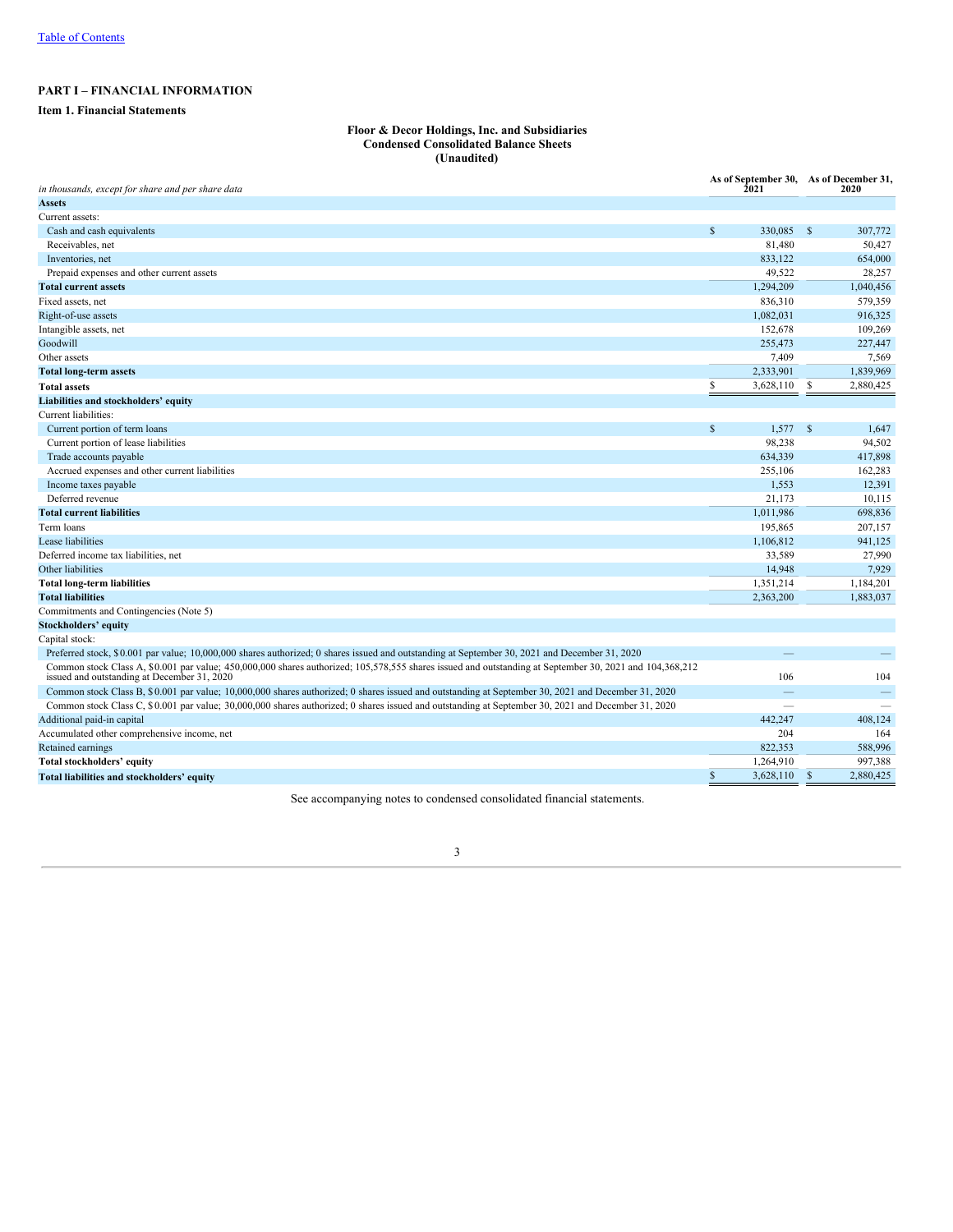#### **Floor & Decor Holdings, Inc. and Subsidiaries Condensed Consolidated Statements of Operations and Comprehensive Income (Unaudited)**

|                                                       | <b>Thirteen Weeks Ended</b> |                       |          |                       | <b>Thirty-nine Weeks Ended</b> |                       |               |                       |  |
|-------------------------------------------------------|-----------------------------|-----------------------|----------|-----------------------|--------------------------------|-----------------------|---------------|-----------------------|--|
| in thousands, except for per share data               |                             | September 30,<br>2021 |          | September 24,<br>2020 |                                | September 30,<br>2021 |               | September 24,<br>2020 |  |
| Net sales                                             | $\mathbb{S}$                | 876,553               | -S       | 684,847               | <sup>\$</sup>                  | 2,519,198             | <sup>S</sup>  | 1,702,136             |  |
| Cost of sales                                         |                             | 511,245               |          | 390,219               |                                | 1,451,519             |               | 974,784               |  |
| Gross profit                                          |                             | 365,308               |          | 294,628               |                                | 1,067,679             |               | 727,352               |  |
| Operating expenses:                                   |                             |                       |          |                       |                                |                       |               |                       |  |
| Selling and store operating                           |                             | 218,690               |          | 171,513               |                                | 613,708               |               | 463,036               |  |
| General and administrative                            |                             | 52,488                |          | 39,286                |                                | 149,348               |               | 103,857               |  |
| Pre-opening                                           |                             | 10,733                |          | 5,027                 |                                | 26,720                |               | 13,894                |  |
| Total operating expenses                              |                             | 281,911               |          | 215,826               |                                | 789,776               |               | 580,787               |  |
| Operating income                                      |                             | 83,397                |          | 78,802                |                                | 277,903               |               | 146,565               |  |
| Interest expense, net                                 |                             | 1,124                 |          | 2,024                 |                                | 3,805                 |               | 6,134                 |  |
| Gain on early extinguishment of debt                  |                             |                       |          |                       |                                |                       |               | (1,015)               |  |
| Income before income taxes                            |                             | 82,273                |          | 76,778                |                                | 274,098               |               | 141,446               |  |
| Provision for income taxes                            |                             | 7,628                 |          | 8,004                 |                                | 40,741                |               | 3,605                 |  |
| Net income                                            |                             | 74,645                | <b>S</b> | 68,774                | S.                             | 233,357               | <b>S</b>      | 137,841               |  |
| Change in fair value of hedge instruments, net of tax |                             | (36)                  |          | 89                    |                                | 40                    |               | 249                   |  |
| Total comprehensive income                            |                             | 74,609                | -S       | 68,863                | \$                             | 233,397               | \$.           | 138,090               |  |
| Basic earnings per share                              | S.                          | 0.71                  |          | 0.67                  | <b>S</b>                       | 2.23                  | <sup>\$</sup> | 1.35                  |  |
| Diluted earnings per share                            | S                           | 0.69                  | -S       | 0.65                  | S                              | 2.17                  | S             | 1.30                  |  |

<span id="page-3-0"></span>See accompanying notes to condensed consolidated financial statements.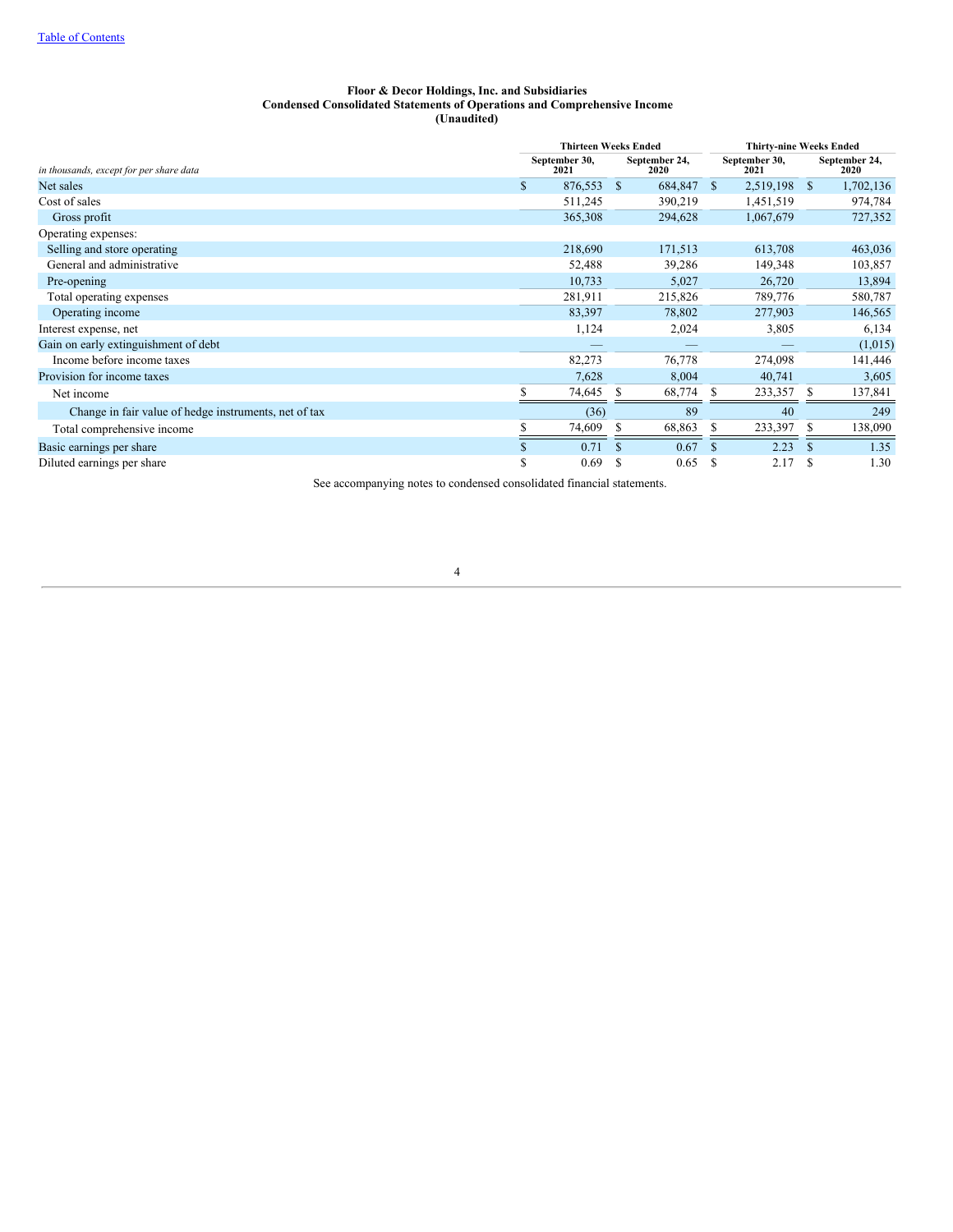## **Floor & Decor Holdings, Inc. and Subsidiaries Condensed Consolidated Statements of Stockholders' Equity (Unaudited)**

|                                                                 | <b>Common Stock</b> |               |                          |               |                           |               |                                           |               |                          |              |                               |
|-----------------------------------------------------------------|---------------------|---------------|--------------------------|---------------|---------------------------|---------------|-------------------------------------------|---------------|--------------------------|--------------|-------------------------------|
|                                                                 | <b>Class A</b>      |               |                          |               | <b>Additional Paid-in</b> |               | <b>Accumulated Other</b><br>Comprehensive |               |                          |              | <b>Total</b><br>Stockholders' |
| in thousands                                                    | <b>Shares</b>       |               | Amount                   |               | Capital                   |               | Income (Loss)                             |               | <b>Retained Earnings</b> |              | <b>Equity</b>                 |
| Balance, January 1, 2021                                        | 104,368             | <sup>S</sup>  | 104                      | $\mathbf{s}$  | 408.124                   | $\mathbf{s}$  | 164                                       | $\mathbf S$   | 588,996 \$               |              | 997,388                       |
| Stock-based compensation expense                                |                     |               |                          |               | 4.734                     |               | $\qquad \qquad$                           |               |                          |              | 4,734                         |
| Exercise of stock options                                       | 195                 |               |                          |               | 2,382                     |               |                                           |               |                          |              | 2.383                         |
| Issuance of restricted stock awards                             | 27                  |               |                          |               |                           |               |                                           |               |                          |              |                               |
| Forfeiture of restricted stock awards                           | (2)                 |               |                          |               |                           |               |                                           |               |                          |              |                               |
| Issuance of common stock upon vesting of restricted stock units | 25                  |               |                          |               |                           |               |                                           |               |                          |              |                               |
| Shares issued under employee stock purchase plan                | 26                  |               |                          |               | 1,302                     |               |                                           |               |                          |              | 1,302                         |
| Common stock redeemed for tax liability                         | (10)                |               |                          |               | (966)                     |               |                                           |               |                          |              | (966)                         |
| Other comprehensive gain, net of tax                            |                     |               |                          |               | $\overline{\phantom{a}}$  |               | 83                                        |               |                          |              | 83                            |
| Net income                                                      |                     |               |                          |               |                           |               |                                           |               | 75,796                   |              | 75,796                        |
| Balance, April 1, 2021                                          | 104,629             | S             | 105                      | $\mathbf{s}$  | 415,576                   | <sup>S</sup>  | 247                                       | $\mathbf S$   | 664,792                  | $\mathbf{s}$ | 1,080,720                     |
| Stock-based compensation expense                                |                     |               | $\overline{\phantom{0}}$ |               | 5,319                     |               |                                           |               | -                        |              | 5,319                         |
| Exercise of stock options                                       | 409                 |               |                          |               | 3.943                     |               |                                           |               |                          |              | 3.943                         |
| Issuance of restricted stock awards                             | $\mathcal{D}$       |               |                          |               |                           |               |                                           |               |                          |              |                               |
| Issuance of common stock upon vesting of restricted stock units | $\overline{2}$      |               |                          |               |                           |               |                                           |               |                          |              |                               |
| Shares issued under employee stock purchase plan                | 21                  |               |                          |               | 1,761                     |               |                                           |               |                          |              | 1,761                         |
| Issuance of stock related to acquisition                        | 50                  |               |                          |               | 5,000                     |               |                                           |               |                          |              | 5,000                         |
| Common stock redeemed for tax liability                         | (1)                 |               |                          |               | (50)                      |               |                                           |               |                          |              | (50)                          |
| Other comprehensive loss, net of tax                            |                     |               |                          |               |                           |               | (7)                                       |               |                          |              | (7)                           |
| Net income                                                      |                     |               |                          |               |                           |               | $\overline{\phantom{m}}$                  |               | 82,916                   |              | 82,916                        |
| Balance, July 1, 2021                                           | 105.111             | $\mathbf{s}$  | 105                      | $\mathcal{S}$ | 431,549                   | $\mathbf S$   | 240                                       | $\mathbf{s}$  | 747,708                  | $\mathbf S$  | 1,179,602                     |
| Stock-based compensation expense                                |                     |               | $\overline{\phantom{a}}$ |               | 5,282                     |               | $\sim$                                    |               |                          |              | 5,282                         |
| Exercise of stock options                                       | 468                 |               |                          |               | 5,428                     |               |                                           |               |                          |              | 5.429                         |
| Common stock redeemed for tax liability                         |                     |               |                          |               | (12)                      |               | -                                         |               |                          |              | (12)                          |
| Other comprehensive loss, net of tax                            |                     |               |                          |               |                           |               | (36)                                      |               |                          |              | (36)                          |
| Net income                                                      |                     |               |                          |               |                           |               |                                           |               | 74,645                   |              | 74,645                        |
| Balance, September 30, 2021                                     | 105,579             | $\mathcal{S}$ | 106                      | $\mathcal{S}$ | 442,247                   | $\mathcal{S}$ | 204                                       | $\mathcal{S}$ | 822,353                  | $\mathbf S$  | 1,264,910                     |

|                                                  | <b>Common Stock</b> |               |     |                           |         |                                           |                          |                          |         |                        |               |  |
|--------------------------------------------------|---------------------|---------------|-----|---------------------------|---------|-------------------------------------------|--------------------------|--------------------------|---------|------------------------|---------------|--|
|                                                  | <b>Class A</b>      |               |     | <b>Additional Paid-in</b> |         | <b>Accumulated Other</b><br>Comprehensive |                          |                          |         | Total<br>Stockholders' |               |  |
| in thousands                                     | <b>Shares</b>       | Amount        |     |                           | Capital |                                           | Income (Loss)            | <b>Retained Earnings</b> |         |                        | <b>Equity</b> |  |
| Balance, December 27, 2019                       | 101,458             | $\mathbb{S}$  | 101 | <sup>S</sup>              | 370,413 | <sup>\$</sup>                             | (193)                    | <sup>\$</sup>            | 394,015 | <b>S</b>               | 764,336       |  |
| Stock-based compensation expense                 |                     |               |     |                           | 2,908   |                                           |                          |                          |         |                        | 2,908         |  |
| Exercise of stock options                        | 453                 |               |     |                           | 3,782   |                                           |                          |                          |         |                        | 3,783         |  |
| Issuance of restricted stock awards              | 368                 |               |     |                           |         |                                           |                          |                          |         |                        |               |  |
| Shares issued under employee stock purchase plan | 30                  |               |     |                           | 1,131   |                                           |                          |                          |         |                        | 1,131         |  |
| Other comprehensive gain, net of tax             |                     |               |     |                           |         |                                           | 68                       |                          |         |                        | 68            |  |
| Net income                                       |                     |               |     |                           |         |                                           | $\overline{\phantom{a}}$ |                          | 37,063  |                        | 37,063        |  |
| Balance, March 26, 2020                          | 102,309             | S             | 102 | S                         | 378,234 | S.                                        | (125)                    |                          | 431,078 | -8                     | 809,289       |  |
| Stock-based compensation expense                 |                     |               |     |                           | 4,234   |                                           |                          |                          |         |                        | 4,234         |  |
| Exercise of stock options                        | 838                 |               |     |                           | 4,876   |                                           |                          |                          |         |                        | 4,877         |  |
| Other comprehensive gain, net of tax             |                     |               |     |                           |         |                                           | 92                       |                          |         |                        | 92            |  |
| Net income                                       |                     |               |     |                           |         |                                           |                          |                          | 32,004  |                        | 32,004        |  |
| Balance, June 25, 2020                           | 103,147             | <sup>\$</sup> | 103 | <sup>S</sup>              | 387,344 | <sup>S</sup>                              | (33)                     | -S                       | 463,082 | <sup>\$</sup>          | 850,496       |  |
| Stock-based compensation expense                 |                     |               |     |                           | 4,400   |                                           |                          |                          |         |                        | 4,400         |  |
| Exercise of stock options                        | 735                 |               |     |                           | 6,532   |                                           |                          |                          |         |                        | 6,533         |  |
| Shares issued under employee stock purchase plan | 27                  |               |     |                           | 1,213   |                                           |                          |                          |         |                        | 1,213         |  |
| Other comprehensive gain, net of tax             |                     |               |     |                           |         |                                           | 89                       |                          |         |                        | 89            |  |
| Net income                                       |                     |               |     |                           |         |                                           | $\overline{\phantom{a}}$ |                          | 68,774  |                        | 68,774        |  |
| Balance, September 24, 2020                      | 103,909             | S.            | 104 |                           | 399,489 |                                           | 56                       |                          | 531,856 |                        | 931,505       |  |

<span id="page-4-0"></span>See accompanying notes to condensed consolidated financial statements.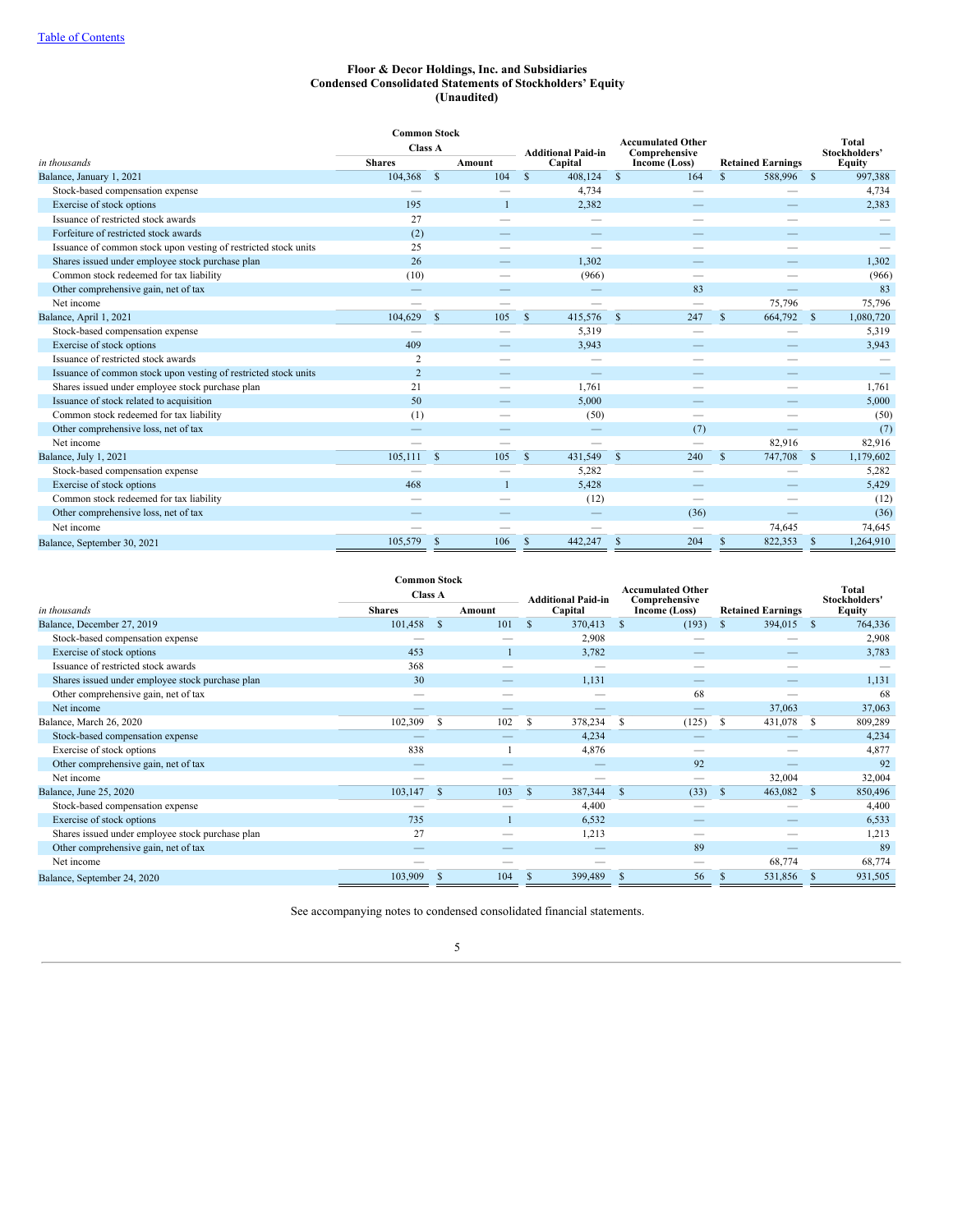#### **Floor & Decor Holdings, Inc. and Subsidiaries Condensed Consolidated Statements of Cash Flows (Unaudited)**

|                                                                                   |                          |              | <b>Thirty-nine Weeks Ended</b> |  |  |
|-----------------------------------------------------------------------------------|--------------------------|--------------|--------------------------------|--|--|
| in thousands                                                                      | September 30,<br>2021    |              | September 24,<br>2020          |  |  |
| <b>Operating activities</b>                                                       |                          |              |                                |  |  |
| Net income                                                                        | \$<br>233,357 \$         |              | 137,841                        |  |  |
| Adjustments to reconcile net income to net cash provided by operating activities: |                          |              |                                |  |  |
| Depreciation and amortization                                                     | 84,496                   |              | 67,249                         |  |  |
| Stock-based compensation expense                                                  | 15,335                   |              | 11,542                         |  |  |
| Deferred income taxes                                                             | 5,599                    |              | 22,173                         |  |  |
| Loss on asset impairments and disposals, net                                      | 475                      |              | 84                             |  |  |
| Interest cap derivative contracts                                                 |                          | 40           | 264                            |  |  |
| Gain on early extinguishment of debt                                              |                          |              | (1,015)                        |  |  |
| Changes in operating assets and liabilities, net of effects of acquisition:       |                          |              |                                |  |  |
| Receivables, net                                                                  | (19, 785)                |              | 14,008                         |  |  |
| Inventories, net                                                                  | (174, 649)               |              | (16, 596)                      |  |  |
| Trade accounts payable                                                            | 202,386                  |              | (6,002)                        |  |  |
| Accrued expenses and other current liabilities                                    | 38,492                   |              | 40,331                         |  |  |
| Income taxes                                                                      | (10, 838)                |              | (22, 849)                      |  |  |
| Deferred revenue                                                                  | 9,840                    |              | 4,170                          |  |  |
| Other, net                                                                        | (19, 856)                |              | 18,485                         |  |  |
| Net cash provided by operating activities                                         | 364,892                  |              | 269,685                        |  |  |
| <b>Investing activities</b>                                                       |                          |              |                                |  |  |
| Purchases of fixed assets                                                         | (277, 688)               |              | (109, 653)                     |  |  |
| Acquisition, net of cash acquired                                                 | (63, 567)                |              |                                |  |  |
| Net cash used in investing activities                                             | (341, 255)               |              | (109, 653)                     |  |  |
| <b>Financing activities</b>                                                       |                          |              |                                |  |  |
| Borrowings on revolving line of credit                                            | 13.466                   |              | 275,000                        |  |  |
| Payments on revolving line of credit                                              | (15,969)                 |              | (275,000)                      |  |  |
| Proceeds from term loans                                                          | 65,000                   |              | 75,000                         |  |  |
| Payments on term loans                                                            | (76,202)                 |              | (1, 598)                       |  |  |
| Proceeds from exercise of stock options                                           | 11,755                   |              | 15,193                         |  |  |
| Proceeds from employee stock purchase plan                                        | 3,063                    |              | 2,344                          |  |  |
| Debt issuance costs                                                               | (1,409)                  |              | (6,882)                        |  |  |
| Tax payments for stock-based compensation awards                                  | (1,028)                  |              |                                |  |  |
| Net cash (used in) provided by financing activities                               | (1, 324)                 |              | 84,057                         |  |  |
| Net increase in cash and cash equivalents                                         | 22,313                   |              | 244,089                        |  |  |
| Cash and cash equivalents, beginning of the period                                | 307,772                  |              | 27,037                         |  |  |
| Cash and cash equivalents, end of the period                                      | $\mathsf{\$}$<br>330,085 | $\mathbb{S}$ | 271,126                        |  |  |
| Supplemental disclosures of cash flow information                                 |                          |              |                                |  |  |
| Buildings and equipment acquired under operating leases                           | $\mathbb{S}$<br>238,023  | $\mathbb{S}$ | 129,803                        |  |  |
| Cash paid for interest, net of capitalized interest                               | \$<br>1,676              | \$           | 4,897                          |  |  |
| Cash paid for income taxes, net of refunds                                        | $\mathbb{S}$<br>45,996   | $\mathbb{S}$ | 4,272                          |  |  |
| Fixed assets accrued at the end of the period                                     | S<br>94,839              | \$           | 26,441                         |  |  |

<span id="page-5-0"></span>See accompanying notes to condensed consolidated financial statements.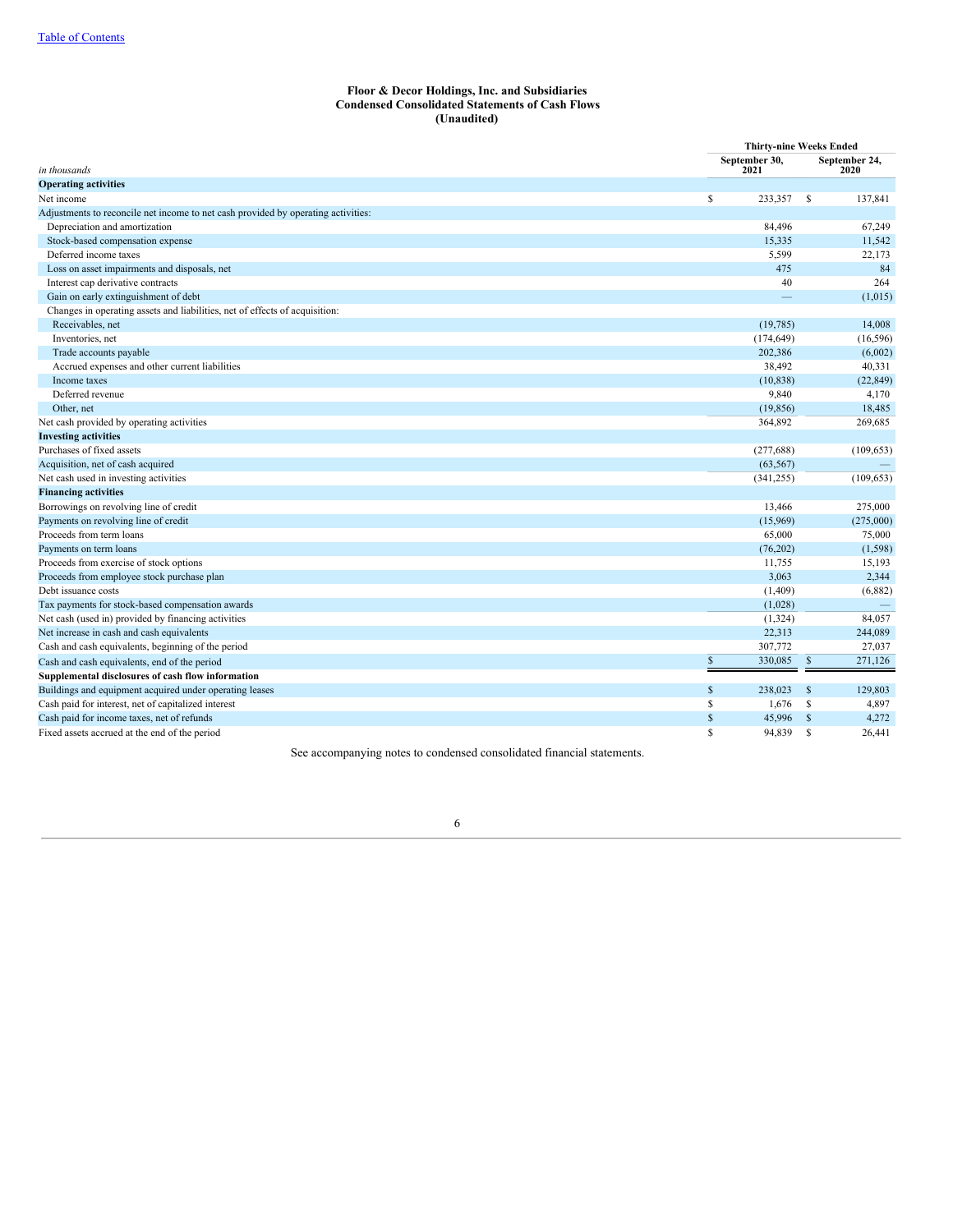#### **Floor & Decor Holdings, Inc. and Subsidiaries Notes to Condensed Consolidated Financial Statements (Unaudited)**

# **1. Basis of Presentation and Summary of Significant Accounting Policies**

#### *Nature of Business*

Floor & Decor Holdings, Inc., together with its subsidiaries (the "Company," "we," "our," or "us") is a highly differentiated, rapidly growing specialty retailer of hard surface flooring and related accessories. We offer a broad in-stock assortment of tile, wood, laminate, vinyl, and natural stone flooring along with decorative and installation accessories and adjacent categories at everyday low prices. Our stores appeal to a variety of customers, including professional installers and commercial businesses ("Pro"), Do it Yourself customers ("DIY"), and customers who buy our products for professional installation ("Buy it Yourself" or "BIY"). We operate within one reportable segment.

On June 4, 2021, the Company acquired Spartan Surfaces, Inc. ("Spartan"), a commercial specialty hard-surface flooring distribution company for total estimated purchase consideration of \$77.7 million. Refer to Note 8 for additional information.

As of September 30, 2021, the Company, through its wholly owned subsidiary, Floor and Decor Outlets of America, Inc. ("Outlets"), operates153 warehouse-format stores, which average 78,000 square feet, and two small-format standalone design studios in 33 states, as well as four distribution centers and an e-commerce site, *FloorandDecor.com.*

### *Fiscal Year*

The Company's fiscal year is the 52- or 53-week period ending on the Thursday on or preceding December 31st. Fiscal year ending December 30, 2021 ("fiscal 2021") includes 52 weeks, and the fiscal year ended December 31, 2020 ("fiscal 2020") included 53 weeks. When a 53-week fiscal year occurs, we report the additional week at the end of the fiscal fourth quarter. 52-week fiscal years consist of thirteen-week periods in each quarter of the fiscal year.

### *Basis of Presentation*

The accompanying unaudited condensed consolidated financial statements include the accounts of the Company and its wholly owned subsidiaries. These financial statements have been prepared in accordance with accounting principles generally accepted in the United States ("GAAP") for interim financial information. The Condensed Consolidated Balance Sheet as of December 31, 2020 has been derived from the audited Consolidated Balance Sheet for the fiscal year then ended. The interim condensed consolidated financial statements should be read together with the audited consolidated financial statements and related footnote disclosures included in the Company's Annual Report on Form 10-K for fiscal 2020, filed with the Securities and Exchange Commission (the "SEC") on February 25, 2021 (the "Annual Report").

Management believes the accompanying unaudited condensed consolidated financial statements reflect all normal recurring adjustments considered necessary for a fair statement of results for the interim periods presented.

Results of operations for the thirteen and thirty-nine weeks ended September 30, 2021 and September 24, 2020 are not necessarily indicative of the results to be expected for the full years.

#### *Impact of the COVID-19 Pandemic*

On March 11, 2020, the World Health Organization announced that infections of the coronavirus ("COVID-19") had become a pandemic, and on March 13, 2020, the President of the United States announced a National Emergency relating to the COVID-19 pandemic. The full impact that the COVID-19 pandemic could continue to have on the Company's business remains an evolving situation and is highly uncertain. While the Company's operations during the first thirty-nine weeks of fiscal 2021 did not appear to be negatively impacted, the COVID-19 pandemic had a material negative impact on the Company's operations and financial results during the first half of fiscal 2020 and could have additional negative impacts in the future. The extent of the impact of the pandemic on the Company's business and financial results will depend on future developments, including the duration of the pandemic, the success of vaccination programs, the spread of COVID-19, including its developing variants, within the markets in which the Company operates, as well as the countries from which the Company sources inventory, fixed assets, and other supplies, the effect of the pandemic on consumer confidence and spending, and actions taken by government entities in response to the pandemic, all of which are highly uncertain.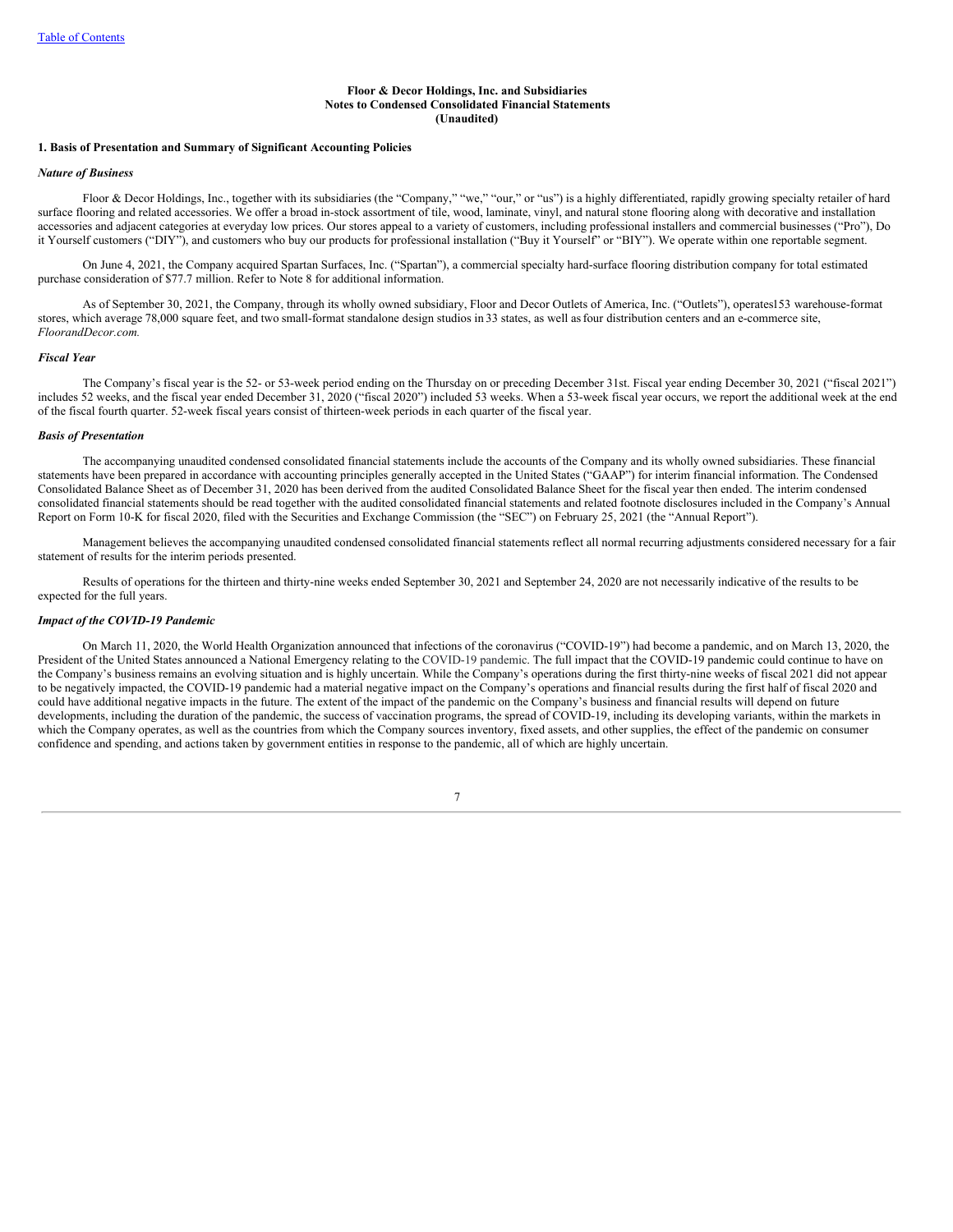## *Summary of Significant Accounting Policies*

Other than as noted below, there have been no updates to our Significant Accounting Policies since the Annual Report. For more information regarding our Significant Accounting Policies and Estimates, see the "Summary of Significant Accounting Policies" section of "Item 8. Financial Statements and Supplementary Data" of our Annual Report.

### *Business Combinations*

The Company accounts for acquisitions in accordance with Accounting Standards Codification ("ASC") 805,*Business Combinations*. The purchase price of an acquisition is measured as the aggregate fair value of the consideration transferred at the date of acquisition. The purchase price is allocated to the fair values of the tangible and intangible assets acquired and liabilities assumed, with any excess recorded as goodwill. These fair value determinations require judgment and may involve the use of significant estimates and assumptions. The purchase price allocation may be provisional during a measurement period of up to one year from the acquisition date to provide reasonable time to obtain the information necessary to identify and measure the assets acquired and liabilities assumed. Only facts and circumstances that existed as of the acquisition date are considered for subsequent adjustment to the purchase price allocation, and any such adjustment will be recognized in the period in which it is determined prior to completion of the measurement period. Transaction costs associated with acquisitions are expensed as incurred.

# *Recently Adopted Accounting Pronouncements*

*Simplifying the Accounting for Income Taxes.*In December 2019, the Financial Accounting Standards Board ("FASB") issued Accounting Standards Update ("ASU") No. 2019-12, "Income Taxes (Topic 740): Simplifying the Accounting for Income Taxes." The ASU simplifies the accounting for income taxes by removing certain exceptions to the general principles in Topic 740. The ASU also clarifies and amends existing guidance to improve consistent application among reporting entities. In the first quarter of fiscal 2021, the Company adopted ASU No. 2019-12 on a prospective basis. The adoption of ASU No. 2019-12 did not have a material impact on the Company's condensed consolidated financial statements.

# *Recently Issued Accounting Pronouncements*

*Reference Rate Reform.* In January 2021, the FASB issued ASU No. 2021-01, "*Reference Rate Reform (Topic 848),*" which provides optional guidance to ease the potential accounting and financial reporting burden of reference rate reform, including the expected market transition from the London Interbank Offered Rate (LIBOR) and other interbank offered rates to alternative reference rates. The new guidance provides temporary optional expedients and exceptions for applying U.S. GAAP to transactions affected by reference rate reform if certain criteria are met. These transactions include contract modifications, hedging relationships, and the sale or transfer of debt securities classified as held-to-maturity. Entities may apply the provisions of the new standard as of the beginning of the reporting period when the election is made. Unlike other topics, the provisions of this update are only available until December 31, 2022, by which time the reference rate replacement activity is expected to be completed. The Company is currently evaluating the impact of this standard on its consolidated financial statements and related disclosures and has yet to elect an adoption date.

Presentation of Financial Statements, Financial Services-Depository and Lending, Financial Services-Investment Companies. In August 2021, the FASB issued ASU No. 2021-06, "Presentation of Financial Statements (Topic 205), Financial Services-Depository and Lending (Topic 942), and Financial Services-Investment Companies (Topic 946)." The ASU includes Release No.33-10786, Amendments to Financial Disclosures about Acquired and Disposed Businesses. This update amends certain SEC disclosure guidance that is included in the accounting standards codification to reflect the SEC's recent issuance of rules intended to modernize and streamline disclosure requirements, including updates to business acquisition and disposition significance tests used, the significance thresholds for proforma statement disclosures, the number of preceding years of financial statements required for disclosure, and other provisions in the SEC releases. The guidance is effective upon its addition to the FASB codification. The Company is assessing the impact of ASU No. 2021-06 but does not expect that it will have a material impact on its consolidated financial statements and related disclosures.

Business Combinations. In October 2021, the FASB issued ASU No. 2021-08, 'Business Combinations (Topic 805), Accounting for Contract Assets and Contract *Liabilities from Contracts with Customers*." The ASU addresses diversity and inconsistency related to the recognition and measurement of contract assets and contract liabilities acquired in a business combination and require that an acquirer recognize and measure contract assets and contract liabilities acquired in a business combination in accordance with Topic 606, Revenue from Contracts with Customers. This standard is effective for fiscal years beginning after December 15, 2022, including interim periods within those fiscal years, and should be applied prospectively to business combinations occurring on or after the effective date of the amendments. Early adoption of the standard is permitted, including adoption in an interim period. The adoption of this standard update is not expected to have a material impact on the Company's consolidated financial statements and related disclosures.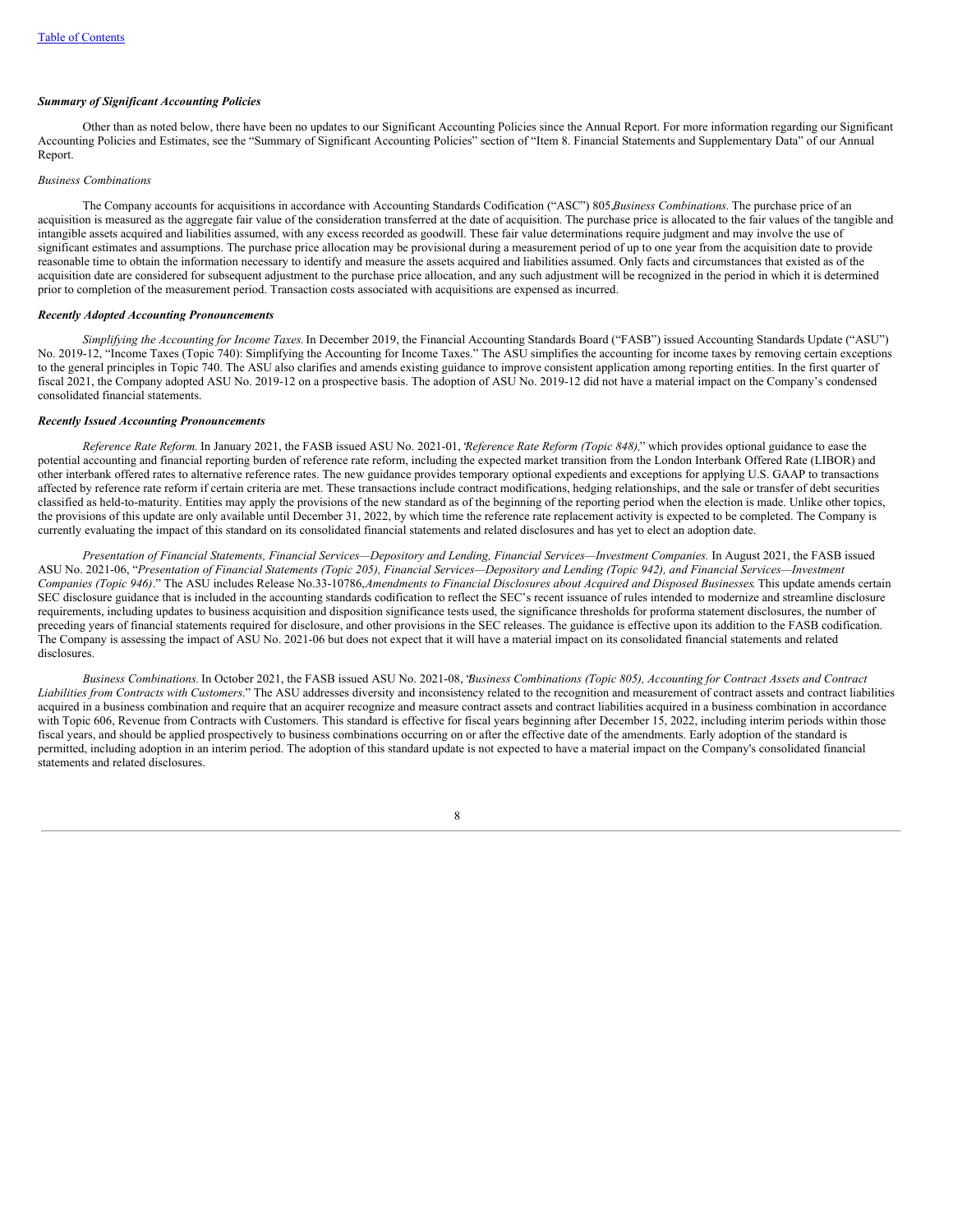# **2. Revenue**

Net sales consist of revenue associated with contracts with customers for the sale of goods and services in amounts that reflect the consideration the Company is entitled to receive in exchange for those goods and services.

# *Deferred Revenue & Contract Liabilities*

Under ASC 606, *Revenue from Contracts with Customers*, the Company recognizes revenue when the customer obtains control of the inventory. Amounts in deferred revenue at period-end reflect orders for which the inventory was not yet ready for physical transfer to customers.

Contract liabilities within the Condensed Consolidated Balance Sheets as of September 30, 2021 and December 31, 2020 primarily consisted of deferred revenue as well as amounts in accrued expenses and other current liabilities related to the Pro Premier loyalty program and unredeemed gift cards. As of September 30, 2021, contract liabilities totaled \$43.0 million and included \$21.2 million of deferred revenue, \$18.4 million of loyalty program liabilities, and \$3.4 million of unredeemed gift cards. As of December 31, 2020, contract liabilities totaled \$24.8 million and included \$10.1 million of deferred revenue, \$12.1 million of loyalty program liabilities, and \$2.6 million of unredeemed gift cards. Of the contract liabilities outstanding as of December 31, 2020, approximately \$8.5 million was recognized in revenue during the thirty-nine weeks ended September 30, 2021.

# *Disaggregated Revenue*

The Company has one reportable segment. The following table presents the net sales of each major product category (in thousands):

|                                        |   |                  | <b>September 30, 2021</b> |                  | September 24, 2020 (1) |
|----------------------------------------|---|------------------|---------------------------|------------------|------------------------|
| <b>Product Category</b>                |   | <b>Net Sales</b> | % of Net Sales            | <b>Net Sales</b> | % of Net Sales         |
| Laminate / luxury vinyl plank          | Ð | 230,279          | $26 \%$ \$                | 157,795          | $23\%$                 |
| Tile                                   |   | 201,674          | 23                        | 173,466          | 25                     |
| Decorative accessories / wall tile (1) |   | 160,195          | 18                        | 130,136          | 19                     |
| Installation materials and tools       |   | 138,794          | 16                        | 113,202          | 17                     |
| Wood                                   |   | 64,798           |                           | 60,515           | 9                      |
| Natural stone                          |   | 48.267           | 6                         | 41,712           | 6                      |
| Adjacent categories (1)                |   | 13,685           | $\bigcap$                 | 5,732            |                        |
| Other $(2)$                            |   | 18.861           | ◠                         | 2,289            | _                      |
| Total                                  |   | 876,553          | $100 \%$ \$               | 684,847          | $100\%$                |

|                                        | <b>Thirty-nine Weeks Ended</b> |                  |                    |                  |                        |  |  |  |  |  |
|----------------------------------------|--------------------------------|------------------|--------------------|------------------|------------------------|--|--|--|--|--|
|                                        |                                |                  | September 30, 2021 |                  | September 24, 2020 (1) |  |  |  |  |  |
| <b>Product Category</b>                |                                | <b>Net Sales</b> | % of Net Sales     | <b>Net Sales</b> | % of Net Sales         |  |  |  |  |  |
| Laminate / luxury vinyl plank          |                                | 630,956          | $25\%$ \$          | 388,216          | 23 %                   |  |  |  |  |  |
| Tile                                   |                                | 599,489          | 24                 | 427,359          | 25                     |  |  |  |  |  |
| Decorative accessories / wall tile (1) |                                | 481,525          | 19                 | 325,397          | 19                     |  |  |  |  |  |
| Installation materials and tools       |                                | 410,764          | 16                 | 280,991          | 17                     |  |  |  |  |  |
| Wood                                   |                                | 193,087          | 8                  | 151,411          | 9                      |  |  |  |  |  |
| Natural stone                          |                                | 149,501          | 6                  | 106,908          | 6                      |  |  |  |  |  |
| Adjacent categories (1)                |                                | 39,508           |                    | 11,615           |                        |  |  |  |  |  |
| Other $(2)$                            |                                | 14,368           |                    | 10,239           |                        |  |  |  |  |  |
| Total                                  |                                | 2,519,198        | $100\%$ \$         | 1,702,136        | 100 %                  |  |  |  |  |  |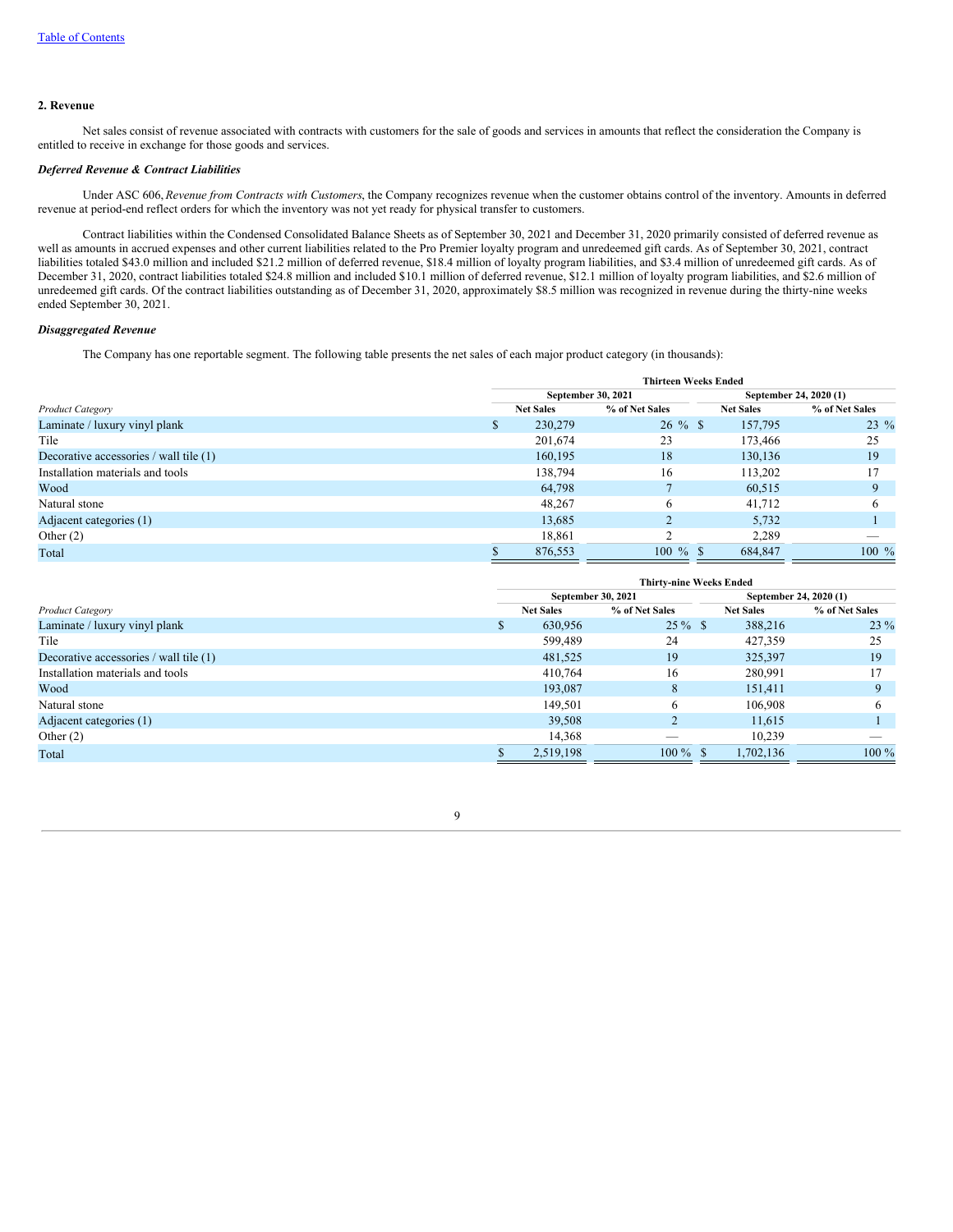(1) To conform to the current period presentation, the presentation of revenue by product category for the thirteen and thirty-nine weeks ended September 24, 2020 has been updated within this table to provide disclosure of adjacent categories, which primarily includes bathroom and kitchen products and accessories, as a separate category. In prior periods, adjacent categories revenue was included as a component of the decorative accessories / wall tile product category.

(2) Other includes delivery, sample, and other product revenue and adjustments for deferred revenue, sales returns reserves, customer rewards under our Pro Premier Loyalty *program, and other revenue related adjustments that are not allocated on a product-level basis*.

#### **3. Debt**

The following table summarizes the Company's long-term debt as of September 30, 2021 and December 31, 2020:

| in thousands                                       | <b>Maturity Date</b> | <b>Interest Rate Per Annum at</b><br>September 30, 2021 |          | September 30,<br>2021 | <b>December 31, 2020</b> |
|----------------------------------------------------|----------------------|---------------------------------------------------------|----------|-----------------------|--------------------------|
| <b>Credit Facilities:</b>                          |                      |                                                         |          |                       |                          |
| Term Loan B                                        | February 14, 2027    | 2.09%                                                   | Variable | 206,602               | 143,179                  |
| Term Loan B-1                                      | February 14, 2027    | n/a                                                     | n/a      |                       | 74,625                   |
| Total secured debt at par value                    |                      |                                                         |          | 206,602               | 217,804                  |
| Less: current maturities                           |                      |                                                         |          | 1,577                 | 1,647                    |
| Long-term debt maturities                          |                      |                                                         |          | 205,025               | 216,157                  |
| Less: unamortized discount and debt issuance costs |                      |                                                         |          | 9.160                 | 9,000                    |
| Total long-term debt                               |                      |                                                         |          | 195,865               | 207,157                  |
| Total debt at fair value                           |                      |                                                         |          | 204,536               | 215,626                  |

# *n/a - not applicable*

Market risk associated with the Company's fixed and variable rate long-term debt relates to the potential change in fair value and negative impact to future earnings, respectively, from a change in interest rates. The aggregate fair value of debt is based primarily on the Company's estimates of interest rates, maturities, credit risk, and underlying collateral and is classified as Level 3 within the fair value hierarchy.

The following table summarizes scheduled maturities of the Company's debt, including current maturities, as of September 30, 2021:

| in thousands                            | Amount  |
|-----------------------------------------|---------|
| Thirteen weeks ending December 30, 2021 | _       |
| 2022                                    | 2,103   |
| 2023                                    | 2,103   |
| 2024                                    | 2,103   |
| 2025                                    | 2,103   |
| Thereafter                              | 198,190 |
| Total minimum debt payments             | 206,602 |

Components of interest expense are as follows for the periods presented:

|                       | <b>Thirteen Weeks Ended</b> |       |                    | <b>Thirty-nine Weeks Ended</b> |                    |  |                    |
|-----------------------|-----------------------------|-------|--------------------|--------------------------------|--------------------|--|--------------------|
| in thousands          | September 30, 2021          |       | September 24, 2020 |                                | September 30, 2021 |  | September 24, 2020 |
| Total interest costs  |                             | .906  | 2.489              |                                | 5,737              |  | 6,915              |
| Interest capitalized  |                             | 782   | 465                |                                | 1.932              |  | 781                |
| Interest expense, net |                             | . 124 | 2.024              |                                | 3.805              |  | 6,134              |

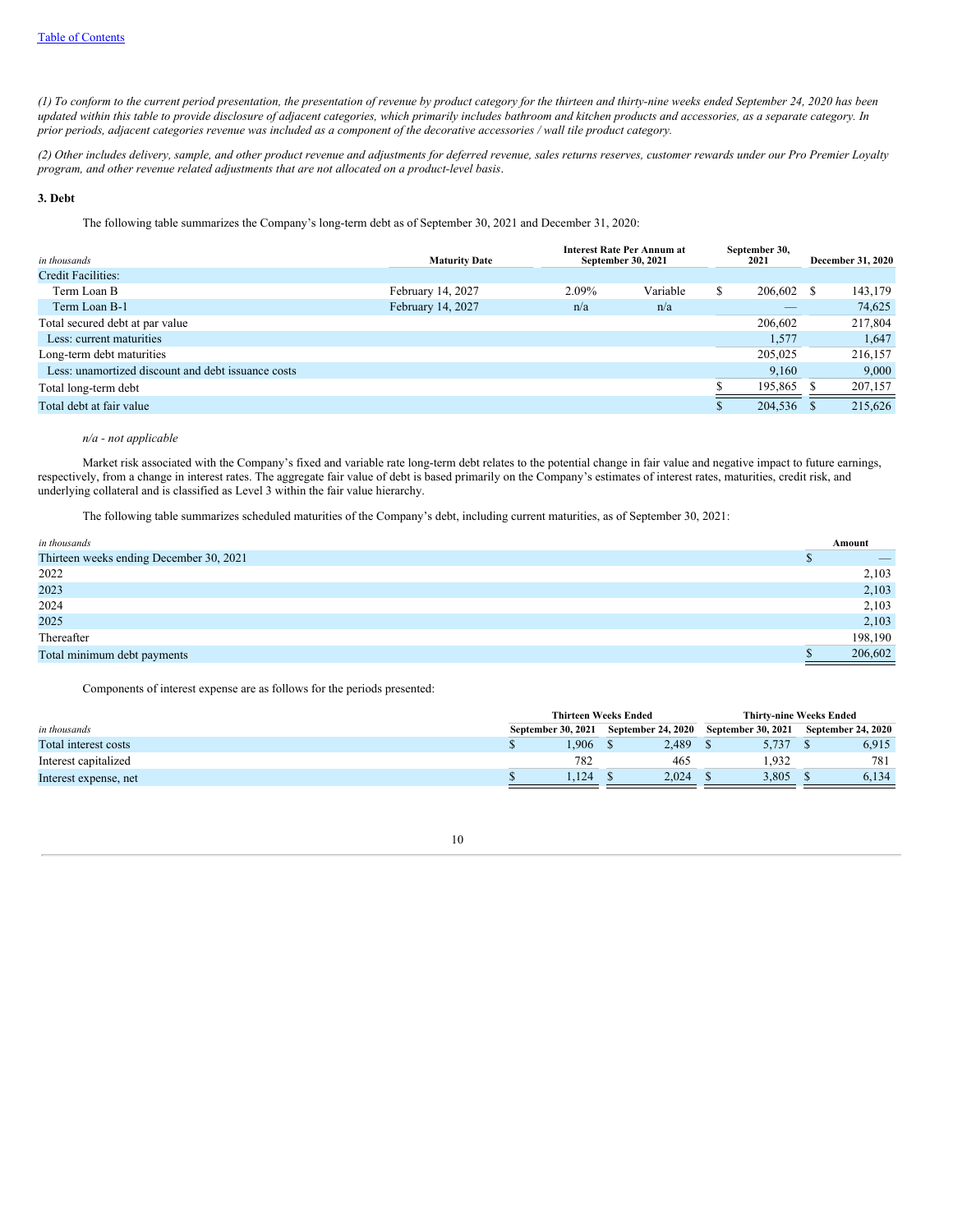#### *Term Loan Facility*

On February 9, 2021 (the "Effective Date"), Outlets entered into a fifth amendment to the credit agreement governing its senior secured term loan facility (as amended, the "Term Loan Facility"). The fifth amendment provided for, among other things, a supplemental term loan in the aggregate principal amount of \$65.0 million (the "Supplemental Term Loan Facility") that increased the term loan B facility. The Supplemental Term Loan Facility has the same maturity date (February 14, 2027) and terms as the term loan B facility, except that voluntary prepayments made within six months after the Effective Date are subject to a 1% soft call prepayment premium. The other terms of loans under the Term Loan Facility remain unchanged, including the applicable margin for loans under the term loan B facility. The proceeds of the Supplemental Term Loan Facility, together with cash on hand, were used to (i) repay the \$75.0 million term loan B-1 facility and (ii) pay fees and expenses incurred in connection with the Supplemental Term Loan Facility.

The Term Loan Facility (including loans under the Supplemental Term Loan Facility) provides a margin for loans of: (x) in the case of ABR Loans (as defined in the Term Loan Facility) 1.00% per annum (subject to a leverage-based step-up to1.25% if Outlets exceeds certain leverage ratio tests), and (y) in the case of Eurodollar Loans (as defined in the Term Loan Facility) 2.00% per annum (subject to a leverage-based step-up to 2.25% if Outlets exceeds certain leverage ratio tests and a 0.00% floor on Eurodollar Loans).

All obligations under the Term Loan Facility (including loans under the Supplemental Term Loan Facility) are secured by (1) a first-priority security interest in substantially all of the property and assets of Outlets and the other guarantors under the Term Loan Facility, with certain exceptions, and (2) a second-priority security interest in the collateral securing the revolving credit facility ("ABL Facility").

The Company evaluated the fifth amendment to the Term Loan Facility in accordance with ASC 470-50,*Debt*, and determined that the amendment resulted in a debt modification that was not an extinguishment. Therefore, no loss on debt extinguishment was recognized. The Company incurred costs of \$1.6 million in connection with the refinancing which were comprised of (i) \$1.4 million of fees to creditors that were accounted for as debt issuance costs and are amortizing to interest expense over the term of the Term Loan Facility using the interest method and (ii) \$0.2 million of professional fees to other third parties that were expensed during the thirteen week period ended April 1, 2021 and included in general and administrative expense on the consolidated statements of operations and comprehensive income.

## *Asset-based Loan Facility ("ABL")*

As of September 30, 2021, the Company's ABL Facility had a maximum availability of \$400.0 million with actual available borrowings limited to the sum, at the time of calculation, of (a) eligible credit card receivables multiplied by the credit card advance rate, plus (b) the cost of eligible inventory, net of inventory reserves, multiplied by the applicable appraisal percentage, plus (c) 85% of eligible net trade receivables, plus (d) all eligible cash on hand, plus (e)100% of the amount for which the eligible letter of credit must be honored after giving effect to any draws, minus certain Availability Reserves (each component as defined in the ABL Facility). The ABL Facility has a maturity date of February 14, 2025 and is available for issuance of letters of credit and contains a sublimit of \$50.0 million for standby letters of credit and commercial letters of credit combined. Available borrowings under the facility are reduced by the face amount of outstanding letters of credit.

All obligations under the ABL Facility are secured by (1) a first-priority security interest in the cash and cash equivalents, accounts receivable, inventory, and related assets of Outlets and the other guarantors under the ABL Facility, with certain exceptions, and (2) a second-priority security interest in substantially all of the other property and assets of Outlets and the other guarantors under the Term Loan Facility.

Net availability under the ABL Facility, as reduced by outstanding letters of credit of \$21.2 million, was \$378.8 million based on financial data as of September 30, 2021.

#### *Spartan Revolving Line of Credit Facility*

In connection with its June 4, 2021 acquisition of Spartan, the Company assumed Spartan's existing short-term line of credit facility (the "Spartan LOC"), which has a maximum borrowing availability of \$8.0 million with actual available borrowings based on Spartan's eligible working capital balances. The Spartan LOC is an on-demand line of credit that has no stated maturity date, although it is cancellable at any time by either the Company or the lender with any amounts outstanding upon cancellation becoming immediately due and payable. Net availability under the Spartan LOC was \$8.0 million as of September 30, 2021.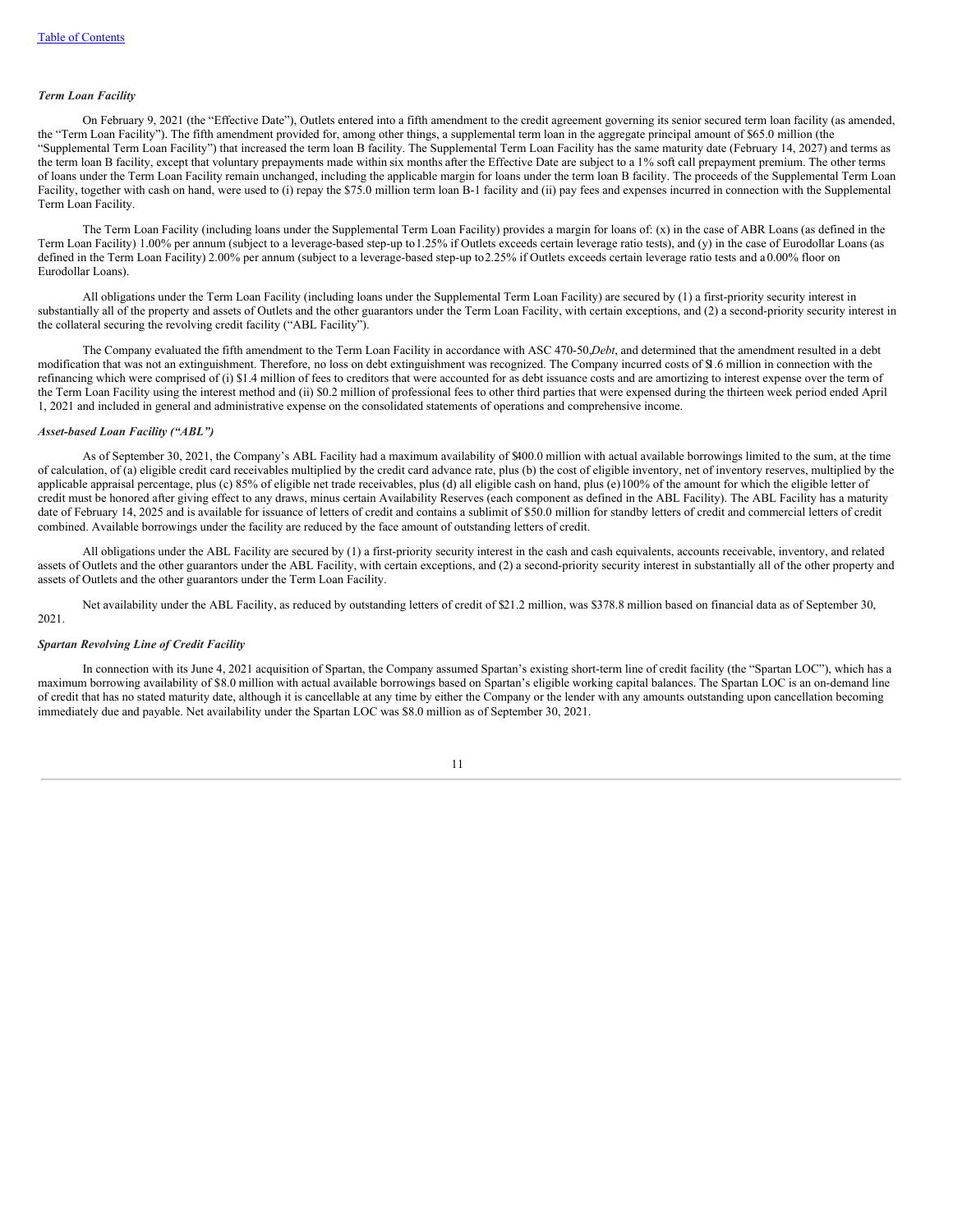#### *Covenants*

The credit agreements governing the Term Loan Facility, ABL Facility, and Spartan LOC contain customary restrictive covenants, which, among other things and with certain exceptions, limit the Company's ability to (i) incur additional indebtedness and liens in connection with such indebtedness, (ii) pay dividends and make certain other restricted payments, (iii) effect mergers or consolidations, (iv) enter into transactions with affiliates, (v) sell or dispose of property or assets, and (vi) engage in unrelated lines of business. In addition, these credit agreements subject the Company to certain reporting obligations and require that the Company satisfy certain financial covenants, including, among other things, a requirement that if borrowings under the ABL Facility exceed 90% of availability, the Company will maintain a certain fixed charge coverage ratio (defined as Consolidated EBITDA less non-financed capital expenditures and income taxes paid to consolidated fixed charges, in each case as more fully defined in the ABL Facility).

The Term Loan Facility has no financial maintenance covenants. The Company is currently in compliance with all material covenants under the credit agreements.

#### **4. Income Taxes**

Effective tax rates for the thirteen and thirty-nine weeks ended September 30, 2021 and September 24, 2020 were based on the Company's forecasted annualized effective tax rates and were adjusted for discrete items that occurred within each period. The Company's effective income tax rate was 9.3% and 10.4% for the thirteen weeks ended September 30, 2021 and September 24, 2020, respectively. The Company's effective income tax rate was 14.9% and 2.5% for the thirty-nine weeks ended September 30, 2021 and September 24, 2020, respectively. For each period, the effective income tax rate was lower than the statutory federal income tax rate of 21.0% primarily due to the recognition of income tax benefits from tax deductions in excess of book expense related to stock option exercises and other discrete items. Additionally, the thirty-nine weeks ended September 24, 2020 included income tax benefits resulting from the enactment of the CARES Act.

The Company recognizes discrete expense for loss contingencies related to uncertain tax positions, including estimated interest and penalties. The Company recognized no expense related to uncertain tax positions during the thirteen and thirty-nine weeks ended September 30, 2021. The Company recognized a \$0.3 million benefit and \$2.2 million expense related to uncertain tax positions during the thirteen and thirty-nine weeks ended September 24, 2020, respectively.

The Company accounts for income taxes under the asset and liability method in accordance with ASC 740,*Income Taxes*, which requires the recognition of deferred tax assets and liabilities for the future tax consequences attributable to differences between the financial statement carrying amounts and tax basis of existing assets and liabilities. Deferred tax assets and liabilities are measured using enacted tax rates expected to apply to taxable income in the years in which those temporary differences are expected to be recovered or settled. Changes in tax laws and rates could affect recorded deferred tax assets and liabilities in the future. The effect on deferred tax assets and liabilities of a change in tax laws or rates is recognized in the period that includes the enactment date of such a change.

The ultimate realization of deferred tax assets is dependent upon the generation of future taxable income during the periods in which the associated temporary differences become deductible. On a quarterly basis, the Company evaluates whether it is more likely than not that its deferred tax assets will be realized in the future and concludes whether or not a valuation allowance must be established.

The Company accounts for uncertain tax positions in accordance with ASC 740,*Income Taxes*. ASC 740-10 clarifies the accounting for uncertainty in income taxes recognized in an enterprise's financial statements using a two-step process for evaluating tax positions taken, or expected to be taken, on a tax return. The Company may only recognize the tax benefit from an uncertain tax position if it is more likely than not that the tax position will be sustained on examination by the taxing authorities, based on the technical merits of the position. The tax benefits recognized in the financial statements from such a position should be measured based on the largest benefit that has a greater than 50 percent likelihood of being realized upon ultimate settlement. In addition, the Company recognizes a loss contingency for uncertain tax positions when it is probable that a liability has been incurred and the amount of the loss can be reasonably estimated. The amounts recognized for uncertain tax positions require that management make estimates and judgments based on provisions of the tax law, which may be subject to change or varying interpretations. The Company includes estimated interest and penalties related to uncertain tax position accruals within accrued expenses and other current liabilities in the Condensed Consolidated Balance Sheets and within income tax expense in the Condensed Consolidated Statements of Operations and Comprehensive Income.

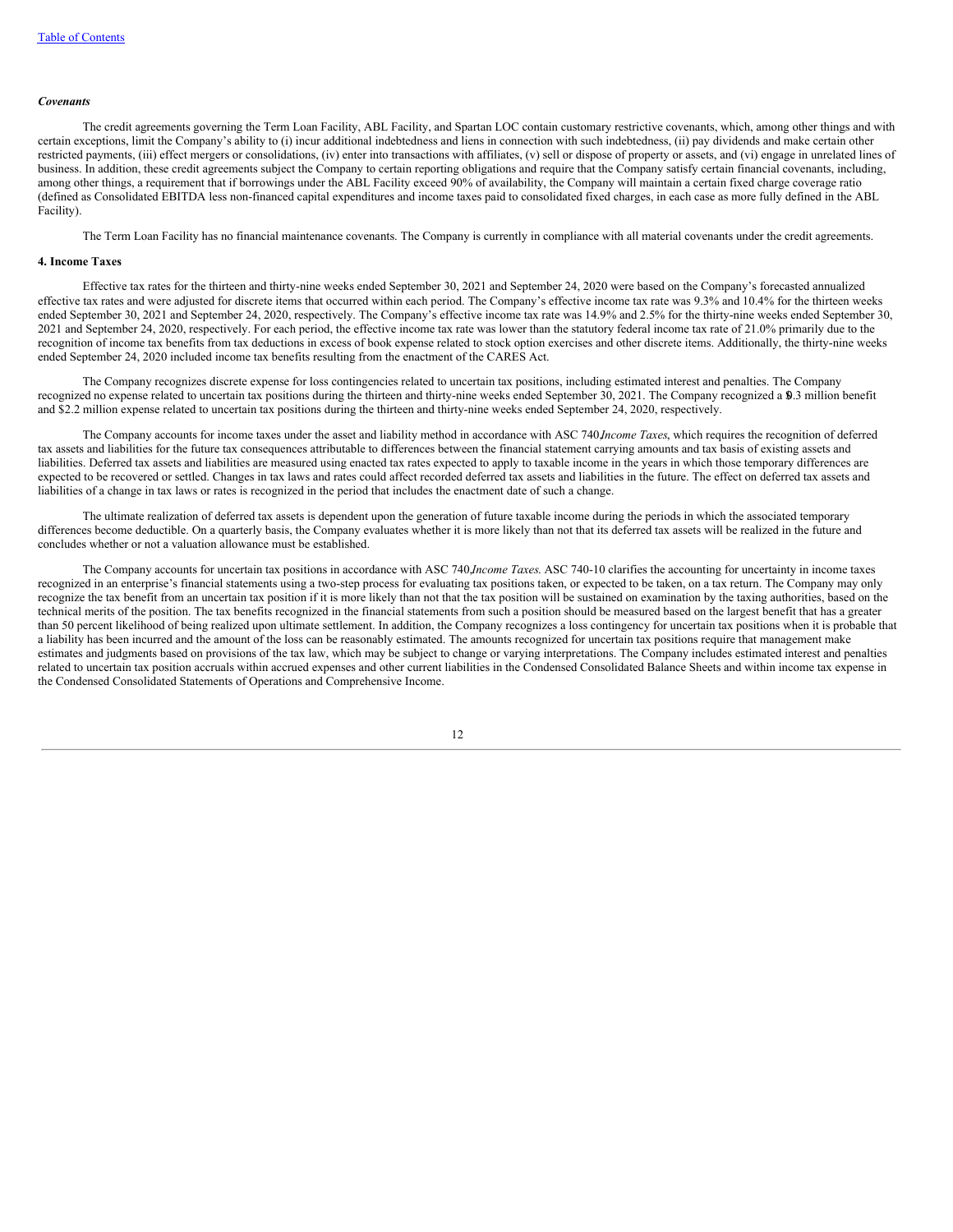## *Coronavirus Aid, Relief, and Economic Security Act (CARES Act)*

The Coronavirus Aid, Relief, and Economic Security Act (the "CARES Act") provides for, among other things, the temporary deferral of the employer portion of social security taxes incurred through the end of calendar 2020 and an employee retention credit for 50% of wages and health benefits paid to employees not providing services due to the COVID-19 pandemic. In December 2020, the Consolidated Appropriations Act, 2021 was signed into law and generally extended and expanded the availability of the CARES Act employee retention credit through June 30, 2021. Subsequently, the American Rescue Plan Act of 2021, enacted in March 2021, generally extended and expanded the availability of the CARES Act employee retention credit through December 31, 2021.

As of September 30, 2021, the Company has deferred \$12.1 million of employer social security taxes under the CARES Act, of which 50% are required to be deposited by December 2021 and the remaining 50% by December 2022. Of the deferred employer social security taxes outstanding as of September 30, 2021, approximately \$6.1 million is included in accrued expenses and other current liabilities and \$6.0 million is included in other liabilities within the Condensed Consolidated Balance Sheets.

During the thirty-nine weeks ended September 30, 2021 and September 24, 2020, the Company recognized employee retention credits totaling \$1.0 million and \$1.4 million, respectively. No employee retention credits were recognized during the thirteen weeks ended September 30, 2021, while the Company recognized \$0.3 million of employee retention credits during the thirteen weeks ended September 24, 2020. Within the Condensed Consolidated Statements of Operations and Comprehensive Income, employee retention credits recorded during the periods presented were recognized as a reduction to selling and store operating expenses with the exception of \$0.2 million of such credits that were recognized as an offset to general and administrative expenses during the thirty-nine weeks ended September 24, 2020.

#### **5. Commitments and Contingencies**

#### *Lease Commitments*

The Company accounts for leases in accordance with ASC 842,*Leases*. The majority of the Company's long-term operating lease agreements are for its corporate office, retail locations, and distribution centers, which expire in various years through 2041. Most of these agreements are retail leases wherein both the land and building are leased. For a small number of retail locations, the Company has ground leases in which only the land is leased. The initial lease terms for the Company's corporate office, retail, and distribution center facilities range from 10-20 years. The majority of the Company's retail and ground leases also include options to extend, which are factored into the recognition of their respective assets and liabilities when appropriate based on management's assessment of the probability that the options will be exercised.

When readily determinable, the rate implicit in the lease is used to discount lease payments to present value; however, substantially all of the Company's leases do not provide a readily determinable implicit rate. If the rate implicit in the lease is not readily determinable, we use a third party to assist in the determination of a secured incremental borrowing rate, determined on a collateralized basis, to discount lease payments based on information available at lease commencement. The secured incremental borrowing rate is estimated based on yields obtained from Bloomberg for U.S. consumers with a BB- credit rating and is adjusted for collateralization as well as inflation. As of September 30, 2021 and September 24, 2020, the Company's weighted average discount rate was 5.2% and 5.3%, respectively, and the Company's weighted average remaining lease term was approximately 11 years and 10 years, respectively.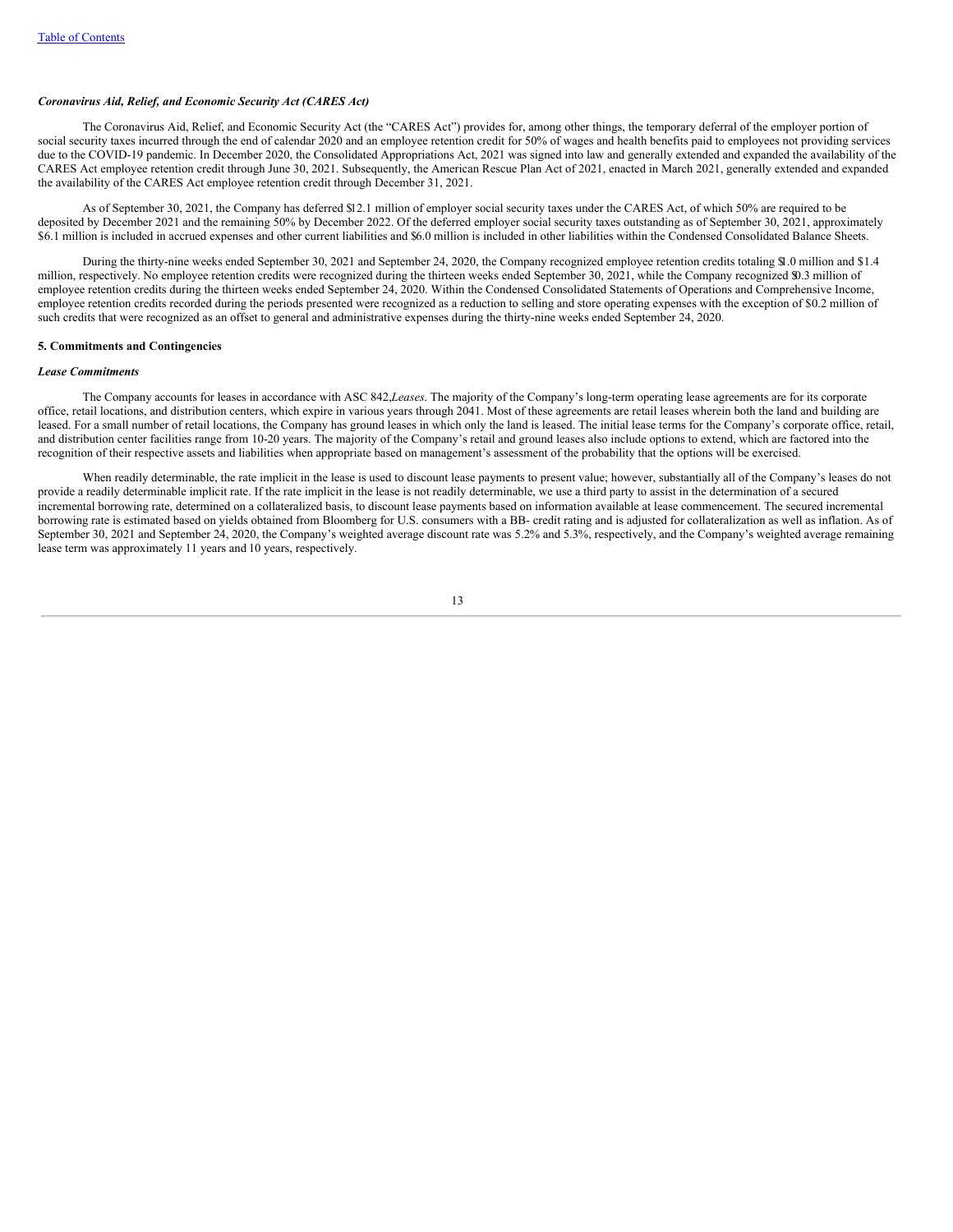## *Lease Costs*

The table below presents components of lease expense for operating leases.

|                                  |                             |  | <b>Thirteen Weeks Ended</b> |                       |              |                          |          | <b>Thirty-nine Weeks Ended</b> |               |                          |  |
|----------------------------------|-----------------------------|--|-----------------------------|-----------------------|--------------|--------------------------|----------|--------------------------------|---------------|--------------------------|--|
| Classification<br>in thousands   |                             |  |                             | September 30,<br>2021 |              | September 24,<br>2020(3) |          | September 30,<br>2021          |               | September 24,<br>2020(3) |  |
| Fixed operating lease cost:      | Selling and store operating |  | \$                          | 31,940                | <sup>S</sup> | 26,549                   | S        | 91,528                         | <sup>\$</sup> | 77,325                   |  |
|                                  | Cost of sales               |  |                             | 5,668                 |              | 5,676                    |          | 16,984                         |               | 17,005                   |  |
|                                  | Pre-opening                 |  |                             | 3,272                 |              | 2,230                    |          | 7,927                          |               | 6,103                    |  |
|                                  | General and administrative  |  |                             | 1,029                 |              | 1,029                    |          | 3,088                          |               | 3,088                    |  |
| Total fixed operating lease cost |                             |  |                             | 41,909                |              | 35,484                   | <b>S</b> | 119,527                        | <b>S</b>      | 103,521                  |  |
|                                  |                             |  |                             |                       |              |                          |          |                                |               |                          |  |
| Variable lease cost (1):         | Selling and store operating |  | \$                          | $10,605$ \$           |              | 8,583                    | - \$     | 30,356 \$                      |               | 25,702                   |  |
|                                  | Cost of sales               |  |                             | 1,101                 |              | 1,397                    |          | 3,693                          |               | 3,616                    |  |
|                                  | Pre-opening                 |  |                             | 13                    |              | 128                      |          | 83                             |               | 297                      |  |
|                                  | General and administrative  |  |                             | 78                    |              | 40                       |          | (10)                           |               | 112                      |  |
| Total variable lease cost        |                             |  |                             | 11,797                |              | 10,148                   |          | 34,122                         |               | 29,727                   |  |
| Sublease income                  | Cost of sales               |  |                             | (597)                 |              | (597)                    |          | (1,791)                        |               | (1,791)                  |  |
| Total operating lease cost (2)   |                             |  |                             | 53,109                |              | 45,035                   |          | 151,858                        |               | 131,457                  |  |

*(1) Includes variable costs for common area maintenance, property taxes, and insurance on leased real estate.*

(2) Excludes short-term lease costs, which were immaterial for the thirteen and thirty-nine weeks ended September 30, 2021 and September 24, 2020.

(3) To conform to the current period presentation, the presentation of the components of operating lease expense for the thirteen weeks and thirty-nine weeks ended September 24, 2020 has been updated within this table to provide disclosure of variable lease costs and additional information related to the classification of operating leases *within the Condensed Consolidated Statements of Operations and Comprehensive Income.*

# *Undiscounted Cash Flows*

Future minimum lease payments under non-cancelable operating leases (with initial or remaining lease terms in excess of one year) as of September 30, 2021 were as follows:

| in thousands                                         |   | Amount    |
|------------------------------------------------------|---|-----------|
| Thirteen weeks ending December 30, 2021              | Ð | 40,422    |
| 2022                                                 |   | 159,154   |
| 2023                                                 |   | 162,826   |
| 2024                                                 |   | 158,644   |
| 2025                                                 |   | 147,164   |
| Thereafter                                           |   | 970,806   |
| Total minimum lease payments $(1)$ $(2)$             |   | 1,639,016 |
| Less: amount of lease payments representing interest |   | 433,966   |
| Present value of future minimum lease payments       |   | 1,205,050 |
| Less: current obligations under leases               |   | 98,238    |
| Long-term lease obligations                          |   | 1,106,812 |

(1) Future lease payments exclude approximately \$74.2 million of legally binding minimum lease payments for operating leases signed but not yet commenced.

(2) Operating lease payments include \$108.5 million related to options to extend lease terms that are reasonably certain of being exercised.

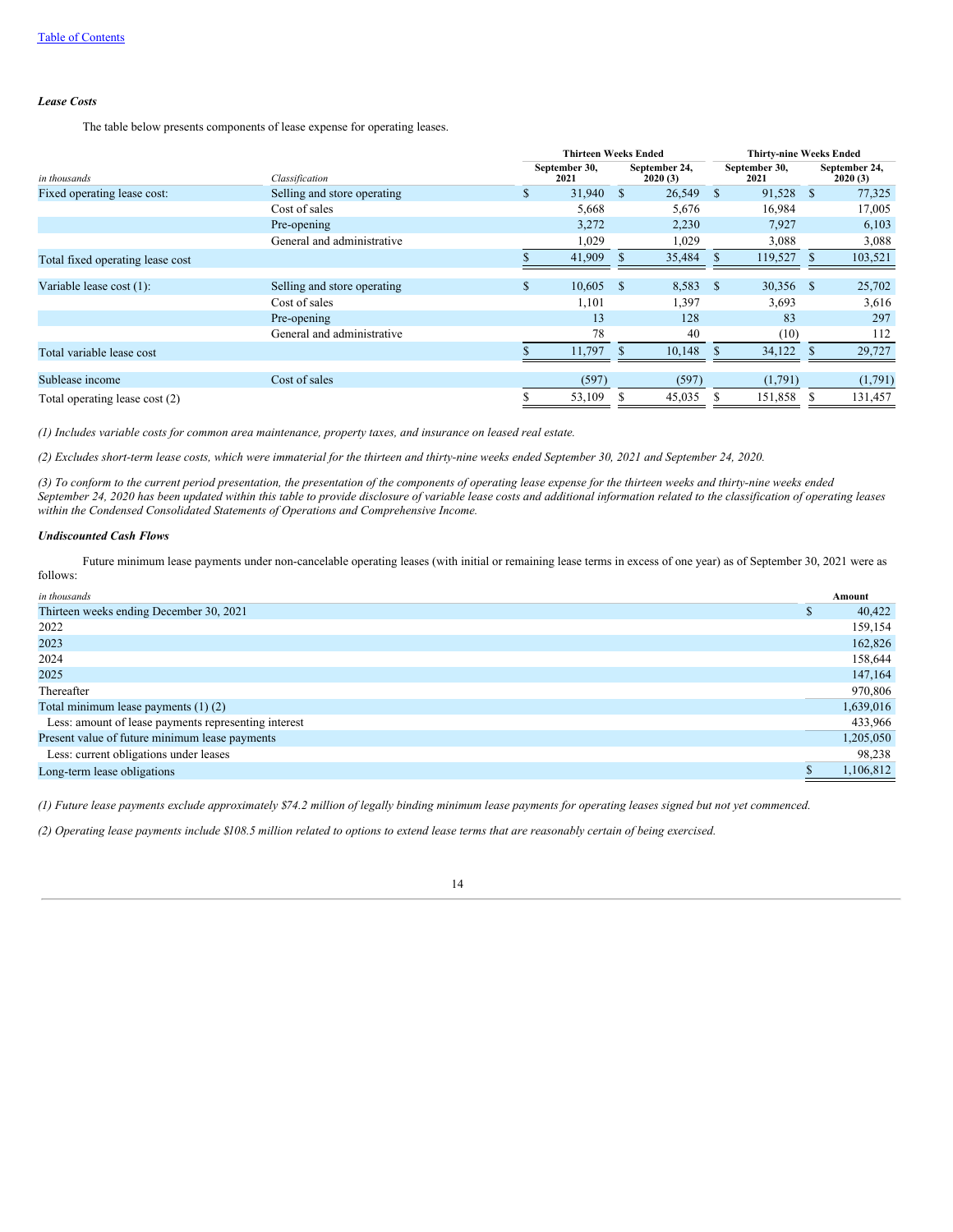For the thirty-nine weeks ended September 30, 2021 and September 24, 2020, cash paid for operating leases was \$15.7 million and \$92.6 million, respectively.

# *Litigation*

On June 18, 2020, an alleged stockholder filed a putative derivative complaint, Lincolnshire Police Pension Fund v. Taylor, et al., No. 2020-0487-JTL, in the Delaware Court of Chancery, purportedly on behalf of the Company against certain of the Company's officers, directors, and stockholders. The complaint alleges breaches of fiduciary duties and unjust enrichment. The factual allegations underlying these claims are similar to the factual allegations made in the previously dismissed *In re Floor & Decor Holdings, Inc. Securities Litigation* described in our Annual Report on Form 10-K. The complaint seeks unspecified damages and restitution for the Company from the individual defendants and the payment of costs and attorneys' fees. The time for the defendants to respond to the complaint has not yet expired.

The Company maintains insurance that may cover any liability arising out of the above-referenced litigation up to the policy limits and subject to meeting certain deductibles and to other terms and conditions thereof. Estimating an amount or range of possible losses resulting from litigation proceedings is inherently difficult, particularly where the matters involve indeterminate claims for monetary damages and are in the stages of the proceedings where key factual and legal issues have not been resolved. For these reasons, we are currently unable to predict the ultimate timing or outcome of or reasonably estimate the possible losses or a range of possible losses resulting from the above-referenced litigation.

The Company is also subject to various other legal actions, claims and proceedings arising in the ordinary course of business, which may include claims related to general liability, workers' compensation, product liability, intellectual property and employment-related matters resulting from its business activities. As with most actions such as these, an estimation of any possible and/or ultimate liability cannot always be determined. The Company establishes reserves for specific legal proceedings when it determines that the likelihood of an unfavorable outcome is probable and the amount of loss can be reasonably estimated. These various other ordinary course proceedings are not expected to have a material impact on the Company's consolidated financial position, cash flows, or results of operations, however regardless of the outcome, litigation can have an adverse impact on the Company because of defense and settlement costs, diversion of management resources, and other factors.

#### **6. Stock-based Compensation**

The Company accounts for stock-based compensation in accordance with ASC 718,*Compensation-Stock Compensation,* which requires measurement of compensation cost for all stock awards at fair value on the date of grant and recognition of compensation, net of forfeitures, over the requisite service period for awards expected to vest. Stockbased compensation expense for the thirty-nine weeks ended September 30, 2021 and September 24, 2020 was \$15.3 million and \$11.5 million, respectively, and was included in general and administrative expenses within the Company's Condensed Consolidated Statements of Operations and Comprehensive Income.

#### *Stock Options*

Stock options are granted with an exercise price greater than or equal to the fair market value on the date of grant, as authorized by the Company's board of directors or compensation committee. Options granted have contractual terms of ten years and vesting provisions ranging from one year to five years. The stock options granted to eligible employees during the thirty-nine weeks ended September 30, 2021 vest in four ratable annual installments on each of the first four anniversaries of the grant date, subject to the grantee's continued service through the applicable vesting date. Stock option grants are generally subject to forfeiture if employment terminates prior to vesting.

The fair value of stock option awards granted during the thirty-nine weeks ended September 30, 2021 was estimated using the Black-Scholes-Merton option pricing model with the following weighted-average assumptions:

|                                              | <b>Thirty-nine Weeks</b><br>Ended |
|----------------------------------------------|-----------------------------------|
|                                              | September 30, 2021                |
| Weighted average fair value per stock option | 41.75                             |
| Risk-free interest rate                      | $0.8\%$                           |
| <b>Expected volatility</b>                   | 48.1%                             |
| Expected life (in years)                     | 5.4                               |
| Dividend yield                               | $-$ %                             |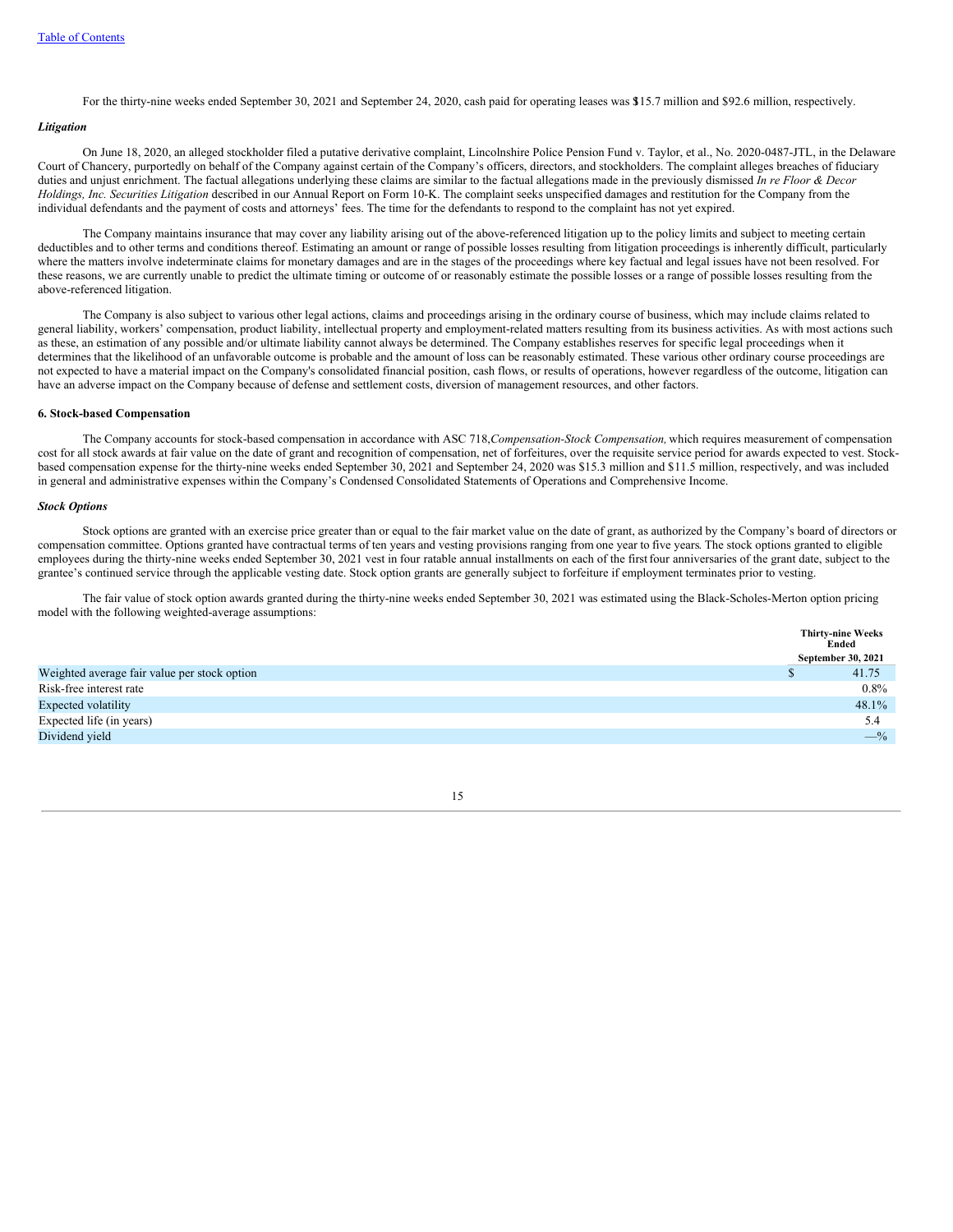The Company determines the grant date fair value of stock options with assistance from a third-party valuation specialist. Expected volatility is estimated based on the historical volatility of the Company's Class A common stock since its initial public offering in 2017 as well as the historical volatility of the common stock of similar public entities. The Company considers various factors in determining the appropriateness of the public entities used in determining expected volatility, including the entity's life cycle stage, industry, growth profile, size, financial leverage, and products offered. To determine the expected life of the options granted, the Company relied upon a combination of the observed exercise behavior of prior grants with similar characteristics and the contractual terms and vesting schedules of the current grants. The risk-free interest rate is based on the term structure of interest rates at the time of the option grant.

The table below summarizes stock option activity for the thirty-nine weeks ended September 30, 2021:

|                                              | Options     | <b>Weighted Average</b><br><b>Exercise Price</b> |  |
|----------------------------------------------|-------------|--------------------------------------------------|--|
| Outstanding at January 1, 2021               | 3,740,604   | 20.72                                            |  |
| Granted                                      | 66,505      | 95.68                                            |  |
| Exercised                                    | (1,071,838) | 10.98                                            |  |
| Forfeited or expired                         | (48,988)    | 39.03                                            |  |
| Outstanding at September 30, 2021            | 2,686,283   | 26.13                                            |  |
| Vested and exercisable at September 30, 2021 | 1,689,127   | 17.80                                            |  |

The total unrecognized compensation cost related to stock options as of September 30, 2021 and December 31, 2020 was \$1.6 million and \$16.0 million, respectively. The unrecognized compensation cost remaining as of September 30, 2021 is expected to be recognized over a weighted average period of 2.0 years.

#### *Restricted Stock Units*

During the thirty-nine weeks ended September 30, 2021, the Company granted restricted stock units to certain employees that represent an unfunded, unsecured right to receive a share of the Company's Class A common stock upon vesting. These awards vest in four ratable annual installments on each of the firstfour anniversaries of the grant date, subject to the grantee's continued service through the applicable vesting date. The fair value of the restricted stock units was determined based on the closing price of the Company's Class A common stock on the date of grant.

The following table summarizes restricted stock unit activity during the thirty-nine weeks ended September 30, 2021:

|                                | <b>Restricted Stock Units</b> |
|--------------------------------|-------------------------------|
| Unvested at January 1, 2021    | 128,220                       |
| Granted                        | 123,362                       |
| Vested                         | (26,968)                      |
| Forfeited                      | (12, 472)                     |
| Unvested at September 30, 2021 | 212,142                       |

The total unrecognized compensation cost related to restricted stock units as of September 30, 2021 and December 31, 2020 was \$14.5 million and \$6.2 million, respectively. The unrecognized compensation cost remaining as of September 30, 2021 is expected to be recognized over a weighted average period of 3.2 years.

# *Restricted Stock Awards*

During the thirty-nine weeks ended September 30, 2021, the Company issued service-based restricted stock awards to certain executive officers and non-employee directors that are subject to the grantee's continued service through the applicable vesting date. Service-based restricted stock awards granted during the period to executive officers vest in four ratable annual installments on each of the firstfour anniversaries of the grant date, while such awards granted to non-employee directors during the period cliff vest on the first anniversary from the grant date.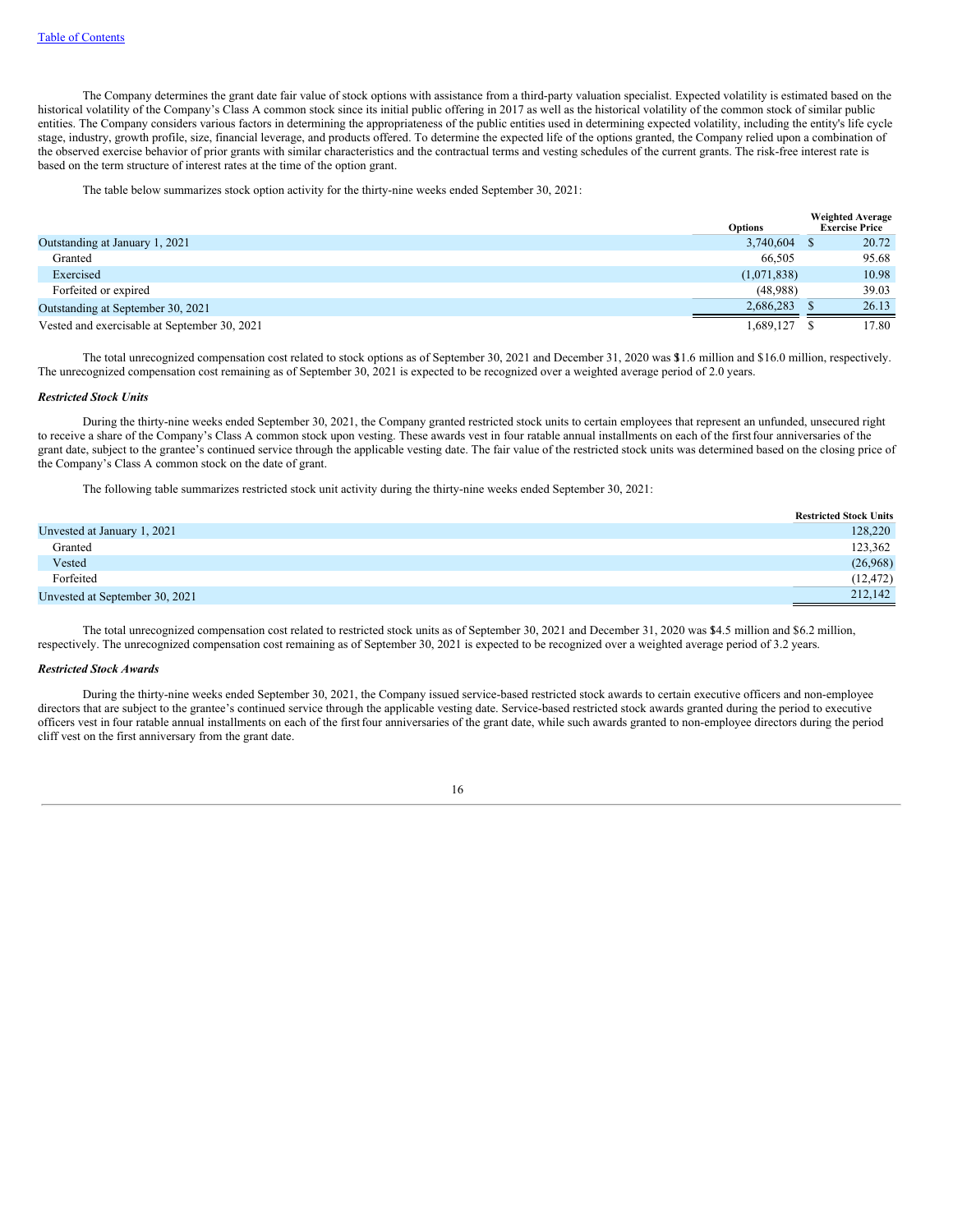The following table summarizes restricted stock award activity during the thirty-nine weeks ended September 30, 2021:

|                                |                      | <b>Restricted Stock Awards</b> |                                    |
|--------------------------------|----------------------|--------------------------------|------------------------------------|
|                                | <b>Service-based</b> | Performance-based              | <b>Total Stock Return</b><br>(TSR) |
| Unvested at January 1, 2021    | 131,844              | 160,315                        | 104,456                            |
| Granted                        | 28,814               | __                             | $\sim$                             |
| Vested                         | (13, 555)            | $\overline{\phantom{a}}$       | $\overline{\phantom{a}}$           |
| Forfeited                      | (2,508)              | $\sim$                         | $\overline{\phantom{a}}$           |
| Unvested at September 30, 2021 | 144.595              | 160.315                        | 104,456                            |

The fair value of performance-based and service-based restricted stock awards is based on the closing market price of the Company's Class A common stock on the date of grant. The fair value of the TSR awards is estimated on grant date using the Monte Carlo valuation method. Compensation cost for restricted stock awards is recognized using the straight-line method over the requisite service period, which for each of the awards is the service vesting period. As of September 30, 2021 and December 31, 2020, total unrecognized compensation cost related to unvested restricted stock awards was \$12.7 million and \$15.2 million, respectively. The unrecognized compensation cost remaining as of September 30, 2021 is expected to be recognized over a weighted average period of 2.1 years.

#### **7. Earnings Per Share**

#### *Net Income per Common Share*

The Company calculates basic earnings per share by dividing net income by the weighted average number of common shares outstanding during the period. Diluted earnings per share is computed by dividing net income by the weighted average number of common shares outstanding adjusted for the dilutive effect of share-based awards.

The following table shows the computation of basic and diluted earnings per share:

|                                             | <b>Thirteen Weeks Ended</b> |                    |  | <b>Thirty-nine Weeks Ended</b> |  |                    |  |                           |
|---------------------------------------------|-----------------------------|--------------------|--|--------------------------------|--|--------------------|--|---------------------------|
| in thousands, except per share data         |                             | September 30, 2021 |  | <b>September 24, 2020</b>      |  | September 30, 2021 |  | <b>September 24, 2020</b> |
| Net income                                  |                             | 74.645             |  | 68.774                         |  | 233,357            |  | 137.841                   |
| Basic weighted average shares outstanding   |                             | 104.899            |  | 103.180                        |  | 104.506            |  | 102,308                   |
| Dilutive effect of share-based awards       |                             | 2,587              |  | 3,199                          |  | 2.795              |  | 3,500                     |
| Diluted weighted average shares outstanding |                             | 107.486            |  | 106,379                        |  | 107.301            |  | 105,808                   |
| Basic earnings per share                    |                             | 0.71               |  | 0.67                           |  | 2.23               |  | 1.35                      |
| Diluted earnings per share                  |                             | 0.69               |  | 0.65                           |  | 2.17               |  | 1.30                      |

The following potentially dilutive securities were excluded from the computation of diluted earnings per share as a result of their anti-dilutive effect:

|               | <b>Thirteen Weeks Ended</b> |                    |                    | <b>Thirty-nine Weeks Ended</b> |
|---------------|-----------------------------|--------------------|--------------------|--------------------------------|
| in thousands  | September 30, 2021          | September 24, 2020 | September 30, 2021 | September 24, 2020             |
| Stock options |                             | 266                | 66                 | 481                            |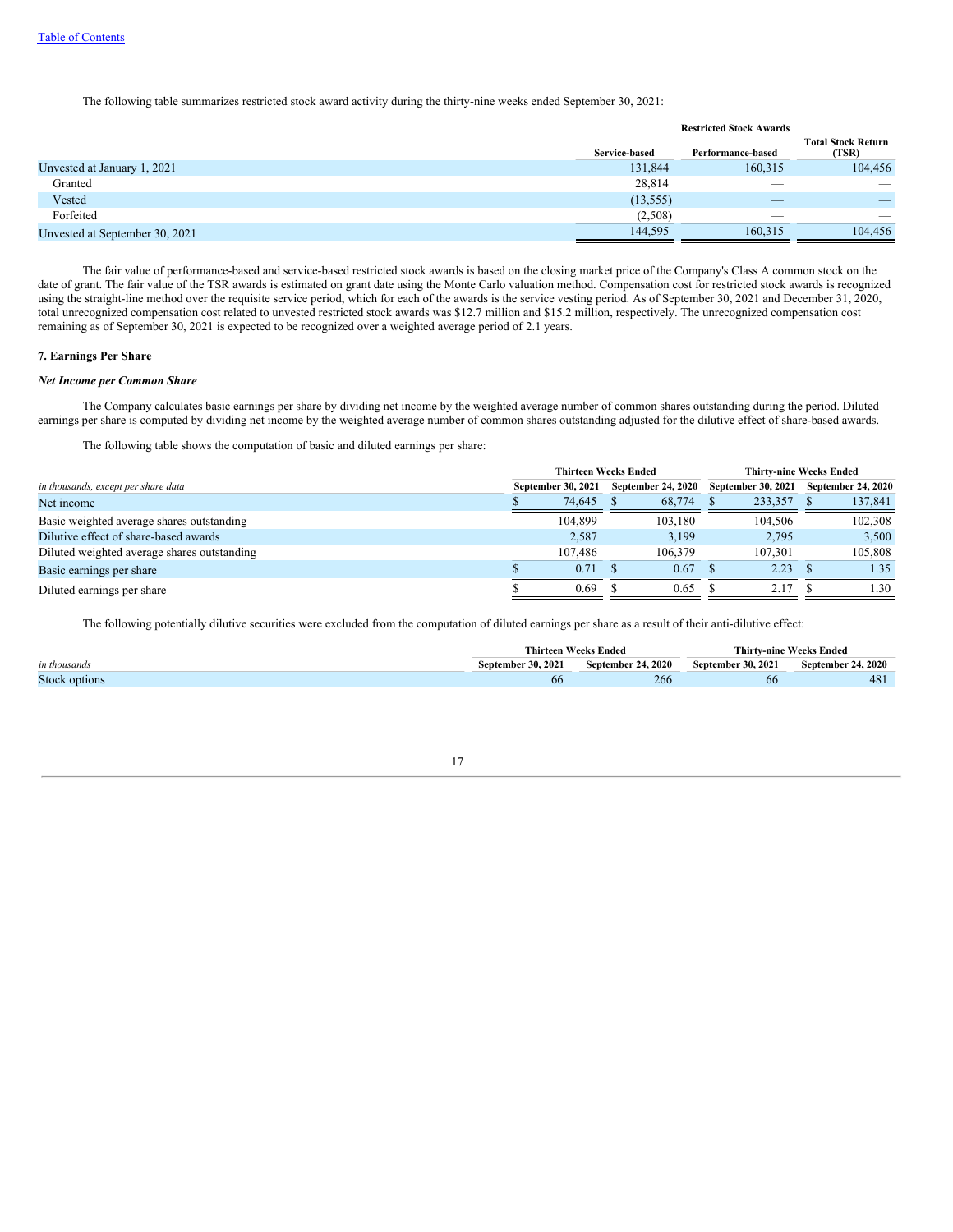## **8. Acquisition**

On June 4, 2021 ("acquisition date" or "closing date"), the Company acquired Spartan Surfaces, Inc. ("Spartan"), a commercial specialty hard-surface flooring distribution company, for total estimated purchase consideration of \$77.7 million. The acquisition was accounted for in accordance with ASC 805,*Business Combinations*, and, accordingly, Spartan's results of operations, financial position, and cash flows have been consolidated in the Company's condensed consolidated financial statements since the date of acquisition. Net sales and net earnings for fiscal 2021 attributable to Spartan since the completion of the acquisition were immaterial. Results of operations would not be materially different as a result of the acquisition and therefore pro forma information is not presented. During the thirteen and thirty-nine weeks ended September 30, 2021, we recognized acquisition-related costs totaling \$0.1 million and \$3.3 million, respectively, within general and administrative expenses within the Condensed Consolidated Statements of Operations and Comprehensive Income.

The following table summarizes the fair values of the components of the purchase price as of the acquisition date:

| in thousands                         |        |
|--------------------------------------|--------|
| Cash, net of cash acquired           | 63.567 |
| Floor and Decor Class A common stock | 5.000  |
| Contingent consideration             | 9.090  |
| Total purchase price                 | 77.657 |

The contingent consideration represents the estimated fair value associated with potential earn-out payments to the seller of up to \$18.0 million subject to Spartan's achievement of certain financial performance targets in fiscal years 2021 through 2024. Of the total earn-out consideration, \$9.0 million is related to the achievement of certain annual adjusted EBITDA margin targets, and \$9.0 million is related to the achievement of certain annual gross profit targets. A portion of these earn-out opportunities are payable each year subject to achievement of the applicable performance targets for that year, with the maximum payout requiring that each of the individual annual targets are met. The Company determined the fair value of the contingent earn-out consideration ("contingent earn-out liability") with assistance from a third-party valuation specialist using a Monte Carlo valuation method. Significant assumptions included the amount and timing of projected cash flows, growth rates, volatility, and the discount factor. The contingent earn-out liability is classified as Level 3 within the fair value hierarchy due to the use of unobservable inputs that are significant to its valuation and is required to be remeasured at each reporting date through the applicable earn-out periods, with any resulting gains or losses recognized in general and administrative expenses in the period of remeasurement.

For the thirteen and thirty-nine weeks ended September 30, 2021, a \$0.3 million net increase in the fair value of the contingent earn-out liability was recognized in general and administrative expense within the Condensed Consolidated Statements of Operations and Comprehensive Income. As of September 30, 2021, the estimated fair value of the contingent earn-out consideration totaled \$9.4 million, of which \$2.5 million is included in accrued expenses and other current liabilities and the remaining \$6.9 million is included in other liabilities within the Condensed Consolidated Balance Sheets.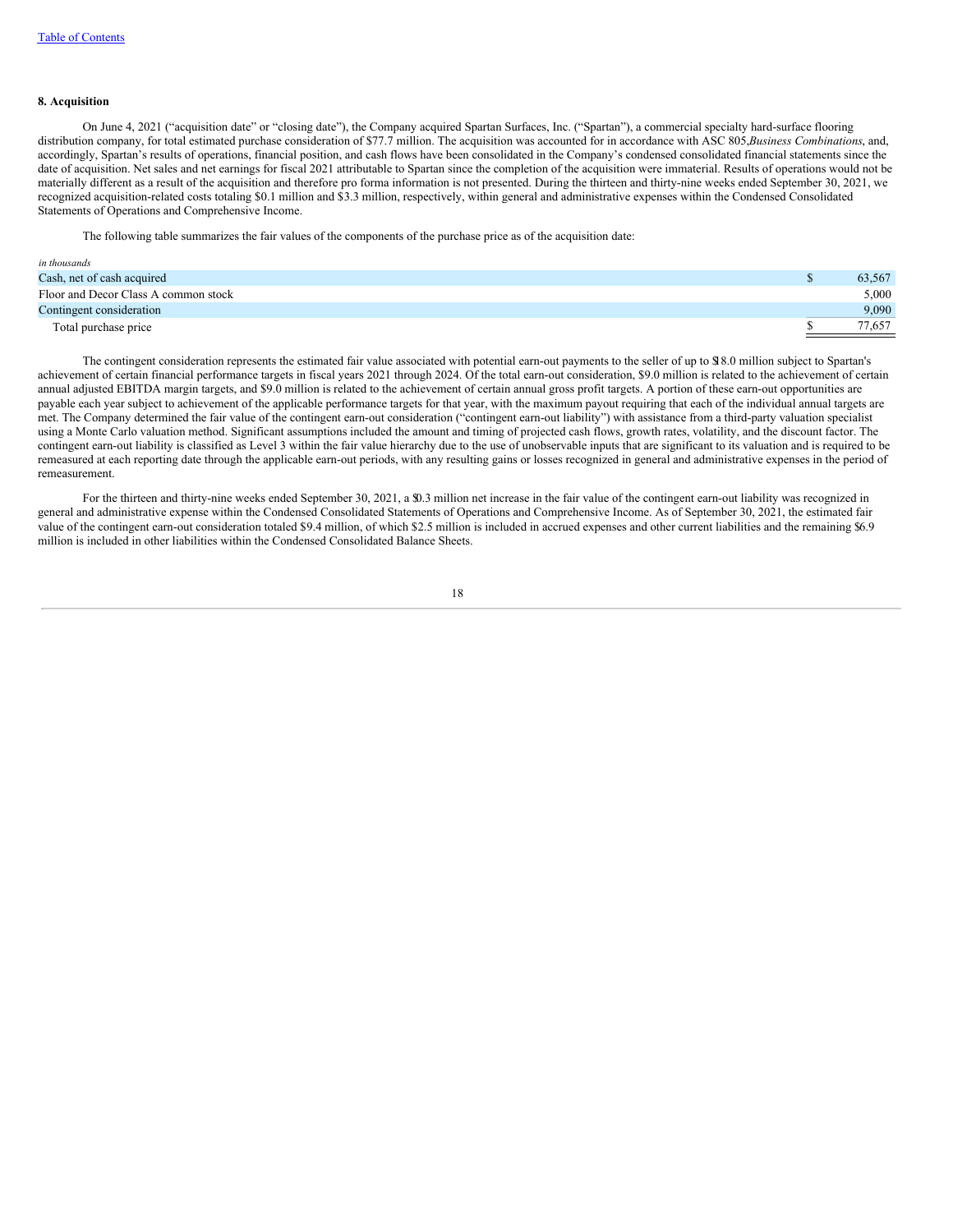The following table summarizes the estimated preliminary fair values of the assets acquired and liabilities assumed at the acquisition date:

| in thousands              |    | <b>Fair Value</b> |
|---------------------------|----|-------------------|
| <b>Current</b> assets     | æ  | 16,467            |
| Fixed assets, net         |    | 970               |
| Right-of-use assets       |    | 3,300             |
| Intangible assets, net    |    | 44,400            |
| Goodwill                  |    | 28,026            |
| Total assets acquired     |    | 93,163            |
|                           |    |                   |
| Current liabilities       | \$ | 12,393            |
| Lease liabilities         |    | 2,725             |
| Other liabilities         |    | 388               |
| Total liabilities assumed |    | 15,506            |
|                           |    |                   |
| Net assets acquired       |    | 77,657            |

The purchase price allocation reflected above is preliminary and may be subject to change as final fair values are determined*.* Accordingly, there may be adjustments to the assigned values of acquired assets and liabilities, including, but not limited to, intangible assets and contingent earn-out consideration. The final determination of acquisition-date fair values will be completed as soon as practicable, which is generally within the measurement period of up to one year from the acquisition date in accordance with ASC 805, *Business Combinations*. Any adjustments to provisional amounts that are identified during the measurement period will be recognized in the reporting period in which the adjustment is determined.

The preliminary fair values of identifiable intangible assets were determined with assistance from a third-party valuation specialist using the multi-period excess earnings method for customer relationships, the relief-from-royalty method for the trade name, and an incremental income method for the non-compete agreement. These valuation methodologies included significant assumptions such as the amount and timing of projected cash flows, growth rates, customer attrition rates, discount rates, royalty rates (for use in estimating the fair value of the Spartan trade name), and the assessment of each asset's life cycle. Following are the preliminary estimated fair values and estimated remaining useful lives of identifiable intangibles assets as of the acquisition date:

| in thousands                         | <b>Useful Life (Years)</b> | <b>Preliminary Fair</b><br>Value |
|--------------------------------------|----------------------------|----------------------------------|
| Identifiable intangible assets:      |                            |                                  |
| Customer relationships               | 12                         | 34,900                           |
| Trade name                           | Indefinite                 | 9,200                            |
| Non-compete agreement                |                            | 300                              |
| Total identifiable intangible assets |                            | 44,400                           |

The goodwill arising from the acquisition is primarily attributable to operational synergies and acceleration of growth strategies. The goodwill and intangible assets from the Spartan acquisition are expected to be deductible for U.S. federal and state tax purposes.

The gross carrying amount of goodwill and other intangible assets and the related accumulated amortization for amortizable intangible assets as of September 30, 2021 and December 31, 2020 are as follows: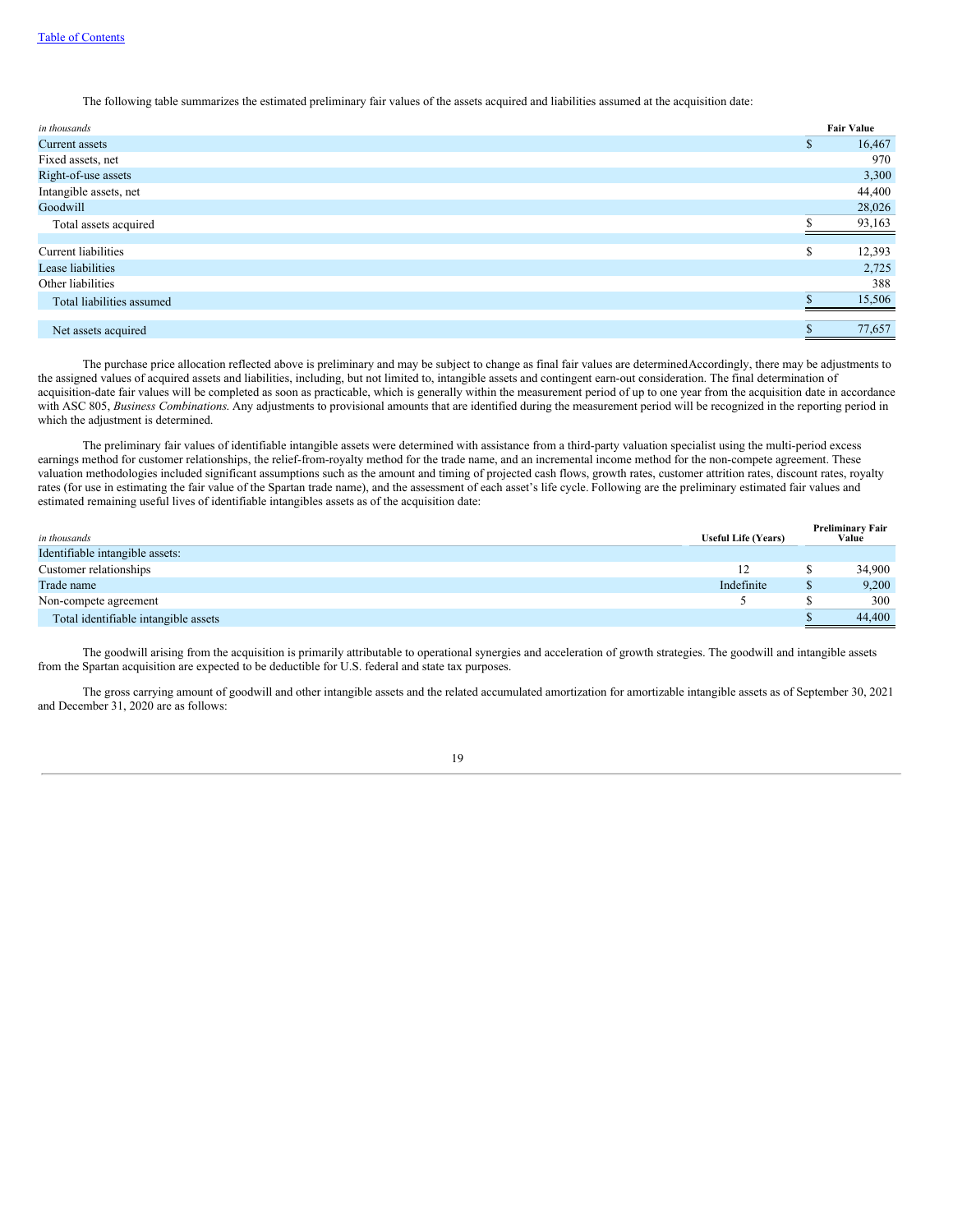|                                     | September 30, 2021       |         |    |                             |  |                    |  | December 31, 2020        |  |                                 |   |                    |  |
|-------------------------------------|--------------------------|---------|----|-----------------------------|--|--------------------|--|--------------------------|--|---------------------------------|---|--------------------|--|
| in thousands                        | Gross carrying<br>amount |         |    | Accumulated<br>amortization |  | Net carrying value |  | Gross carrying<br>amount |  | Accumulated<br>amortization     |   | Net carrying value |  |
| Amortizable intangible assets:      |                          |         |    |                             |  |                    |  |                          |  |                                 |   |                    |  |
| Customer relationships              |                          | 34,900  | -S | $(969)$ \$                  |  | 33,931 \$          |  | $\overline{\phantom{m}}$ |  | $\hspace{0.1mm}-\hspace{0.1mm}$ |   |                    |  |
| Non-compete agreement               |                          | 300     |    | (22)                        |  | 278                |  |                          |  |                                 |   |                    |  |
| Total amortizable intangible assets |                          | 35,200  |    | (991)                       |  | 34,209             |  |                          |  |                                 |   |                    |  |
| Unamortizable intangible assets:    |                          |         |    |                             |  |                    |  |                          |  |                                 |   |                    |  |
| Trade names - Floor & Decor         |                          | 109,269 |    |                             |  | 109.269            |  | 109.269                  |  |                                 |   | 109,269            |  |
| Trade names - Spartan               |                          | 9,200   |    |                             |  | 9,200              |  |                          |  |                                 |   |                    |  |
| Total intangible assets:            |                          | 153,669 |    | (991)                       |  | 152,678            |  | 109.269                  |  |                                 |   | 109.269            |  |
|                                     |                          |         |    |                             |  |                    |  |                          |  |                                 |   |                    |  |
| Goodwill                            |                          | 255,473 |    | _                           |  | 255,473            |  | 227,447                  |  | _                               | ጦ | 227,447            |  |

The estimated aggregate future amortizable expense for the intangible assets is as follows:

<span id="page-19-0"></span>

| Amount |
|--------|
| 743    |
| 2,974  |
| 2,974  |
| 2,974  |
| 2,974  |
| 21,570 |
| 34,209 |
|        |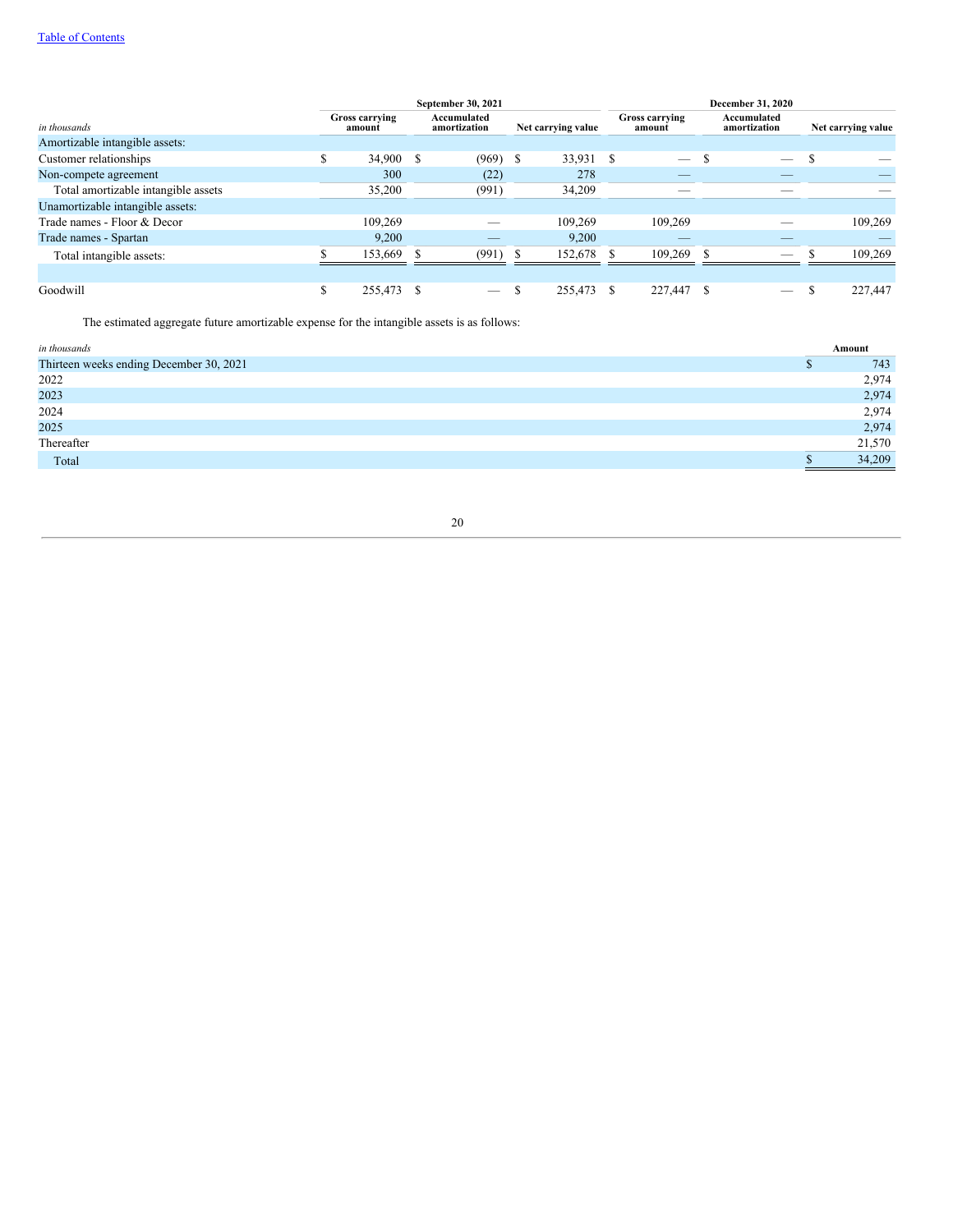#### **Item 2. Management's Discussion and Analysis of Financial Condition and Results of Operations**

The following discussion and analysis of the financial condition and results of our operations should be read together with the financial statements and related notes of Floor & Decor Holdings, Inc. and Subsidiaries included in Item 1 of this quarterly report on Form 10-Q (this "Quarterly Report") and with our audited financial statements and the related notes included in our Annual Report on Form 10-K for the fiscal year ended December 31, 2020 and filed with the Securities and Exchange Commission (the "SEC") on February 25, 2021 (the "Annual Report"). As used in this Quarterly Report, except where the context otherwise requires or where otherwise indicated, the terms "Floor & Decor," "Company," "we," "our" or "us" refer to Floor & Decor Holdings, Inc. and its subsidiaries.

#### <span id="page-20-0"></span>**Forward-Looking Statements**

The discussion in this Quarterly Report, including under this Item 2, "Management's Discussion and Analysis of Financial Condition and Results of Operations" of Part I and Item 1A, "Risk Factors" of Part II, contains forward-looking statements within the meaning of the federal securities laws. All statements other than statements of historical fact contained in this Quarterly Report, including statements regarding the Company's future operating results and financial position, expectations related to our acquisition of Spartan Surfaces, Inc. ("Spartan"), business strategy and plans, objectives of management for future operations, and the impact of the coronavirus (COVID-19) pandemic, are forward-looking statements. These statements are based on our current expectations, assumptions, estimates and projections. These statements involve known and unknown risks, uncertainties and other important factors that may cause our actual results, performance or achievements to be materially different from any future results, performance or achievements expressed or implied by the forward-looking statements. In some cases, you can identify forward-looking statements by terms such as "may," "will," "should," "expects," "intends," "plans," "anticipates," "could," "seeks," "target," "projects," "contemplates," "believes," "estimates," "predicts," "budget," "potential" or "continue" or the negative of these terms or other similar expressions.

The forward-looking statements contained in this Quarterly Report are only predictions. Although we believe that the expectations reflected in the forward-looking statements in this Quarterly Report are reasonable, we cannot guarantee future events, results, performance or achievements. A number of important factors could cause actual results to differ materially from those indicated by the forward-looking statements in this Quarterly Report, including, without limitation, those factors described in this Item 2, "Management's Discussion and Analysis of Financial Condition and Results of Operations" of Part I and Item 1A, "Risk Factors" of Part II. Some of the key factors that could cause actual results to differ from our expectations include the following:

- an overall decline in the health of the economy, the hard surface flooring industry, consumer spending and the housing market; including as a result of the COVID-19 pandemic;
- an economic recession or depression, including as a result of the COVID-19 pandemic;
- any disruption in our supply chain, including carrier capacity constraints, higher shipping prices and other supply chain costs or product shortages;
- the inability to staff our stores and distribution centers sufficiently, including for reasons due to the COVID-19 pandemic and other impacts of the COVID-19 pandemic;
- a pandemic, such as COVID-19, or other natural disaster or unexpected event, and its impacts on our suppliers, customers, employees, lenders, operations, including our ability to operate our distribution centers and stores or on the credit markets or our future financial and operating results;
- our failure to successfully anticipate consumer preferences and demand;
- impact of acquired companies, including Spartan;
- our inability to manage our growth;
- our inability to manage costs and risks relating to new store openings;
- geopolitical risks that impact our ability to import from foreign suppliers;
- our dependence on foreign imports for the products we sell, which may include the impact of tariffs and other duties;
- suppliers may sell similar or identical products to our competitors;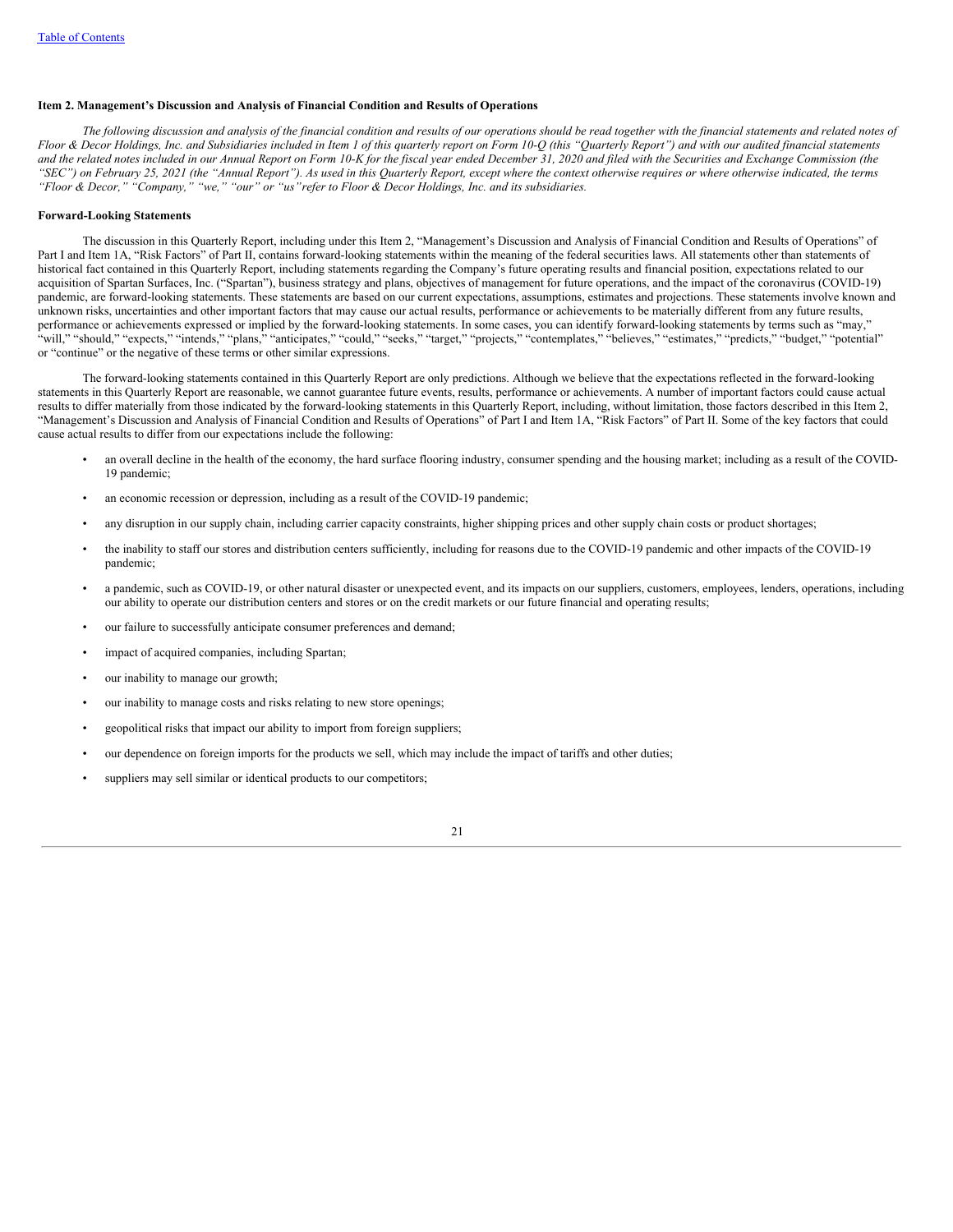- competition from other stores and internet-based competition;
- any disruption in our distribution capabilities, including from difficulties operating our distribution centers;
- fluctuations in commodity, material, transportation and energy costs, including the impact such increases could have on the cost of goods sold;
- global inflationary pressures on raw materials could cause our vendors to seek further price increases on the products we sell;
- our failure to execute our business strategy effectively and deliver value to our customers;
- our inability to manage our inventory obsolescence, shrinkage and damage;
- our inability to find available locations for our stores on terms acceptable to us;
- our inability to maintain sufficient levels of cash flow or liquidity to meet growth expectations;
- violations of laws and regulations applicable to us or our suppliers;
- our inability to obtain merchandise on a timely basis at prices acceptable to us;
- our failure to adequately protect against security breaches involving our information technology systems and customer information;
- the resignation, incapacitation or death of any key personnel;
- our inability to find, train and retain key personnel;
- fluctuations in material and energy costs; and
- restrictions imposed by our indebtedness on our current and future operations.

Because forward-looking statements are inherently subject to risks and uncertainties, some of which cannot be predicted or quantified, you should not rely on these forward-looking statements as predictions of future events. The forward-looking statements contained in this Quarterly Report speak only as of the date hereof. New risks and uncertainties arise over time, and it is not possible for us to predict those events or how they may affect us. If a change to the events and circumstances reflected in our forwardlooking statements occurs, our business, financial condition and operating results may vary materially from those expressed in our forward-looking statements. Except as required by applicable law, we do not plan to publicly update or revise any forward-looking statements contained herein, whether as a result of any new information, future events or otherwise.

#### **Overview**

Founded in 2000, Floor & Decor is a high growth, differentiated, multi-channel specialty retailer and commercial flooring distributor of hard surface flooring and related accessories with 153 warehouse format stores across 33 states as of September 30, 2021. We believe that we offer the industry's broadest in-stock assortment of tile, wood, laminate, vinyl, and natural stone flooring along with decorative and installation accessories and adjacent categories at everyday low prices positioning us as the one-stop destination for our customers' entire hard surface flooring needs. We appeal to a variety of customers, including professional installers and commercial businesses ("Pro"), Do it Yourself customers ("DIY"), and customers who buy the products for professional installation ("Buy it Yourself" or "BIY").

We operate on a 52- or 53-week fiscal year ending the Thursday on or preceding December 31. The following discussion contains references to the first thirty-nine weeks of fiscal 2021 and fiscal 2020, which ended on September 30, 2021 and September 24, 2020, respectively.

During the thirty-nine weeks ended September 30, 2021, we continued to make long-term key strategic investments, including:

• investing in new solutions for new and existing commercial customers through our purchase of Spartan, a specialty hard-surface flooring distribution company that primarily serves the architectural and design community, end-users, and commercial flooring contractors (refer to Note 8, "Acquisition" for additional details);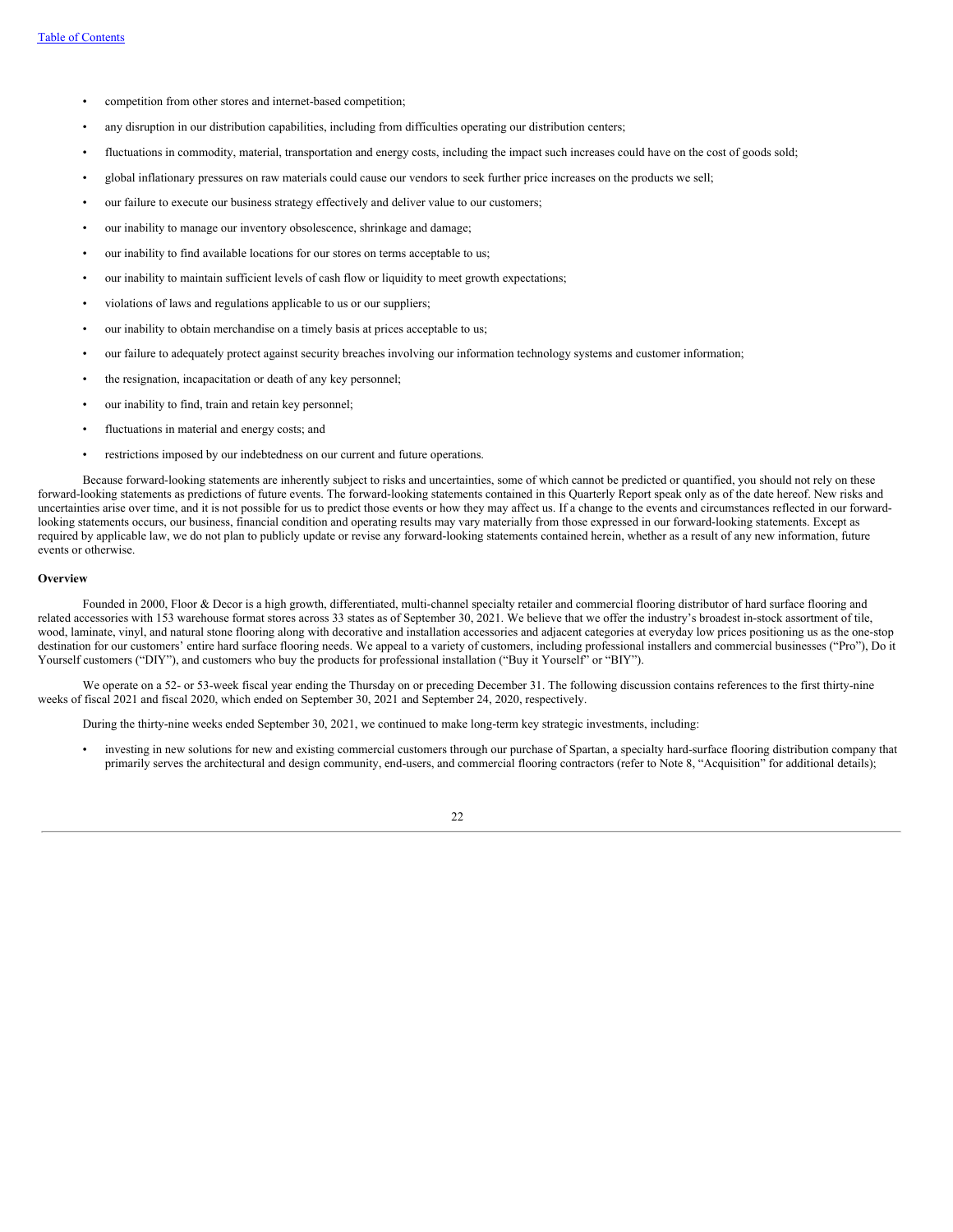- supporting our stores and distribution centers during this heightened period of sales, with particular emphasis on increasing staffing levels and working collaboratively throughout our supply chain to improve our in-stock inventory levels;
- opening 20 new warehouse-format stores, ending the quarter with 153 warehouse-format stores and two design studios;
- focusing on innovative new products and localized assortments, supported by inspirational in-store and online visual merchandising solutions;
- investing in our connected customer, in-store designer, and customer relationship and store focused technology;
- adding more resources dedicated to serving our Pro customers, including hiring a professional external sales staff to drive more commercial sales;
- providing proprietary credit offerings, including through our non-recourse Pro credit card; and
- investing capital to continue enhancing the in-store shopping experience for our customers.

### **COVID-19 Update**

As the COVID-19 pandemic continues in fiscal 2021, we remain focused on five priorities while navigating through this period of volatility and uncertainty:

- First, protect the health and safety of our employees and customers through enhanced safety and sanitation measures at our stores, distribution centers, and store support center.
- Second, keep our brand strong and support all of our customers, including the numerous small businesses that rely upon us such as general contractors and flooring installers.
- Third, invest in store and distribution center staffing to support the heightened demand.
- Fourth, work with all our supply chain partners to increase our in-stock inventory positions.
- Fifth, position Floor & Decor to emerge strong from this event.

We are working hard to continue monitoring and quickly responding to the ongoing impacts of the COVID-19 pandemic, including communicating often throughout the organization and adapting our operations to follow evolving federal, state, and local ordinances as well as health guidelines on mitigating the risk of COVID-19 transmission. We have teams in place monitoring this evolving situation and recommending risk mitigation actions, and we are encouraging social distancing practices.

We have also assessed and continue to implement supply chain continuity plans. While sales have remained strong as we continue to maintain a broad assortment of in-stock inventory, COVID-19-related labor shortages and supply chain disruptions continue to cause logistical challenges for us and the entire hard surface flooring industry. In particular, there is significant congestion at ports of entry to the United States, which is increasing the time and cost to ship goods to our distribution centers and stores and has resulted in a decrease in our in-stock levels for certain products. While we believe that we can pass these higher transportation costs to our customers, the potential significance and duration of these elevated costs is uncertain. We are working closely with our suppliers and transportation partners to mitigate the impact of these disruptions; however, future capacity shortages or shipping cost increases could have an adverse impact upon our business.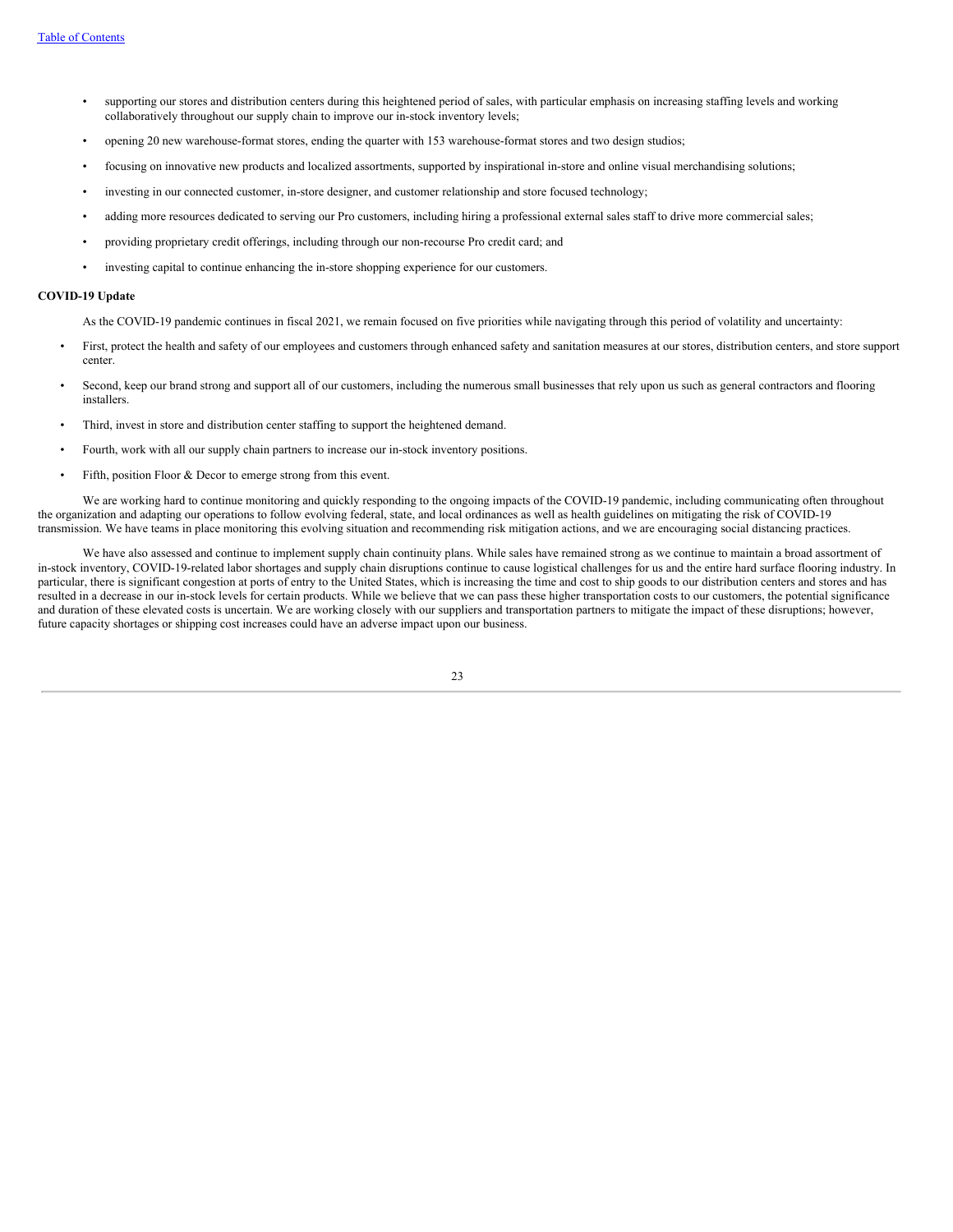In addition, while vaccines have become more widely available and an increasing portion of the U.S. population is being vaccinated, there remains substantial uncertainty regarding the potential duration and severity of the COVID-19 pandemic, including if or when "herd immunity" will be achieved and the public health restrictions imposed to slow the spread of the virus will be lifted entirely. There may also be future "waves" or new variants of COVID-19 infections despite mass vaccination programs and other efforts to mitigate its spread. Although our stores are currently open to the public, we may face future closure requirements and other operational restrictions at some or all of our physical locations for prolonged periods of time if federal, state, and local authorities impose new and potentially more stringent restrictions such as shelter-in-place orders. We also may face store closures due to staffing challenges, including if store and distribution center associates are in quarantine due to the COVID-19 pandemic. We also do not know what impact the proposed federal vaccine and testing mandate applicable to large employers will have on our business. In addition, changes in consumer behavior due to financial, health, or other concerns may continue even after the COVID-19 pandemic and may reduce consumer demand for our products. Further, some of the countries from which we source inventory and other necessary supplies are not vaccinating their populations as quickly or effectively as the U.S., which could further constrain our ability to obtain inventory and other necessary supplies. As a result of these and other uncertainties, the full financial impact of the pandemic cannot be reasonably estimated at this time.

#### **Key Performance Indicators**

We consider a variety of performance and financial measures in assessing the performance of our business. The key performance and financial measures we use to determine how our business is performing are comparable store sales, the number of new store openings, gross profit and gross margin, operating income, and EBITDA and Adjusted EBITDA. Other than as noted below, for definitions and a discussion of how we use our key performance indicators, see the "Key Performance Indicators" section of "Item 7. Management's Discussion and Analysis of Financial Condition and Results of Operations" of our Annual Report. See "Non-GAAP Financial Measures" below for a discussion of how we define EBITDA and Adjusted EBITDA and a reconciliation of EBITDA and Adjusted EBITDA to net income, the most directly comparable financial measure calculated and presented in accordance with accounting principles generally accepted in the United States ("GAAP").

#### *Comparable Store Sales*

Comparable store sales refer to period-over-period comparisons of our net sales among the comparable store base and are based on when the customer obtains control of the product, which is typically at the time of sale. A store is included in the comparable store sales calculation on the first day of the thirteenth full fiscal month following a store's opening, which is when we believe comparability has been achieved. Changes in our comparable store sales between two periods are based on net sales for stores that were in operation during both of the two periods. Any change in the square footage of an existing comparable store, including for remodels and relocations within the same primary trade area of the existing store being relocated, does not eliminate that store from inclusion in the calculation of comparable store sales. Stores that are closed for a full fiscal month or longer are excluded from the comparable store sales calculation for each full fiscal month that they are closed. Since our e-commerce, regional account manager, and design studio sales are fulfilled by individual stores, they are included in comparable store sales only to the extent the fulfilling store meets the above mentioned store criteria. Sales through our Spartan subsidiary do not involve our stores and are therefore excluded from the comparable store sales calculation.

Other key financial terms we use include net sales, selling and store operating expenses, general and administrative expenses, and pre-opening expenses. For definitions and a discussion of how we use other key financial terms, see the "Other Key Financial Definitions" section of "Item 7. Management's Discussion and Analysis of Financial Condition and Results of Operations" of our Annual Report.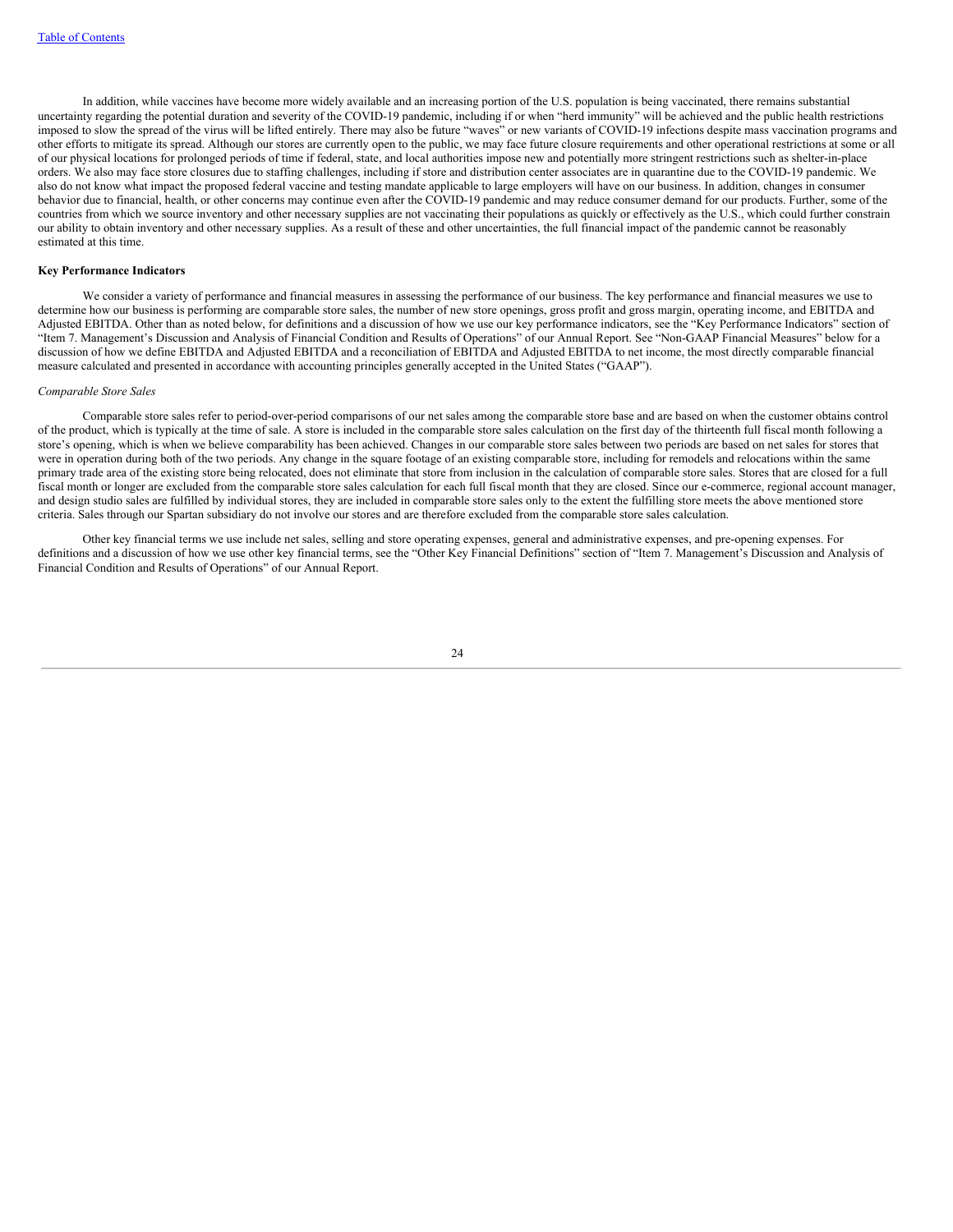# **Results of Operations**

While our revenue and earnings were strong during the thirty-nine weeks ended September 30, 2021 compared to the thirty-nine weeks ended September 24, 2020, the full impact that the COVID-19 pandemic could have on our business remains highly uncertain. See "Management's Discussion and Analysis of Financial Condition and Results of Operations -COVID-19 Update" and Item 1A., "Risk Factors" for more information about the potential impacts that the COVID-19 pandemic may have on our results of operations and overall financial performance for future periods.

The following table summarizes key components of our results of operations for the periods indicated, in dollars and as a percentage of net sales (actuals in thousands; dollar changes in millions; certain numbers may not sum due to rounding):

|                             |                    | <b>Thirteen Weeks Ended</b> |  |         |                    |                        |                       |
|-----------------------------|--------------------|-----------------------------|--|---------|--------------------|------------------------|-----------------------|
|                             | September 30, 2021 |                             |  |         | September 24, 2020 |                        |                       |
|                             | Actual             | % of Sales                  |  | Actual  | % of Sales         | \$ Increase/(Decrease) | % Increase/(Decrease) |
| Net sales                   | 876,553            | $100.0\%$ \$                |  | 684,847 | $100.0 \%$ \$      | 191.7                  | 28.0<br>$\frac{0}{0}$ |
| Cost of sales               | 511,245            | 58.3                        |  | 390,219 | 57.0               | 121.0                  | 31.0                  |
| Gross profit                | 365,308            | 41.7                        |  | 294,628 | 43.0               | 70.7                   | 24.0                  |
| Operating expenses:         |                    |                             |  |         |                    |                        |                       |
| Selling and store operating | 218,690            | 24.9                        |  | 171,513 | 25.0               | 47.2                   | 27.5                  |
| General and administrative  | 52,488             | 6.0                         |  | 39,286  | 5.7                | 13.2                   | 33.6                  |
| Pre-opening                 | 10,733             | 1.2                         |  | 5,027   | 0.7                | 5.7                    | 113.5                 |
| Total operating expenses    | 281,911            | 32.2                        |  | 215,826 | 31.5               | 66.1                   | 30.6                  |
| Operating income            | 83,397             | 9.5                         |  | 78,802  | 11.5               | 4.6                    | 5.8                   |
| Interest expense, net       | 1,124              | 0.1                         |  | 2,024   | 0.3                | (0.9)                  | (44.5)                |
| Income before income taxes  | 82,273             | 9.4                         |  | 76,778  | 11.2               | 5.5                    | 7.2                   |
| Provision for income taxes  | 7,628              | 0.9                         |  | 8,004   | 1.2                | (0.4)                  | (4.7)                 |
| Net income                  | 74,645             | $8.5 \%$ \$                 |  | 68,774  | $10.0\%$ \$        | 5.9                    | 8.5<br>$\frac{0}{0}$  |

|                                      | <b>Thirty-nine Weeks Ended</b> |                    |               |             |  |           |                    |                        |                       |
|--------------------------------------|--------------------------------|--------------------|---------------|-------------|--|-----------|--------------------|------------------------|-----------------------|
|                                      |                                | September 30, 2021 |               |             |  |           | September 24, 2020 |                        |                       |
|                                      |                                | Actual             | % of Sales    |             |  | Actual    | % of Sales         | \$ Increase/(Decrease) | % Increase/(Decrease) |
| Net sales                            | \$                             | 2,519,198          | $100.0 \%$ \$ |             |  | 1,702,136 | $100.0 \%$ \$      | 817.1                  | $\frac{0}{0}$<br>48.0 |
| Cost of sales                        |                                | 1,451,519          | 57.6          |             |  | 974,784   | 57.3               | 476.7                  | 48.9                  |
| Gross profit                         |                                | 1,067,679          | 42.4          |             |  | 727,352   | 42.7               | 340.3                  | 46.8                  |
| Operating expenses:                  |                                |                    |               |             |  |           |                    |                        |                       |
| Selling and store operating          |                                | 613,708            | 24.4          |             |  | 463,036   | 27.2               | 150.7                  | 32.5                  |
| General and administrative           |                                | 149,348            | 5.9           |             |  | 103,857   | 6.1                | 45.5                   | 43.8                  |
| Pre-opening                          |                                | 26,720             | 1.1           |             |  | 13,894    | 0.8                | 12.8                   | 92.3                  |
| Total operating expenses             |                                | 789,776            | 31.4          |             |  | 580,787   | 34.1               | 209.0                  | 36.0                  |
| Operating income                     |                                | 277,903            | 11.0          |             |  | 146,565   | 8.6                | 131.3                  | 89.6                  |
| Interest expense, net                |                                | 3,805              | 0.2           |             |  | 6,134     | 0.4                | (2.3)                  | (38.0)                |
| Gain on early extinguishment of debt |                                |                    |               |             |  | (1,015)   | (0.1)              | 1.0                    | <b>NM</b>             |
| Income before income taxes           |                                | 274,098            | 10.9          |             |  | 141,446   | 8.3                | 132.7                  | 93.8                  |
| Provision for income taxes           |                                | 40,741             | 1.6           |             |  | 3,605     | 0.2                | 37.1                   | <b>NM</b>             |
| Net income                           |                                | 233,357            |               | $9.3 \%$ \$ |  | 137,841   | $8.1\%$            | 95.5                   | 69.3<br>$\frac{0}{0}$ |

*NM - Not Meaningful*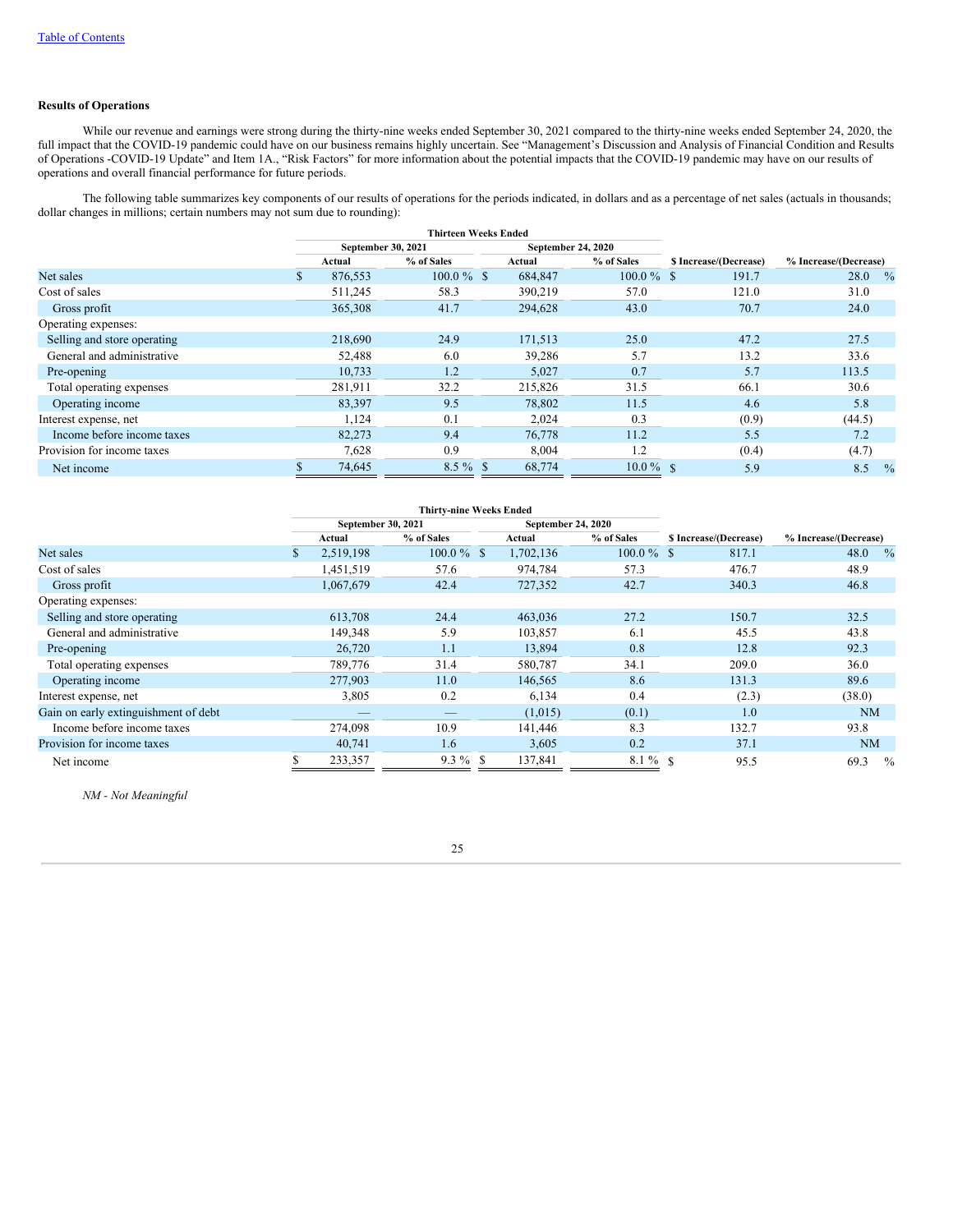#### *Selected Financial Information*

|                                             | <b>Thirteen Weeks Ended</b> |               |                    |               |                    | <b>Thirty-nine Weeks Ended</b> |                                  |  |  |  |  |
|---------------------------------------------|-----------------------------|---------------|--------------------|---------------|--------------------|--------------------------------|----------------------------------|--|--|--|--|
|                                             | September 30, 2021          |               | September 24, 2020 |               | September 30, 2021 |                                | <b>September 24, 2020</b>        |  |  |  |  |
| Comparable store sales (% change)           | 10.9                        | $\%$          | 18.4               | $\%$          | 33.1               | $\%$                           | $\%$<br>$\overline{\phantom{a}}$ |  |  |  |  |
| Comparable average ticket (% change)        | 8.3                         | $\frac{0}{0}$ | (0.5)              | $\%$          | 4.7                | $\frac{0}{0}$                  | $\%$<br>1.4                      |  |  |  |  |
| Comparable customer transactions (% change) | 2.4                         | $\frac{0}{0}$ | 18.9               | $\frac{0}{0}$ | 27.1               | $\frac{0}{0}$                  | $\%$<br>(1.4)                    |  |  |  |  |
| Number of warehouse-format stores           |                             | 153           |                    | 128           |                    | 153                            | 128                              |  |  |  |  |
| Adjusted EBITDA (in thousands) (1)          | 120,242                     |               |                    | 106,728       |                    | 384, 341                       | 225,409                          |  |  |  |  |
| Adjusted EBITDA margin                      |                             | $\frac{0}{0}$ | 15.6               | $\%$          | 5.3                | $\%$                           | $\frac{0}{0}$<br>13.2            |  |  |  |  |

(1) Adjusted EBITDA is a non-GAAP financial measure. See "Non-GAAP Financial Measures" section below for additional information and a reconciliation of Adjusted *EBITDA to net income.*

#### *Net Sales*

Net sales during the thirteen weeks ended September 30, 2021 increased \$191.7 million, or 28.0%, compared to the corresponding prior year period primarily due to an increase in comparable store sales of 10.9% and sales from the 25 new warehouse stores that we opened since September 24, 2020. The comparable store sales increase during the period of 10.9%, or \$74.8 million, was driven by a 2.4% increase in comparable customer transactions and an 8.3% increase in comparable average ticket. Among our seven product categories, six experienced comparable store sales increases during the period including tile, laminate / luxury vinyl plank, decorative accessories / wall tile, installation materials and tools, natural stone, and adjacent categories. Non-comparable store sales increased \$116.9 million during the same period primarily due to the increase in new stores and the acquisition of Spartan.

Net sales during the thirty-nine weeks ended September 30, 2021 increased \$817.1 million, or 48.0%, compared to the corresponding prior year period due to an increase in comparable store sales of 33.1% and sales from the 25 new warehouse stores that we opened since September 24, 2020. The comparable store sales increase during the period of 33.1%, or \$563.1 million, was driven by a 27.1% increase in comparable customer transactions and a 4.7% increase in comparable average ticket. Comparable sales increased among all of our product categories during the period. Non-comparable store sales increased \$254.0 million during the same period primarily due to the increase in new stores and the acquisition of Spartan.

We believe the increase in sales for the thirteen and thirty-nine weeks ended September 30, 2021 is also due in part to (i) unprecedented government intervention to help mitigate the negative impacts of the COVID-19 pandemic and (ii) customers investing in home improvements while spending less on leisure activities like travel, eating out, sporting events, and hotels. We also believe that our business model, with its focus on substantial amounts of trend-right, in-stock inventory, is also contributing to the sales increase. In addition, our total sales growth and associated comparable store sales growth for the thirty-nine weeks ended September 30, 2021 were particularly strong because in late March 2020, we closed the interior of our stores to the public as a precautionary measure due to COVID-19. We began re-opening our stores in early May, and by early June, all of our stores were fully open to the public. Further, the addition of a 53rd-week in fiscal 2020, which was the last week in December, a historically low volume week, shifted the beginning of fiscal 2021 to January and modestly benefited fiscal 2021 comparable store sales growth.

## *Gross Profit and Gross Margin*

Gross profit during the thirteen weeks ended September 30, 2021 increased \$70.7 million, or 24.0%, compared to the corresponding prior year period. The increase in gross profit was driven by the 28.0% increase in net sales, partially offset by a decrease to gross margin to 41.7%, down approximately 130 basis points from 43.0% in the same period a year ago. The decrease in gross margin was primarily due to higher freight costs.

Gross profit during the thirty-nine weeks ended September 30, 2021 increased \$340.3 million, or 46.8%, compared to the corresponding prior year period. This increase in gross profit was primarily driven by the 48.0% increase in net sales, modestly offset by a decrease to gross margin to 42.4%, down approximately 30 basis points from 42.7% in the same period a year ago. The decrease in gross margin was primarily due to higher freight costs.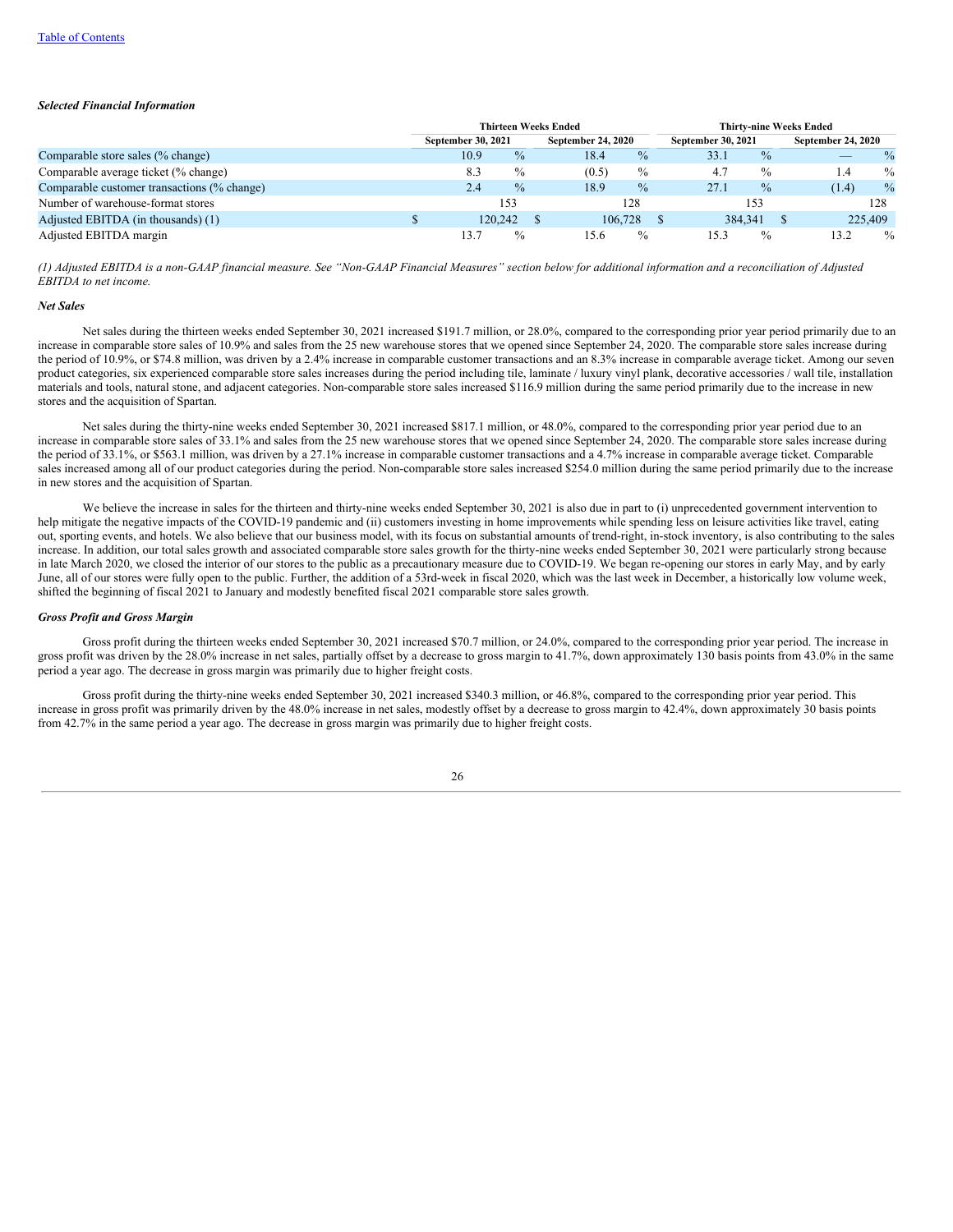## *Selling and Store Operating Expenses*

Selling and store operating expenses during the thirteen weeks ended September 30, 2021 increased \$47.2 million, or 27.5%, compared to the thirteen weeks ended September 24, 2020. The increase was primarily attributable to 25 new warehouse stores that opened since September 24, 2020 as well as additional staffing to satisfy sales growth. As a percentage of net sales, selling and store operating expenses decreased modestly by approximately 10 basis points to 24.9% from 25.0% in the corresponding prior year period, while comparable store selling and store operating expenses as a percentage of comparable store sales decreased by approximately 80 basis points. The decrease in selling and store operating expenses as a percentage of comparable store sales during the thirteen weeks ended September 30, 2021 was primarily driven by leverage of our advertising and occupancy costs on higher net sales.

Selling and store operating expenses during the thirty-nine weeks ended September 30, 2021 increased \$150.7 million, or 32.5%, compared to the thirty-nine weeks ended September 24, 2020, primarily driven by the opening of 25 new stores since September 24, 2020 as well as additional staffing to satisfy sales growth. As a percentage of net sales, our selling and store operating expenses decreased approximately 280 basis points to 24.4%, down from 27.2% in the corresponding prior year period. Comparable store selling and store operating expenses as a percentage of comparable store sales decreased by approximately 360 basis points. The decreases in selling and store operating expenses as a percentage of both overall sales and comparable store sales was primarily due to significantly higher sales during the thirty-nine weeks ended September 30, 2021 compared with the same period a year ago when our stores were limited to curbside services and not fully open to the public during part of the first and second quarters of fiscal 2020.

# *General and Administrative Expenses*

General and administrative expenses, which are typically expenses incurred outside of our stores, increased \$13.2 million, or 33.6%, during the thirteen weeks ended September 30, 2021 compared to the corresponding prior year period due to costs to support store growth, including increased store support staff and higher depreciation related to technology and other store support center investments. As a percentage of sales, general and administrative expenses increased approximately 30 basis points to 6.0% from 5.7% in the corresponding period. The increase as a percentage of net sales was primarily driven by amortization of intangible assets acquired from Spartan and other nonpayroll related general and administrative costs.

General and administrative expenses increased \$45.5 million, or 43.8%, during the thirty-nine weeks ended September 30, 2021 compared to the corresponding prior year period due to higher incentive compensation expense and costs to support store growth, including increased store support staff, higher depreciation related to technology and other store support center investments, and expenses related to the Spartan acquisition. Our general and administrative expenses as a percentage of net sales decreased approximately 20 basis points to 5.9%, down from 6.1% during the thirty-nine weeks ended September 24, 2020. The decline as a percentage of net sales was primarily driven by sales growing faster than increases in store support staffing and occupancy costs, partially offset by acquisition-related expenses and intangible asset amortization resulting from our purchase of Spartan in the second quarter of fiscal 2021 (refer to Note 8, "Acquisition" for additional details).

#### *Pre-Opening Expenses*

Pre-opening expenses during the thirteen weeks ended September 30, 2021 increased \$5.7 million, or 113.5%, compared to the corresponding prior year period. The increase is primarily the result of an increase in the number of stores that we either opened or were preparing for opening compared to the prior year period. We opened six warehouse stores during the thirteen weeks ended September 30, 2021 as compared to opening three warehouse stores and one design studio during the thirteen weeks ended September 24, 2020.

Pre-opening expenses during the thirty-nine weeks ended September 30, 2021 increased \$12.8 million, or 92.3%, compared to the corresponding prior year period. The increase is primarily the result of an increase in the number of stores that we either opened or were preparing for opening compared to the prior year period. We opened 20 warehouse stores during the thirty-nine weeks ended September 30, 2021 as compared to opening eight warehouse stores and one design studio during the thirty-nine weeks ended September 24, 2020.

# *Interest Expense*

Net interest expense during the thirteen weeks ended September 30, 2021 decreased \$0.9 million, or 44.5%, compared to the thirteen weeks ended September 24, 2020. Net interest expense during the thirty-nine weeks ended September 30, 2021 decreased \$2.3 million, or 38.0%, compared to the thirty-nine weeks ended September 24, 2020. The decrease in interest expense for the thirteen and thirty-nine weeks ended September 30, 2021 was primarily due to lower revolver and term loan borrowings and a decrease in term loan interest rates compared to the thirteen and thirty-nine weeks ended September 24, 2020.

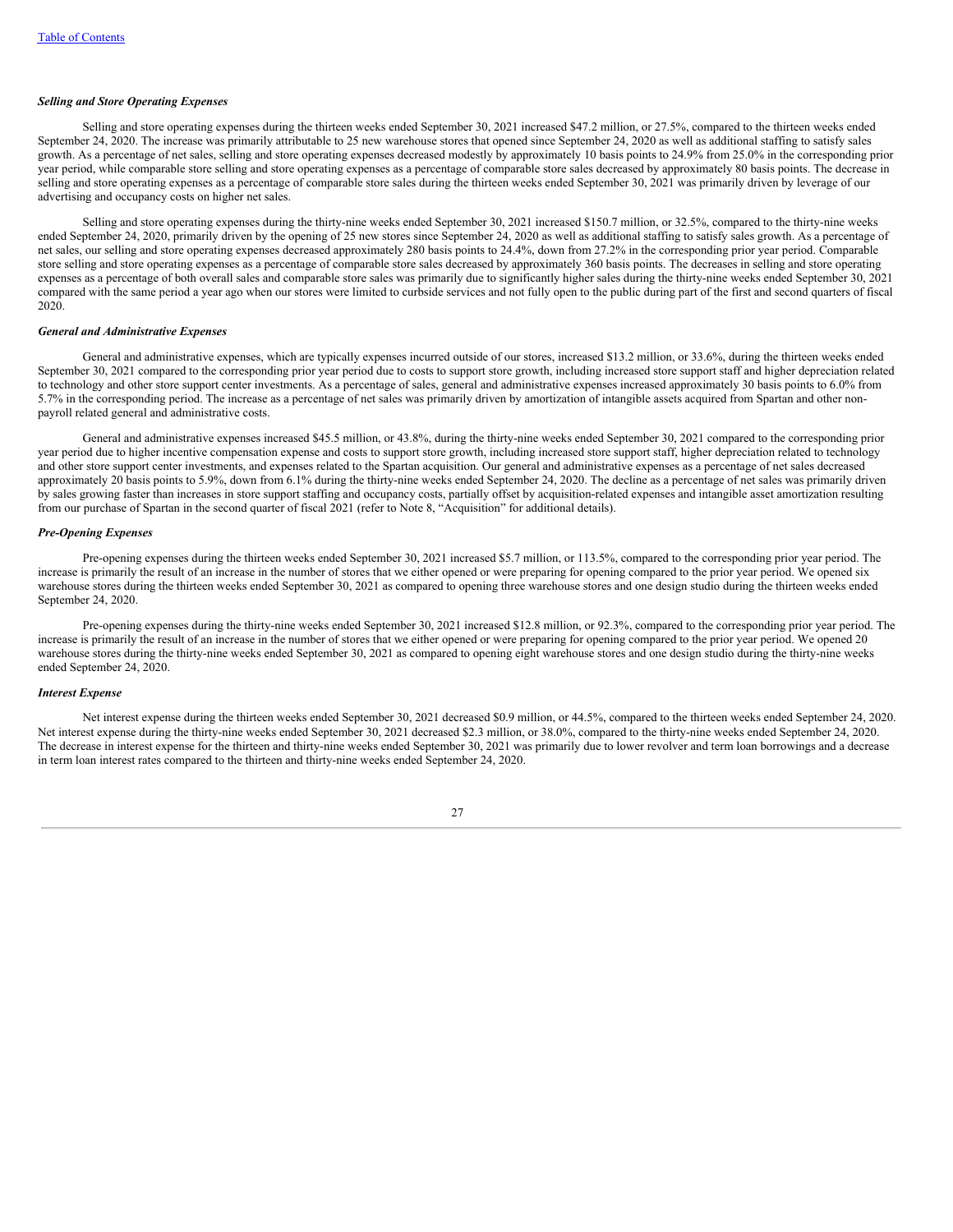# *Income Taxes*

The provision for income taxes was \$7.6 million during the thirteen weeks ended September 30, 2021 compared to \$8.0 million during the thirteen weeks ended September 24, 2020. The effective tax rate was 9.3% for the thirteen weeks ended September 30, 2021 compared to 10.4% in the corresponding prior year period. The decrease in the effective tax rate during the thirteen weeks ended September 30, 2021 was primarily due to higher excess tax benefits related to stock option exercises during the third quarter compared to the same period of the prior year.

The provision for income taxes was \$40.7 million during the thirty-nine weeks ended September 30, 2021 compared to \$3.6 million during the thirty-nine weeks ended September 24, 2020. The effective tax rate was 14.9% for the thirty-nine weeks ended September 30, 2021 compared to 2.5% for the thirty-nine weeks ended September 24, 2020. The increase in the effective tax rate during the thirty-nine weeks ended September 30, 2021 was primarily due to the recognition of income tax benefits in connection with the CARES Act during fiscal 2020 and higher earnings during the thirty-nine weeks ended September 30, 2021 without a proportionate increase in available tax credits.

#### **Non-GAAP Financial Measures**

EBITDA and Adjusted EBITDA are key metrics used by management and our board of directors to assess our financial performance and enterprise value. We believe that EBITDA and Adjusted EBITDA are useful measures, as they eliminate certain expenses that are not indicative of our core operating performance and facilitate a comparison of our core operating performance on a consistent basis from period to period. We also use Adjusted EBITDA as a basis to determine covenant compliance with respect to our ABL Facility and Term Loan Facility (together, the "Credit Facilities"), to supplement GAAP measures of performance to evaluate the effectiveness of our business strategies, to make budgeting decisions, and to compare our performance against that of other peer companies using similar measures. EBITDA and Adjusted EBITDA are also frequently used by analysts, investors, and other interested parties as performance measures to evaluate companies in our industry.

EBITDA and Adjusted EBITDA are supplemental measures of financial performance that are not required by or presented in accordance with GAAP. We define EBITDA as net income before interest, (gain) loss on early extinguishment of debt, taxes, depreciation and amortization. We define Adjusted EBITDA as net income before interest, (gain) loss on early extinguishment of debt, taxes, depreciation and amortization adjusted to eliminate the impact of certain items that we do not consider indicative of our core operating performance. See below for a reconciliation of EBITDA and Adjusted EBITDA to net income, the most directly comparable financial measure calculated and presented in accordance with GAAP.

EBITDA and Adjusted EBITDA are non-GAAP measures of our financial performance and should not be considered as alternatives to net income as a measure of financial performance or any other performance measure derived in accordance with GAAP, and they should not be construed as an inference that our future results will be unaffected by unusual or non-recurring items. Additionally, EBITDA and Adjusted EBITDA are not intended to be measures of liquidity or free cash flow for management's discretionary use. In addition, these non-GAAP measures exclude certain non-recurring and other charges. Each of these non-GAAP measures has its limitations as an analytical tool, and you should not consider them in isolation or as a substitute for analysis of our results as reported under GAAP. In evaluating EBITDA and Adjusted EBITDA, you should be aware that in the future we will incur expenses that are the same as or similar to some of the items eliminated in the adjustments made to determine EBITDA and Adjusted EBITDA, such as stock compensation expense, loss (gain) on asset impairments and disposals, executive recruiting/relocation, and other adjustments. Our presentation of EBITDA and Adjusted EBITDA should not be construed to imply that our future results will be unaffected by any such adjustments. Definitions and calculations of EBITDA and Adjusted EBITDA differ among companies in the retail industry, and therefore EBITDA and Adjusted EBITDA disclosed by us may not be comparable to the metrics disclosed by other companies.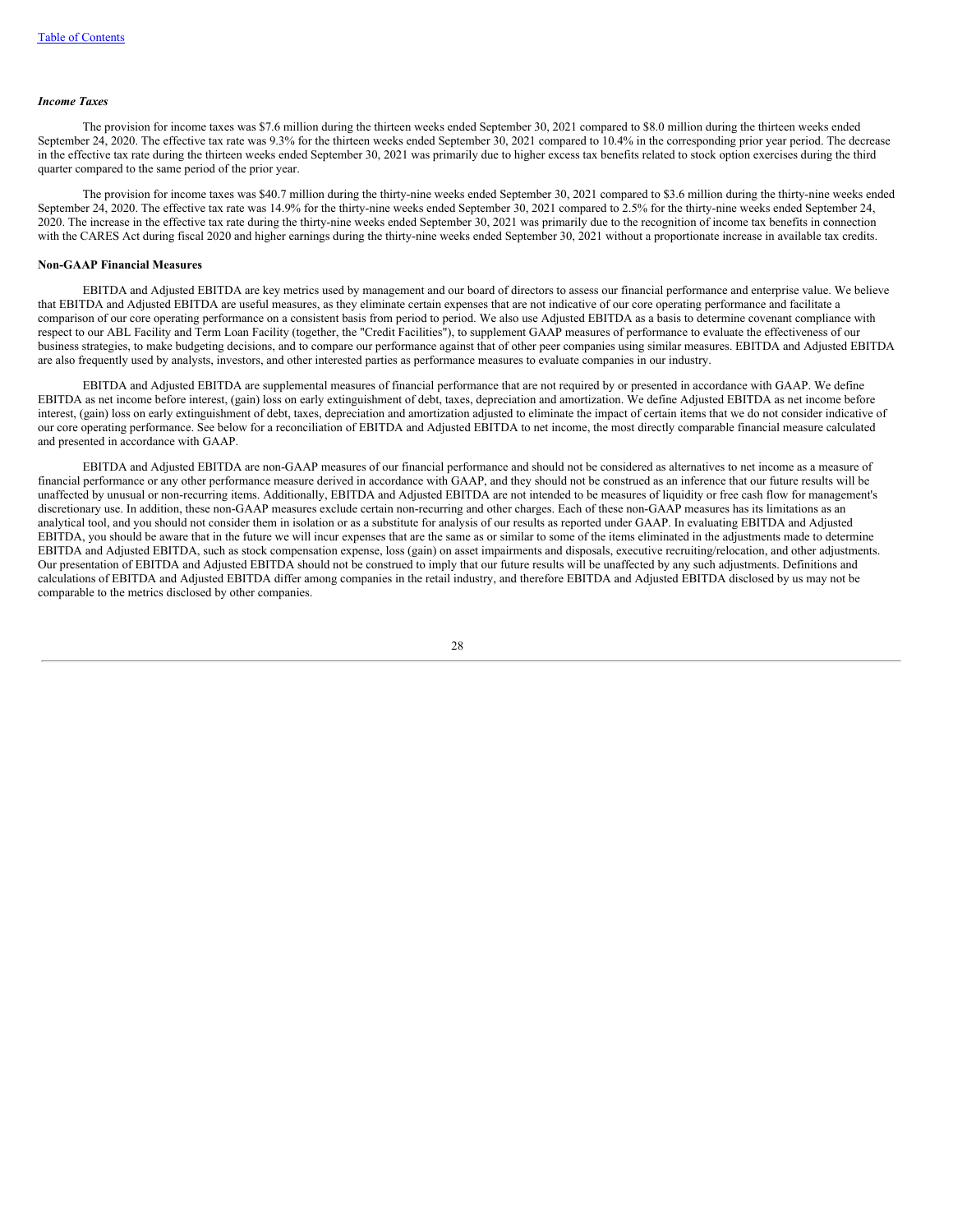The following table reconciles net income to EBITDA and Adjusted EBITDA for the periods presented:

|                                          |   | <b>Thirteen Weeks Ended</b> |  | <b>Thirty-nine Weeks Ended</b> |                         |          |                           |  |
|------------------------------------------|---|-----------------------------|--|--------------------------------|-------------------------|----------|---------------------------|--|
| in thousands                             |   | September 30, 2021          |  | <b>September 24, 2020</b>      | September 30, 2021      |          | <b>September 24, 2020</b> |  |
| Net income                               | Ф | 74,645                      |  | 68,774                         | 233,357<br>$\mathbf{s}$ | <b>S</b> | 137,841                   |  |
| Depreciation and amortization (1)        |   | 30,348                      |  | 22.566                         | 83.245                  |          | 66,230                    |  |
| Interest expense, net                    |   | 1,124                       |  | 2,024                          | 3,805                   |          | 6,134                     |  |
| Gain on early extinguishment of debt (2) |   | $\overline{\phantom{a}}$    |  |                                |                         |          | (1,015)                   |  |
| Income tax expense                       |   | 7,628                       |  | 8,004                          | 40,741                  |          | 3,605                     |  |
| <b>EBITDA</b>                            |   | 113,745                     |  | 101,368                        | 361,148                 |          | 212,795                   |  |
| Stock-based compensation expense (3)     |   | 5,282                       |  | 4,400                          | 15,335                  |          | 11,542                    |  |
| Acquisition and integration expense (4)  |   | 120                         |  |                                | 3,286                   |          |                           |  |
| Tariff refund adjustments (5)            |   | $\overline{\phantom{a}}$    |  |                                | 1,728                   |          | (4,016)                   |  |
| $COVID-19 \text{ costs } (6)$            |   | 286                         |  | 571                            | 910                     |          | 3,482                     |  |
| Other $(7)$                              |   | 809                         |  | 389                            | 1.934                   |          | 1,606                     |  |
| <b>Adjusted EBITDA</b>                   |   | 120,242                     |  | 106,728                        | 384,341                 |          | 225,409                   |  |

(1) Excludes amortization of deferred financing costs, which is included as a part of interest expense, net in the table above.

(2) Represents gain on partial debt extinguishment in connection with the May 2020 amendment to the senior secured term loan credit facility.

(3) Non-cash charges related to stock-based compensation programs, which vary from period to period depending on the timing of awards and forfeitures.

*(4) Represents third-party transaction, legal, and consulting costs directly related to the acquisition of Spartan.*

(5) Represents a reduction in estimated tariff refund receivables during the thirty-nine weeks ended September 30, 2021 and income for incremental tariff refunds recognized for certain bamboo and other flooring products during the thirty-nine weeks ended September 24, 2020. Interest income for tariff refunds is included within interest expense, net in *the table above.*

(6) Amounts are comprised of sanitation, personal protective equipment, and other costs directly related to efforts to mitigate the impact of the COVID-19 pandemic on our *business.*

(7) Other adjustments include amounts management does not consider indicative of our core operating performance. Amounts for the thirteen and thirty-nine weeks ended September 30, 2021 primarily relate to relocation expenses for our Houston distribution center and changes in the fair value of the contingent earn-out liability associated with the Spartan acquisition. Amounts for the thirteen weeks ended September 24, 2020 primarily relate to costs associated with a secondary public offering of the Company's Class A common stock by certain of our stockholders, and amounts for the thirty-nine weeks ended September 24, 2020 relate to the costs associated with two such public offerings and the legal fees associated with the February 2020 amendment to the senior secured term loan credit facility. The Company did not sell any shares in the offerings and did *not receive any proceeds from the sale of shares by the selling stockholders.*

# **Liquidity and Capital Resources**

Liquidity is provided primarily by our cash flows from operations and our \$400.0 million ABL Facility. Unrestricted liquidity based on our September 30, 2021 financial data was \$708.9 million, consisting of \$330.1 million in cash and cash equivalents and \$378.8 million immediately available for borrowing under the ABL Facility without violating any covenants thereunder. In addition, our Spartan subsidiary has access to an \$8.0 million revolving line of credit facility (the "Spartan LOC") that had \$8.0 million immediately available for borrowing as of September 30, 2021.

Our primary cash needs are for merchandise inventories, payroll, store rent, and other operating expenses and capital expenditures associated with opening new stores and remodeling existing stores, as well as information technology, e-commerce, and distribution center and store support center infrastructure. We also use cash for the payment of taxes and interest.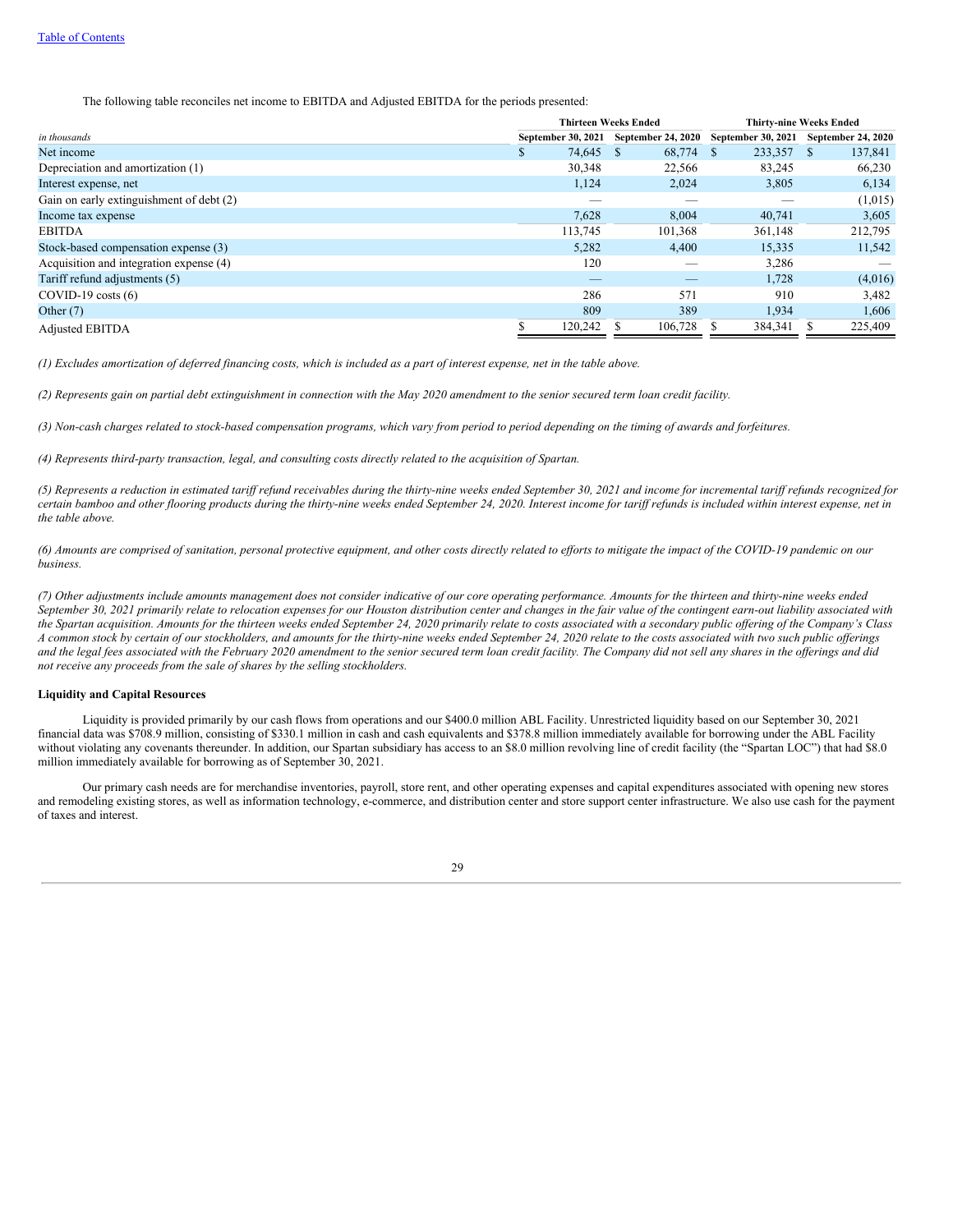The most significant components of our operating assets and liabilities are merchandise inventories and accounts payable, and, to a lesser extent, accounts receivable, prepaid expenses and other assets, other current and non-current liabilities, taxes receivable, and taxes payable. In an operating environment outside of the COVID-19 pandemic, our liquidity is not generally seasonal, and our uses of cash are primarily tied to when we open stores and make other capital expenditures.

Merchandise inventory is our most significant working capital asset and is considered "in-transit" or "available for sale" based on whether we have physically received the products at an individual store location or in one of our four distribution centers. In-transit inventory generally varies due to contractual terms, country of origin, transit times, international holidays, weather patterns, and other factors.

We measure realizability of our inventory by monitoring sales, gross margin, inventory aging, weeks of supply or inventory turns as well as by reviewing SKUs that have been determined by our merchandising team to be discontinued. Based on our analysis of these factors, we believe our inventory is realizable.

Twice a year, we conduct a clearance event with the goal of selling through discontinued inventory, followed by donations of the aged discontinued inventory that we are unable to sell. We generally conduct a larger clearance event during our third fiscal quarter followed by a smaller clearance event towards the end of the fiscal year. We define aged discontinued inventory as inventory in discontinued status for more than 12 months that we intend to sell or donate. As of September 30, 2021, we had \$1.0 million of aged discontinued inventory that we intend to donate if unable to sell.

# *Impact of the COVID-19 Pandemic on Liquidity*

While our primary sources of funds for business activities are typically cash flows from operations and our existing credit facilities, the full potential impact of the pandemic on our sources of funds and liquidity cannot be reasonably estimated at this time due to uncertainty regarding the potential severity and duration of the pandemic and its future effect on our business. For additional discussion of the impact of the COVID-19 pandemic on our business, refer to "Management's Discussion and Analysis of Financial Condition and Results of Operations - COVID-19 Update."

We continue to monitor the impact of the COVID-19 pandemic on our business and may, as necessary, reduce expenditures, borrow additional amounts under our term loan and revolving credit facilities, or pursue other sources of capital that may include other forms of external financing in order to increase our cash position and preserve financial flexibility. The pandemic may continue to drive volatility and uncertainty in financial and credit markets. Our continued access to external sources of liquidity depends on multiple factors, including the condition of debt capital markets, our operating performance, and maintaining strong credit ratings. If the impacts of the pandemic continue to create severe disruptions or turmoil in the financial markets, or if rating agencies lower our credit ratings, it could adversely affect our ability to access the debt markets, our cost of funds, and other terms for new debt or other sources of external liquidity. We expect that cash generated from operations together with cash on hand, our actions to reduce expenditures, the availability of borrowings under our credit facilities, and if necessary, additional funding through other forms of external financing, will be sufficient to meet liquidity requirements, anticipated capital expenditures, and payments due under our credit facilities for at least the next twelve months.

The exact scope of our capital plans is evolving and will ultimately depend on a variety of factors, including the impact of the COVID-19 pandemic on our business. Excluding cash paid for the Spartan acquisition, total capital expenditures are currently planned to be between approximately \$455 million to \$475 million and will be funded primarily by cash generated from operations and borrowings under the ABL Facility. Our capital needs may change in the future due to changes in our business, including in response to the COVID-19 pandemic, or new opportunities that we choose to pursue; however, we currently expect the following for capital expenditures in fiscal 2021:

- open 27 warehouse-format stores, open two small-format design studios, and start construction on stores opening and relocating in 2022 using approximately \$305 million to \$315 million of cash;
- relocate our Houston, Texas distribution center in the first quarter of fiscal 2022 and open a transload facility in Los Angeles, California using approximately \$70 million to \$74 million of cash;
- invest in existing store remodeling projects and our distribution centers using approximately \$52 million to \$56 million of cash; and
- invest in information technology infrastructure, e-commerce, and other store support center initiatives using approximately \$28 million to \$30 million of cash.

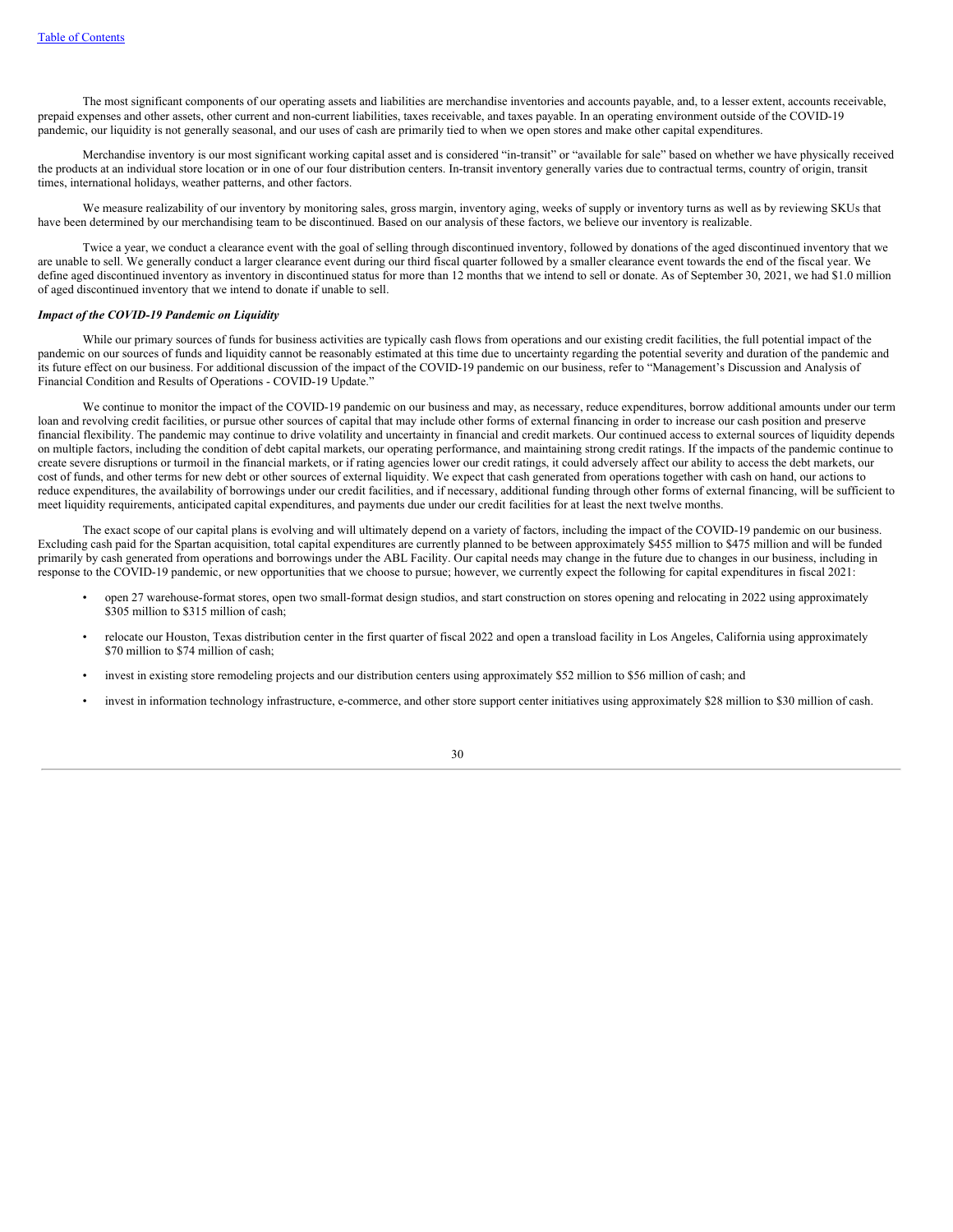# *Cash Flow Analysis*

A summary of our operating, investing, and financing activities is shown in the following table:

|                                                     | <b>Thirty-nine Weeks Ended</b> |                    |  |                           |  |  |  |
|-----------------------------------------------------|--------------------------------|--------------------|--|---------------------------|--|--|--|
| in thousands                                        |                                | September 30, 2021 |  | <b>September 24, 2020</b> |  |  |  |
| Net cash provided by operating activities           |                                | 364,892            |  | 269.685                   |  |  |  |
| Net cash used in investing activities               |                                | (341.255)          |  | (109, 653)                |  |  |  |
| Net cash (used in) provided by financing activities |                                | (1,324)            |  | 84,057                    |  |  |  |
| Net increase in cash and cash equivalents           |                                | 22.313             |  | 244,089                   |  |  |  |

## *Net Cash Provided by Operating Activities*

Cash provided by operating activities consists primarily of net income adjusted for changes in working capital as well as non-cash items, including depreciation and amortization, deferred income taxes, and stock-based compensation.

Net cash provided by operating activities was \$364.9 million for the thirty-nine weeks ended September 30, 2021 and \$269.7 million for the thirty-nine weeks ended September 24, 2020. The increase in net cash provided by operating activities was primarily the result of an increase in net income, trade accounts payable, and accrued expenses and other current liabilities, partially offset by an increase in inventory and other working capital items to support our operations.

## *Net Cash Used in Investing Activities*

Investing activities typically consist primarily of capital expenditures for new store openings, existing store remodels (including leasehold improvements, new racking, new fixtures, new product and display vignettes, and enhanced design studios) and new infrastructure and information systems. Cash payments to acquire a business are also included in investing activities.

Net cash used in investing activities during the thirty-nine weeks ended September 30, 2021 and September 24, 2020 was \$341.3 million and \$109.7 million, respectively. The increase was driven by a \$168.0 million increase in capital expenditures and \$63.6 million in cash paid as part of the purchase price to acquire Spartan (refer to Note 8, "Acquisition" for additional details). The year-over-year growth in capital expenditures was primarily driven by (i) an increase in new stores that opened or were under construction, as we generally incur significant capital expenditures for new stores a few to several months in advance of opening, (ii) ongoing construction for the Houston distribution center relocation, and (iii) an increase in existing store remodels. During the thirty-nine weeks ended September 30, 2021, approximately 67.9% of non-acquisition related capital expenditures were for new stores and 25.6% were for existing stores and distribution centers, while the remaining spending was primarily associated with information technology, e-commerce, and store support center investments to support our growth.

# *Net Cash (Used in) Provided by Financing Activities*

Financing activities consist primarily of borrowings and related repayments under our credit agreements as well as proceeds from the exercise of stock options and our employee share purchase program.

Net cash used in financing activities was \$1.3 million for the thirty-nine weeks ended September 30, 2021 compared to net cash provided by financing activities of \$84.1 million for the thirty-nine weeks ended September 24, 2020. The decrease was primarily driven by the repayment of a portion of our Term Loan Facility during the thirtynine weeks ended September 30, 2021 compared with net proceeds from the Term Loan Facility during the thirty-nine weeks ended September 24, 2020.

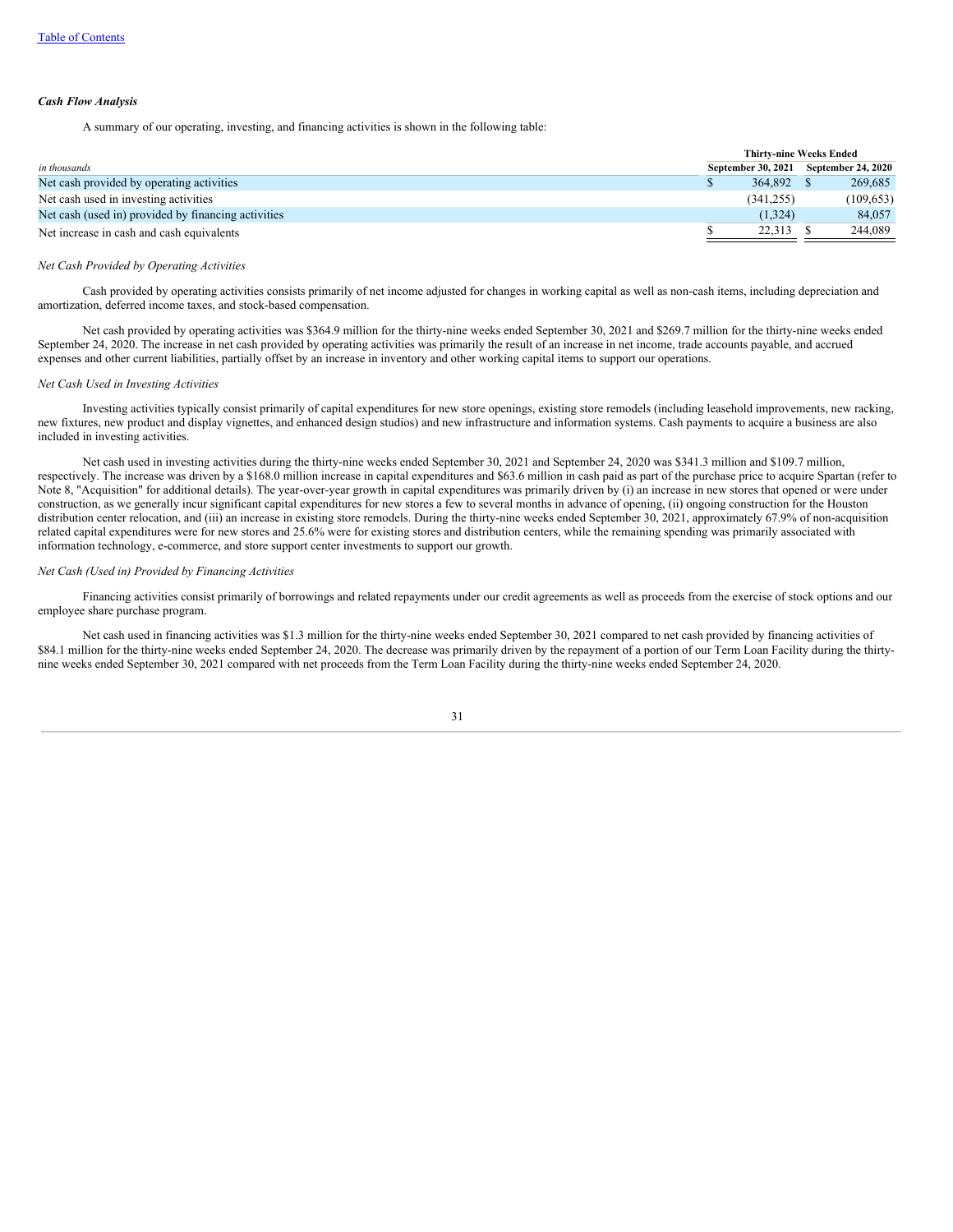## *Credit Facility Amendments*

On February 9, 2021 (the "Effective Date"), we entered into a fifth amendment to the credit agreement governing our senior secured term loan facility (as amended, the "Term Loan Facility"). The fifth amendment provided for, among other things, a supplemental term loan in the aggregate principal amount of \$65.0 million (the "Supplemental Term Loan Facility") that increased the term loan B facility. The Supplemental Term Loan Facility has the same maturity date (February 14, 2027) and terms as the term loan B facility, except that voluntary prepayments made within six months after the Effective Date are subject to a 1% soft call prepayment premium. The other terms of loans under the Term Loan Facility remain unchanged, including the applicable margin for loans under the term loan B facility. The proceeds of the Supplemental Term Loan Facility, together with cash on hand, were used to (i) repay the \$75.0 million term loan B-1 facility and (ii) pay fees and expenses incurred in connection with the Supplemental Term Loan Facility.

Refer to Note 3, "Debt" for additional details regarding our Term Loan Facility, ABL Facility, and Spartan LOC, including applicable covenants.

#### *Credit Ratings*

Our credit ratings are periodically reviewed by rating agencies. In November 2020, Moody's reaffirmed the Company's issuer corporate family rating of Ba3 and changed its outlook for the Company to stable from negative. In December 2020, Standard & Poor's reaffirmed the Company's corporate credit rating of BB- and revised its outlook for the Company to positive from stable. These ratings and our current credit condition affect, among other things, our ability to access new capital. Negative changes to these ratings may result in more stringent covenants and higher interest rates under the terms of any new debt. Our credit ratings could be lowered or rating agencies could issue adverse commentaries in the future, which could have a material adverse effect on our business, financial condition, results of operations, and liquidity. In particular, a weakening of our financial condition, including any further increase in our leverage or decrease in our profitability or cash flows, could adversely affect our ability to obtain necessary funds, could result in a credit rating downgrade or change in outlook, or could otherwise increase our cost of borrowing.

# **U.S. Tariffs and Global Economy**

The current domestic and international political environment, including existing and potential changes to U.S. policies related to global trade and tariffs, have resulted in uncertainty surrounding the future state of the global economy. In particular, the ongoing trade dispute between the U.S. and China has resulted in the U.S. imposing tariffs of 25% on many products from China. While exclusions from tariffs were granted for certain products from China, nearly all of these exclusions have expired. In fiscal 2020, approximately 30% of the products we sold were sourced from China, and we expect that percentage to decrease moderately in fiscal 2021. As we continue to manage the impact these tariffs may have on our business, we continue taking steps to mitigate some of these cost increases through negotiating lower costs from our vendors, increasing retail pricing as we deem appropriate, and sourcing from alternative countries. While our efforts have mitigated a substantial portion of the overall effect of increased tariffs, the enacted tariffs have increased our inventory costs and associated cost of sales for the remaining products still sourced from China.

#### *Antidumping and Countervailing Duties*

On May 24, 2019, the U.S. International Trade Commission (the "ITC") announced it had completed a preliminary phase antidumping and countervailing duty investigation pursuant to the Tariff Act of 1930 with respect to the imports of ceramic tile from China and determined there is a reasonable indication that the ceramic tile production industry in the U.S. is being materially injured by imports of ceramic tile from China that have allegedly been subsidized by the Chinese government and are being sold in the U.S. at less than fair value, otherwise known as "dumping". As a result of the ITC's affirmative determinations, the U.S. Department of Commerce (the "DOC") began its own related investigation. In April 2020, the DOC reached a final determination that imports from China were subsidized and were being sold in the U.S. at less than fair value. As a result of these final determinations, the DOC set the countervailing duty to 358.81% for all Chinese exporters and the antidumping duty to 203.71% or 330.69% depending on the exporter. In May 2020, the ITC announced their final determination that the ceramic tile production industry in the U.S. is being materially injured by imports of ceramic tile from China, but retroactive duty deposits would not be required as the ITC made a negative critical circumstances determination. The DOC subsequently issued antidumping and countervailing orders.

The DOC has instructed the U.S. Customs and Boarder Protection ("U.S. Customs" to require cash deposits based on the announced effective rates. The final rates for the first 18 months of the orders will not be determined until the first administrative review process is completed, approximately two years after the published date of the orders.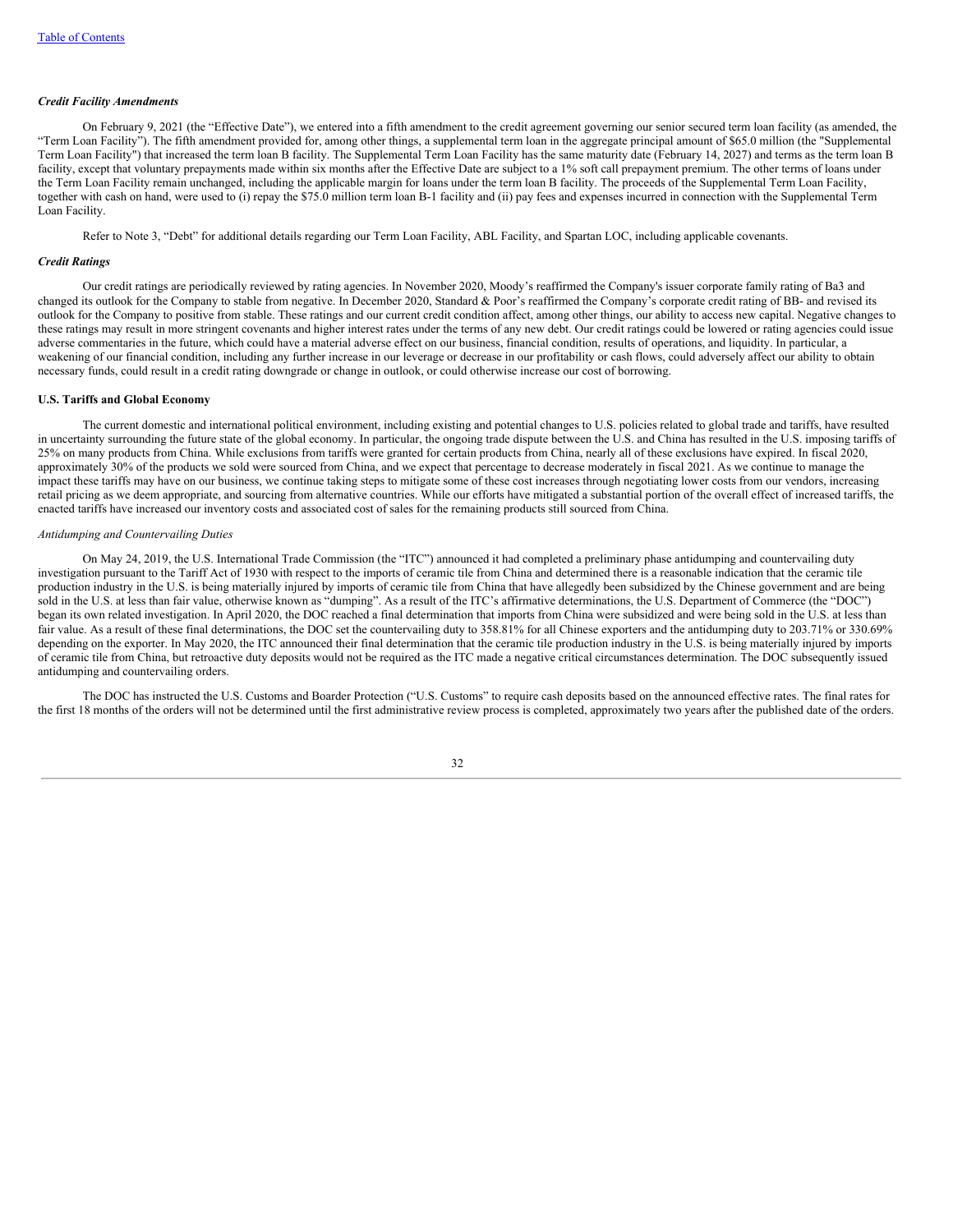We took steps to mitigate the risk of future exposure by sourcing from alternative countries, and we are no longer importing applicable products from China. We have made duty deposits for applicable entries according to U.S. Customs entry procedures. While we do not currently believe additional duty deposits will apply, we believe our potential exposure could be up to approximately \$3.0 million. The actual additional duties, if applicable, could differ from this estimate. We have not established a reserve for this matter as we currently do not believe additional duties will be applicable. Potential costs and any attendant impact on pricing arising from these tariffs or potential duties, and any further expansion in the types or levels of tariffs or duties implemented, could require us to modify our current business practices and could adversely affect our business, financial condition, and results of operations.

#### *Tarif Refunds*

In November 2019, the U.S. Trade Representative ("USTR") made a ruling to retroactively exclude certain flooring products imported from China from the Section 301 tariffs that were implemented at 10% beginning in September 2018 and increased to 25% in June 2019. The granted exclusions apply to certain "click" vinyl and engineered products that we have sold and continue to sell. As these exclusions were granted retroactively, we are entitled to a refund from U.S. Customs for the applicable Section 301 tariffs previously paid on these goods. Tariff refund claims are subject to the approval of U.S. Customs, and the Company currently expects to recover \$21.9 million, including interest, related to these Section 301 tariff payments. Of the expected refunds, \$14.5 million has been received as of September 30, 2021.

## **Contractual Obligations**

There were no material changes to our contractual obligations outside the ordinary course of our business during the thirty-nine weeks ended September 30, 2021.

# **Off-Balance Sheet Arrangements**

For the thirty-nine weeks ended September 30, 2021, we were not party to any material off-balance sheet arrangements that are reasonably likely to have a current or future effect on our financial condition, net sales, expenses, results of operations, liquidity, capital expenditures, or capital resources. We do not have any relationship with unconsolidated entities or financial partnerships for the purpose of facilitating off-balance sheet arrangements or for other contractually narrow or limited purposes.

## **Critical Accounting Policies and Estimates**

Our consolidated financial statements have been prepared in accordance with GAAP, which requires management to make estimates and assumptions that affect reported amounts. The estimates and assumptions are based on historical experience and other factors management believes to be reasonable. The COVID-19 pandemic has impacted our business as discussed in Management's Discussion and Analysis and the estimates used for, but not limited to, our critical accounting policies could be affected by future developments related to the COVID-19 pandemic. We have assessed the impact and are not aware of any specific events or circumstances that required an update to the estimates and assumptions used for our critical accounting policies or that materially affected the carrying value of our assets or liabilities as of the date of issuance of this Quarterly Report on Form 10-Q. These estimates may change as new events occur and additional information is obtained. Actual results could differ materially from these estimates under different assumptions or conditions.

For a description of our critical accounting policies and estimates, refer to Part II, Item 7, "Critical Accounting Policies and Estimates" in our Annual Report. There have been no material changes to our critical accounting policies and estimates as disclosed in our Annual Report. See Note 1 to our condensed consolidated financial statements included in this Quarterly Report, which describes recent accounting pronouncements adopted by us.

#### <span id="page-32-0"></span>**Item 3. Quantitative and Qualitative Disclosures About Market Risk**

For quantitative and qualitative disclosures about market risk affecting the Company, see "Quantitative and Qualitative Disclosures About Market Risk" in Item 7A of Part II of the Annual Report. While our exposure to market risk has not changed materially since December 31, 2020, uncertainty with respect to the economic effects of the COVID-19 pandemic has introduced significant volatility in the financial markets, including interest rates and foreign currency exchange rates. The COVID-19 pandemic is expected to have a continued adverse impact on market conditions and may trigger a period of global economic slowdown for an unknown duration. See further discussion in Item 2, "Management's Discussion and Analysis of Financial Condition and Results of Operations" for additional details.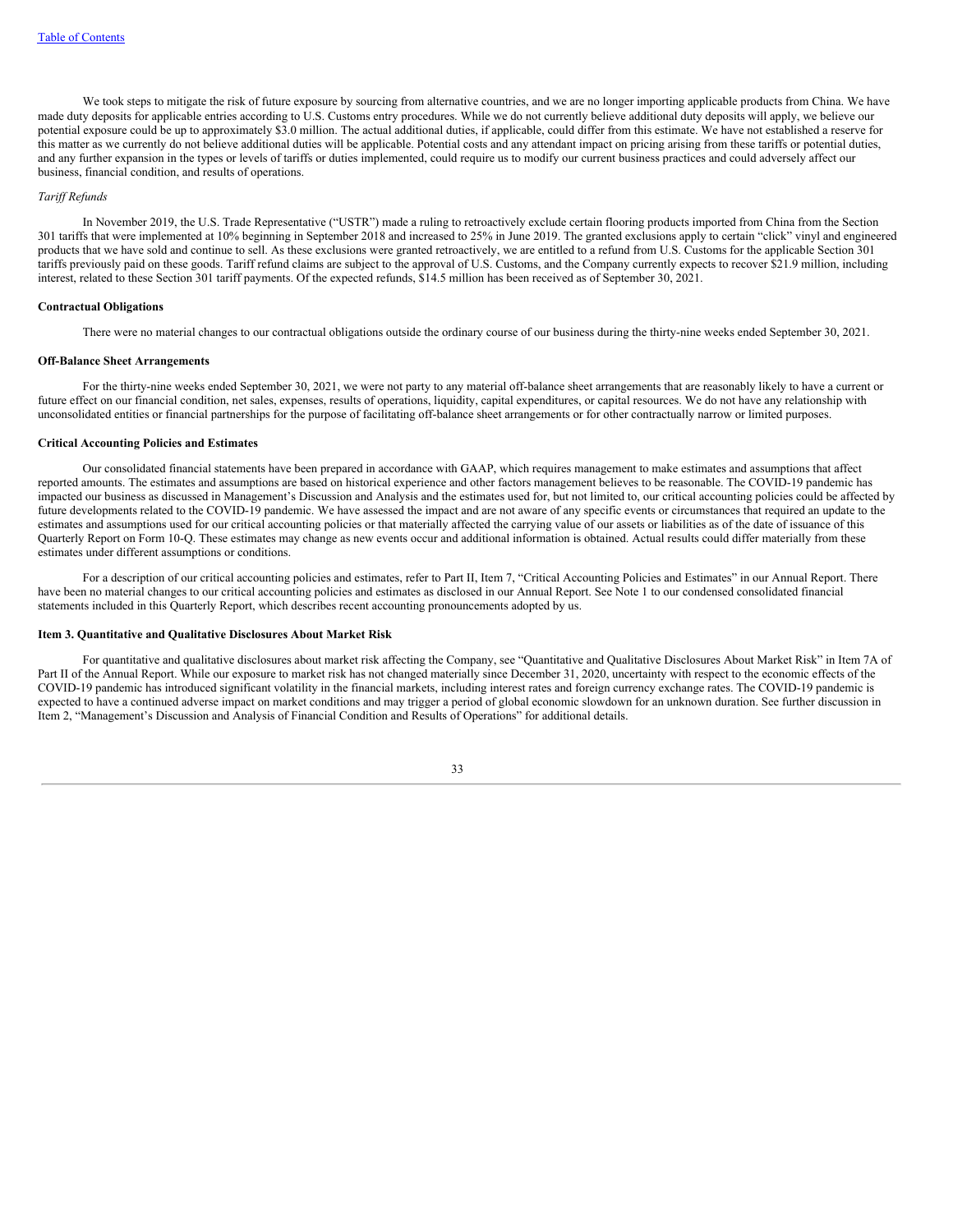#### **Interest Rate Risk**

Our operating results are subject to risk from interest rate fluctuations on our Credit Facilities, which carry variable interest rates. As of September 30, 2021, our senior secured term loan facility, which has a variable interest rate, had a remaining principal balance of \$206.6 million. A 1.0% increase in the effective interest rate for this debt would cause an increase in interest expense of approximately \$2.1 million over the next twelve months. To lessen our exposure to changes in interest rate risk, we entered into two \$75.0 million interest rate cap agreements in May 2021. The contracts capped our LIBOR at 1.75% beginning in May 2021. In addition, our \$102.5 million interest rate cap agreement entered into during November 2016 that caps our LIBOR at 2.0% remains in effect until the agreement expires on December 31, 2021. We do not anticipate that the interest rate cap agreements will significantly impact interest expense in the near term as the U.S. Federal Reserve and other central banks have taken recent action to lower interest rates in response to the COVID-19 pandemic, and interest rates are near historic lows.

#### <span id="page-33-0"></span>**Item 4. Controls and Procedures**

#### **Evaluation of Disclosure Controls and Procedures**

The Company's disclosure controls and procedures (as defined in Rules 13a-15(e) or 15d-15(e) under the Securities Exchange Act of 1934, as amended (the "Exchange Act")) are designed to provide reasonable assurance that the information required to be disclosed in the reports that the Company files or submits under the Exchange Act are recorded, processed, summarized, and reported within the time periods specified in the SEC's rules and forms. Disclosure controls and procedures include, without limitation, controls and procedures designed to ensure that information required to be disclosed by a company in reports filed or submitted under the Exchange Act is accumulated and communicated to the company's management, including its principal executive and principal financial officers, as appropriate to allow timely decisions regarding required disclosure. The Company's management, including the chief executive officer and the chief financial officer, have reviewed the effectiveness of the Company's disclosure controls and procedures as of September 30, 2021 and, based on their evaluation, have concluded that the Company's disclosure controls and procedures were effective at the reasonable assurance level. The condensed consolidated financial statements included in this Quarterly Report fairly present, in all material respects, our financial position, results of operations and cash flows for the periods presented in conformity with GAAP.

# **Changes in Internal Control Over Financial Reporting**

There have been no changes in the Company's internal control over financial reporting (as defined in Rules 13a-15(f) or 15d-15(f) of the Exchange Act) during the fiscal quarter ended September 30, 2021 that have materially affected, or are reasonably likely to materially affect, the Company's internal control over financial reporting.

## <span id="page-33-2"></span><span id="page-33-1"></span>**PART II - OTHER INFORMATION**

#### **Item 1. Legal Proceedings**

<span id="page-33-3"></span>See the information under the "Litigation" caption in Note 5, Commitments and Contingencies to our Condensed Consolidated Financial Statements included in this Quarterly Report and the information under "Management's Discussion and Analysis of Financial Condition and Results of Operations - U.S. Tariffs and Global Economy" in this Quarterly Report, each of which we incorporate here by reference.

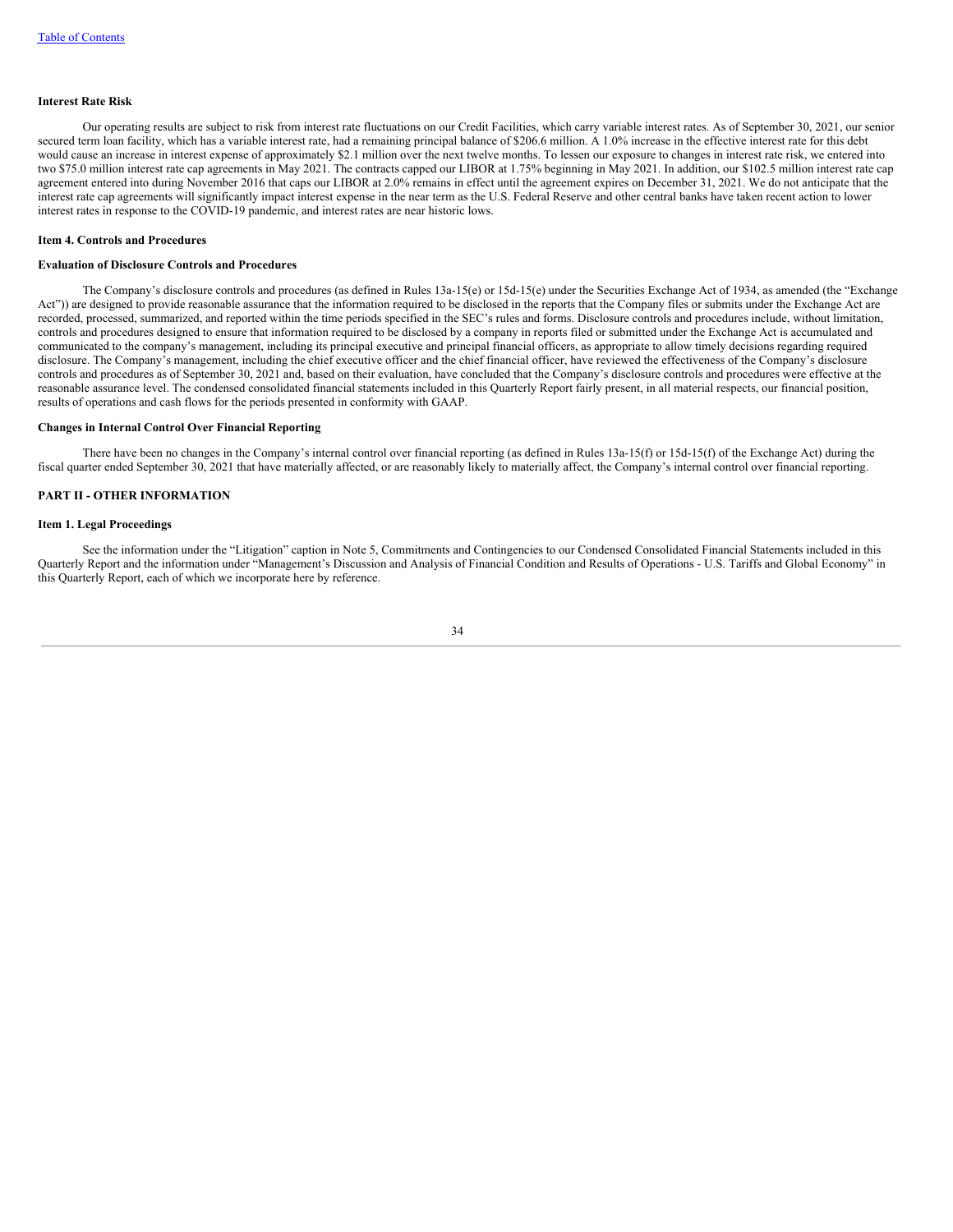#### **Item 1A. Risk Factors**

In addition to the other information set forth in this Quarterly Report, you should carefully consider the risk factors described in Part I, "Item 1A. Risk Factors" in our Annual Report filed with the SEC on February 25, 2021, which could materially affect our business, financial condition, and/or operating results, as well as the following:

# During the first and second quarters of fiscal 2020, the effects of the COVID-19 pandemic negatively impacted our business and results of operations. Additional governmental restrictions on business operations, including as a result of a further resurgence of the COVID-19 pandemic, could have a negative impact on our net sales, *results of operations, financial position, store operations, new store openings and earnings.*

On March 11, 2020, the World Health Organization announced that infections of COVID-19 had become a pandemic, and on March 13, 2020, the U.S. President announced a National Emergency relating to the COVID-19 pandemic. National, state and local authorities have recommended social distancing and some authorities have imposed quarantine and isolation measures on large portions of the population, including mandatory business closures. These measures, while intended to protect human life, have had and are expected to continue to have serious adverse impacts on domestic and foreign economies of uncertain severity and duration. The COVID-19 pandemic and preventative measures taken to contain or mitigate its spread have caused, and are continuing to cause, business shutdowns, or the re-introduction of business shutdowns, cancellations of events and restrictions on travel, significant reductions in demand for certain goods and services, reductions in business activity and financial transactions, supply chain interruptions and overall economic and financial market instability both globally and in the United States. Such effects will likely continue for the duration of the pandemic, which is uncertain, and for some period thereafter. While several countries, as well as certain states, counties and cities in the United States, have relaxed public health restrictions and partially or fully reopened their economies, such reopening measures have sometimes resulted in a surge in the reported number of cases and hospitalizations related to the COVID-19 pandemic. This increase in cases has led to the reintroduction of restrictions and business shutdowns in certain states, counties and cities in the United States and globally and could continue to lead to the re-introduction of such restrictions elsewhere. In December 2020, the U.S. Food and Drug Administration authorized certain vaccines for emergency use and on April 16, 2021, every person over the age of 16 in the United States was deemed eligible to receive a COVID-19 vaccine. However, it remains unclear how quickly the vaccines will be distributed globally or if or when "herd immunity" will be achieved and the restrictions that were imposed to slow the spread of the virus will be lifted entirely. Delays in distributing the vaccines or an actual or perceived failure to achieve "herd immunity" could lead people to continue to self-isolate and not participate in the economy at pre-pandemic levels for a prolonged period of time. The extent of the impact of the pandemic on the Company's business and financial results will depend on future developments, including the duration of the pandemic the success of vaccination programs, the spread of COVID-19 within the markets in which the Company operates, as well as the countries from which the Company sources inventory, fixed assets, and other supplies, the effect of the pandemic on consumer confidence and spending, and actions taken by government entities in response to the pandemic, all of which are highly uncertain. Even after the COVID-19 pandemic subsides, the U.S. economy and most other major global economies may experience or continue to experience a recession, and our business and operations could be materially adversely affected by a prolonged recession in the U.S. and other major markets.

In response to the COVID-19 pandemic and these changing conditions, beginning in late March 2020, we closed some of our stores and shifted other stores to a curbside pickup model in the jurisdictions where government regulations permitted our stores to continue to operate and where the customer demand made such operations sustainable. We also furloughed or modified work hours for many of our employees and identified and implemented cost savings measures throughout our operations. In May and June 2020, we implemented a phased approach to reopening stores for in-store shopping with enhanced safety and sanitation measures such as requiring associates to wear face masks, installing social distancing markers on floors and protective shields at cash registers, and sanitizing shopping carts, pin pads, design desks, and other high-traffic areas. Since reopening our stores for in-store shopping, we have experienced increased sales and order activity, likely due to customers spending more time at home and the continuation of school and workplace closures due to the ongoing impacts of the COVID-19 pandemic. Some of this increased demand is also likely attributable to the timing of tax refunds and COVID-19-related stimulus payments.

The COVID-19 pandemic and initial responses had an adverse effect on our customer traffic, sales, operating costs, and profit during the first two quarters of fiscal 2020 and may have such an impact again in the future. We cannot predict how long the COVID-19 pandemic will last, whether we will be required to re-close stores or what other government responses may occur. The COVID-19 pandemic has also adversely affected our ability to staff our existing stores and open new stores, and we have experienced construction delays. While our stores saw increased sales and order activity in the final two quarters of fiscal 2020 and the first three quarters of fiscal 2021, those results, as well as those of other metrics such as net revenues, gross margins and other financial and operating data, may not be indicative of results for future periods. Additionally, such increased demand may increase beyond manageable levels, may fluctuate significantly, or may not continue, including the possibility that demand may decrease from historical levels.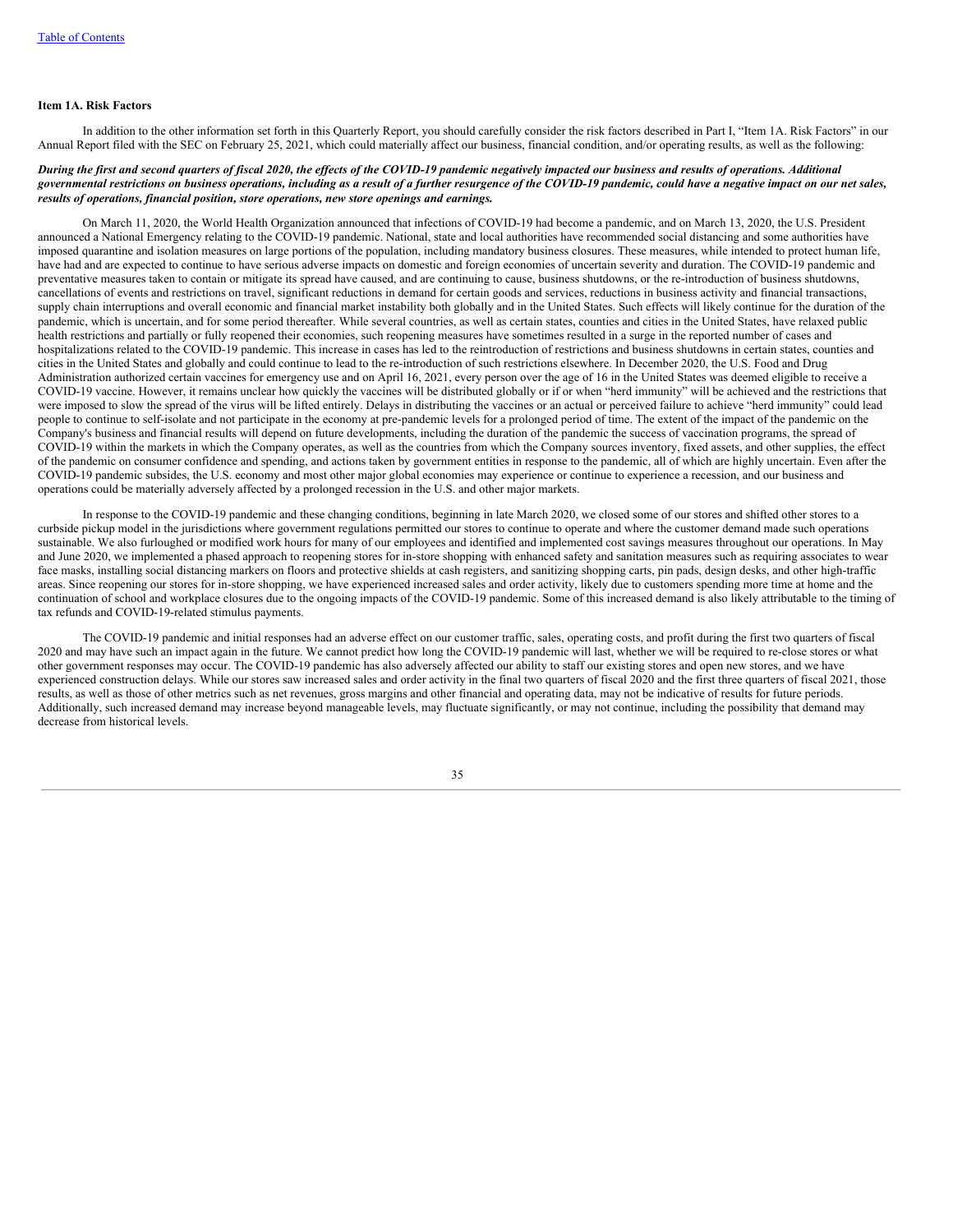Our operations have been and could be further disrupted if more of our employees are diagnosed with COVID-19 since this could require us to quarantine some or all of a store's employees and disinfect the impacted stores. If a significant percentage of our workforce is unable to work, whether because of illness, quarantine, limitations on travel or other government restrictions in connection with COVID-19, our operations may be negatively impacted, potentially affecting our liquidity, financial condition or results of operations. In addition, the COVID-19 pandemic has made it difficult to hire a sufficient number of store associates in many of our stores. We also do not know what impact the proposed federal vaccine and testing mandate applicable to large employers will have on our business. If we are unable to hire a sufficient number of store associates or if there are insufficient existing store associates not subject to quarantine, we may need to reduce store hours or temporarily close stores.

Our suppliers have been and could also be further adversely impacted by the COVID-19 pandemic. If our suppliers' employees are unable to work, whether because of illness, quarantine, limitations on travel or other government restrictions in connection with the COVID-19 pandemic, we could face further shortages of inventory at our stores, and our operations and sales could be adversely impacted by such supply interruptions.

Our business may be further negatively impacted by the fear of exposure to or actual effects of the COVID-19 pandemic or another disease pandemic, epidemic, or similar widespread public health concern; these impacts may include but are not limited to:

- additional temporary store closures due to reduced workforces or government mandates or the need to utilize a curbside pickup model or otherwise modify our operations;
- reduced workforces, which may be caused by, but not limited to, the temporary inability of the workforce to work due to illness, quarantine, or government mandates or the inability to sufficiently staff our stores;
- failure of third parties on which we rely, including our suppliers, contract manufacturers, contractors, commercial banks, joint venture partners and external business partners to meet their obligations to the company, or significant disruptions in their ability to do so which may be caused by their own financial or operational difficulties and may adversely impact our operations;
- supply chain risks such as scrutiny or embargoing of goods produced in infected areas;
- construction delays or halts, preventing us from opening new stores;
- liquidity strains, which could slow the rate at which we open new stores;
- inability of our key leaders to visit our stores, which could negatively impact customer service and associate morale;
- increased cybersecurity risks due to the number of associates working remotely;
- global inflationary pressures, particularly on energy costs and commodities, which could continue to negatively impact our supply chain costs and the cost of the products we sell;
- increased litigation risk as a result of the pandemic; and
- reduced consumer traffic and purchasing, which may be caused by, but not limited to, the temporary inability of customers to shop with us due to illness, quarantine or other travel restrictions, or financial hardship, shifts in demand away from discretionary spending, or shifts in demand from higher priced products to lower priced products.

Any of the foregoing factors, or other cascading effects of the COVID-19 pandemic or another disease pandemic, epidemic, or similar widespread public health concern, including effects that are not currently foreseeable, could materially increase our costs, negatively impact our sales and damage our financial condition, results of operations, cash flows and our liquidity position, possibly to a significant degree. The duration of any such impacts cannot be predicted, and while it is not clear whether our current insurance policies will provide recovery for any of the impacts of the COVID-19 pandemic or any future disease pandemic, epidemic, or similar widespread public health concern, we do not anticipate that such policies will provide adequate coverage for the impacts of COVID-19 or any future disease pandemic, epidemic, or similar widespread public health concern.

#### *We face risks related to our indebtedness.*

As of September 30, 2021, the principal amount of our total indebtedness was approximately \$206.6 million related to our indebtedness outstanding under the Term Loan Facility. In addition, as of September 30, 2021, we had the ability to access approximately \$378.8 million of unused borrowings available under the ABL Facility without violating any covenants thereunder and had approximately \$21.2 million in outstanding letters of credit thereunder.

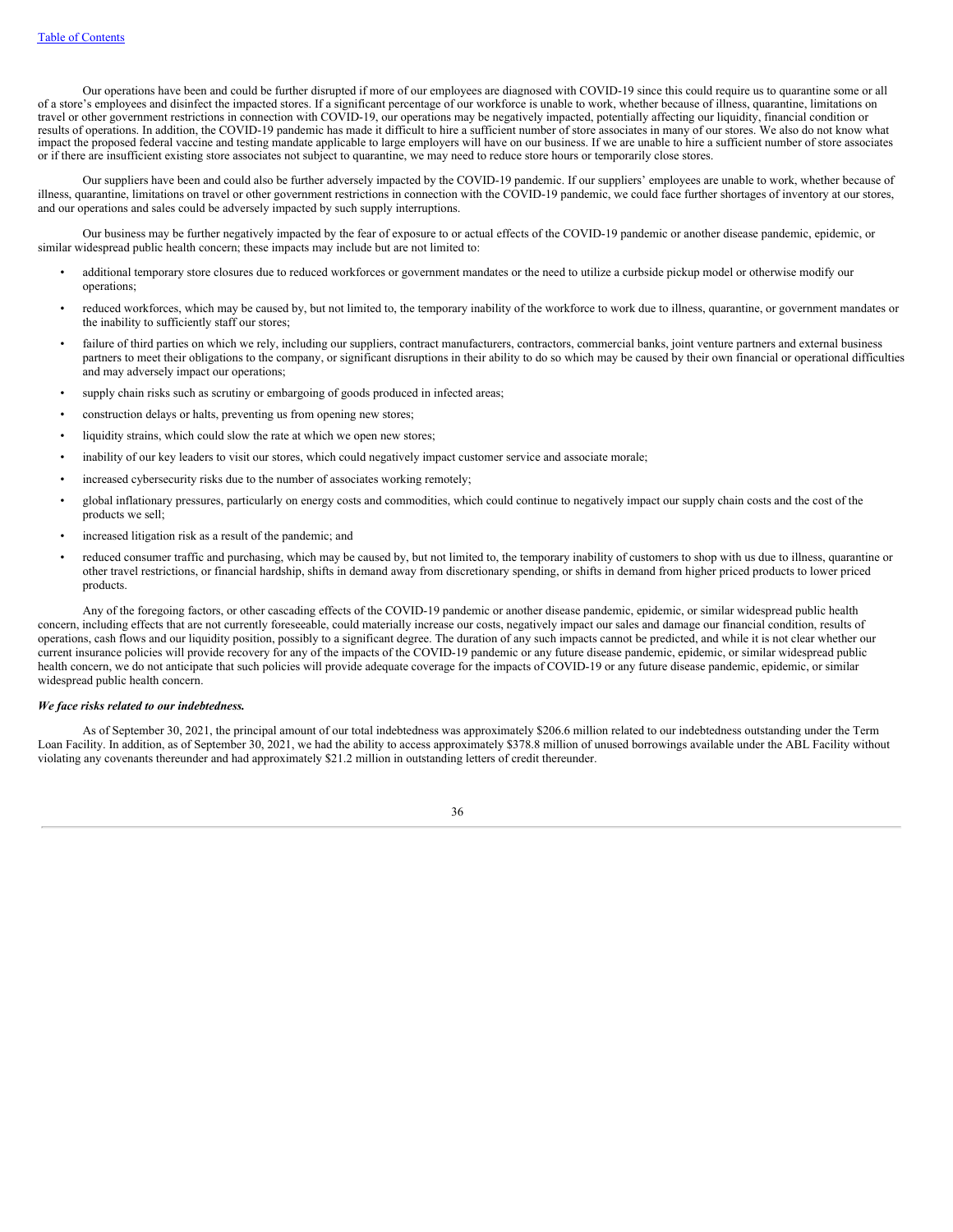Our indebtedness, combined with our lease and other financial obligations and contractual commitments, could adversely affect our business, financial condition and operating results by:

- making it more difficult for us to satisfy our obligations with respect to our indebtedness, including restrictive covenants and borrowing conditions, which may lead to an event of default under the agreements governing our debt;
- making us more vulnerable to adverse changes in general economic, industry and competitive conditions and government regulation;
- requiring us to dedicate a substantial portion of our cash flow from operations to payments on our indebtedness, thereby reducing the availability of cash flows to fund current operations and future growth;
- exposing us to the risk of increased interest rates as our borrowings under our Credit Facilities are at variable rates;
- restricting us from making strategic acquisitions or causing us to make non-strategic divestitures;
- requiring us to comply with financial and operational covenants, restricting us, among other things, from placing liens on our assets, making investments, incurring debt, making payments to our equity or debt holders and engaging in transactions with affiliates;
- limiting our ability to borrow additional amounts for working capital, capital expenditures, acquisitions, debt service requirements, execution of our business and growth strategies or other purposes; and
- limiting our ability to obtain credit from our suppliers and other financing sources on acceptable terms or at all.

We may also incur substantial additional indebtedness in the future, subject to the restrictions contained in our Credit Facilities. If such new indebtedness is in an amount greater than our current debt levels, the related risks that we now face could intensify. However, we cannot give assurance that any such additional financing will be available to us on acceptable terms or at all. Moreover, for taxable years beginning after December 31, 2017, the deductibility of net business interest expenses on our indebtedness for each taxable year could be limited under the Tax Cuts and Jobs Act.

Additionally, in July 2017, the United Kingdom's Financial Conduct Authority ("FCA"), the authority that regulates London Interbank Offered Rate ("LIBOR"), announced it intends to stop compelling banks to submit rates for the calculation of LIBOR after 2021. On March 5, 2021, the ICE Benchmark Administration Limited ("IBA"), which is regulated by the FCA confirmed that it would cease the publication of the one-week and two-month U.S. dollar LIBOR settings immediately following the LIBOR publication on December 31, 2021, and the U.S. dollar LIBOR settings (overnight and 12 months) immediately following the LIBOR publication on June 30, 2023. Accordingly, in the near future LIBOR will cease being a widely used benchmark interest rate. The current and any future reforms and other pressures may cause LIBOR to be replaced with a new benchmark or to perform differently than in the past, including during the transition period. The Company has material debt contracts that are indexed to USD-LIBOR and is currently working on a transition plan. We believe all our material agreements have appropriate language to negotiate a transition to an alternative index rate and are continuing to monitor this activity and evaluate the related risks. However, the consequences of these market developments cannot be entirely predicted and a transition from LIBOR, even if administered consistent with the provisions of our material agreements, may require us to amend or restructure our existing LIBOR-based debt instruments and any related hedging arrangements that extend beyond 2021, which may be difficult, costly and time consuming. We cannot give assurance that our financial condition and operating results will not be adversely affected.

Both New York State and federal legislation in the U.S. is under consideration that if enacted could result, upon the unavailability of LIBOR, in the replacement of certain fallback provisions in LIBOR-based financing agreements. Under the proposed legislation, some of these existing fallback provisions would be replaced by a provision specifying that the replacement rate and related adjustments recommended by the Alternative Reference Rates Committee ("ARRC"), the committee in the United States convened to ensure a successful transition from LIBOR, would be used to establish the interest-rate on the financing. The legislation would also require the use of the benchmark replacement rate and related adjustments recommended by the ARRC in the event that there are no fallback provisions in a financing. The legislation would not impact credit agreements that already include fallbacks to the changes recommended by the ARRC. Any such legislation adopted in New York State would have applicability only to agreements governed by New York law. There can be no assurance as to the final form of any such New York or federal legislation or as to whether any such legislation will be adopted.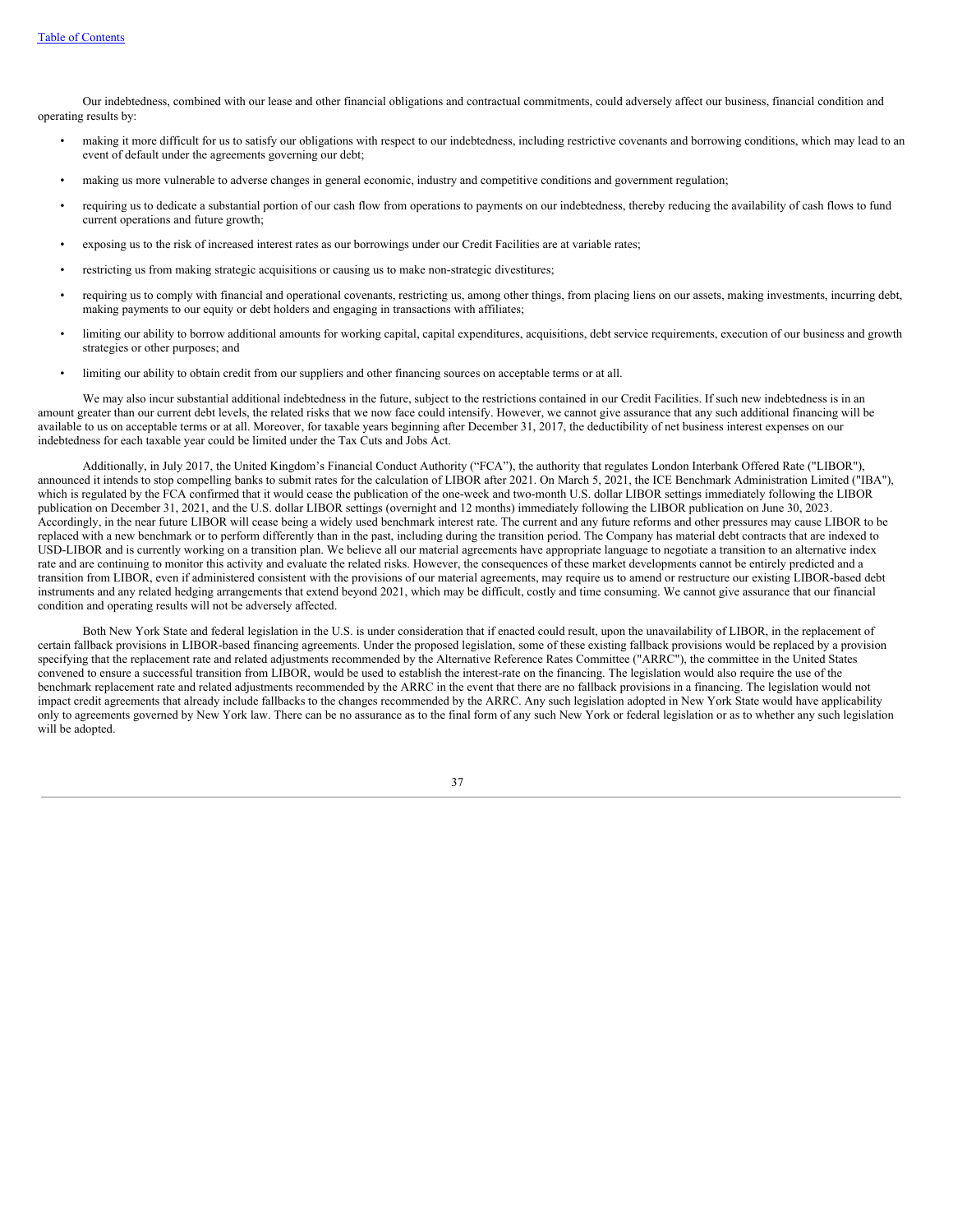In the event that one or more LIBOR-based interest rate derivatives are entered into to hedge variable rate indebtedness, the LIBOR rate specified therein will be determined from time to time by reference to a publication page specified in the relevant definitions of the International Swaps and Derivatives Association, Inc. ("ISDA"). However, if such rate does not appear on the relevant page, and the above-referenced legislation is not adopted that would address the replacement of LIBOR under such derivatives, LIBOR will be determined in accordance with dealer polls conducted by the calculation agent under the agreement governing the derivative. This dealer polling mechanism may not be successful in arriving at a replacement interest rate for LIBOR. Even if the dealer polling mechanism successfully arrives at a replacement interest rate for derivatives, that rate could differ significantly from the interest rates used for our variable-rate indebtedness.

## Any disruption in our distribution capabilities, supply chain or our related planning and control processes may adversely affect our business, financial condition, and *operating results.*

Our success is highly dependent on our planning and distribution infrastructure, which includes the ordering, transportation, and distribution of products to our stores and the ability of suppliers to meet distribution requirements. We also need to ensure that we continue to identify and improve our processes and supply chain and that our distribution infrastructure and supply chain keep pace with our anticipated growth and increased number of stores. The cost of these enhanced processes could be significant and any failure to maintain, grow, or improve them could adversely affect our business, financial condition, and operating results. Due to our rapid expansion, we have had to significantly increase the size of our distribution centers, including opening a 1.5 million square foot distribution center in Maryland in the fourth quarter of fiscal 2019, the planned new opening of an expanded distribution center in Houston in the first quarter of 2022, and, relatedly, the new opening of a transload facility in Los Angeles, California in fiscal 2021. Based on our growth intentions, we plan to add additional distribution centers or increase the size of our existing distribution centers in the future. Increasing the size of our distribution centers may decrease the efficiency of our distribution costs.

We manage our four distribution centers internally rather than rely on independent third-party logistics providers. If we are not able to manage our distribution centers successfully or at a lower cost than with third-party logistics providers, it could adversely affect our business, financial condition, and operating results. As we continue to add distribution centers, we may incur unexpected costs, and our ability to distribute our products may be adversely affected. Any disruption in the transition to or operation of our distribution centers could have an adverse impact on our business, financial condition, and operating results. For example, the landlord for our Maryland distribution center has identified a construction defect with that facility that we are working with the landlord to address. While we are unable to predict the impact such defect could have on our business, any necessary repairs could cause disruption in the operation of that distribution center, which could negatively impact the in-stock positions in the stores served by such distribution center and could have an adverse impact on our business, financial condition, and operating results.

Additionally, our supply chain and our suppliers could be disrupted by factors beyond our control, including from damage or destruction to our distribution centers; weather-related events; natural disasters; international trade disputes or trade policy changes or restrictions; tariffs or import-related taxes; third-party strikes, lock-outs, work stoppages or slowdowns; shortages of truck drivers; shipping capacity constraints; third-party contract disputes; supply or shipping interruptions or costs; military conflicts; acts of terrorism; public health issues, including pandemics or quarantines (such as the COVID-19 outbreak); or other factors beyond our control. Any such disruption could negatively impact our financial performance or financial condition. Accordingly, we have assessed and are implementing supply chain continuity plans. While to date there has been no material impact on supply for most of our sourced merchandise, COVID-19-related labor shortages and supply chain disruptions continue to cause logistical challenges for us and the entire hard surface flooring industry. In particular, there is significant congestion at ports of entry to the United States, which is increasing the time and cost to ship goods to our stores. Additionally, customer demand for certain products has also fluctuated as the COVID-19 pandemic has progressed and customer behaviors have changed, which has challenged our ability to anticipate and/or adjust inventory levels to meet that demand. These factors have resulted in certain of our products having instock levels below our goals. In certain cases, we are also experiencing delays in delivering those products to our distribution centers, stores or customers. Recently, we have seen a significant increase in supply chain costs, and we do not know how long this will last. It is our belief that we can pass along these costs. While we are working closely with our suppliers and transportation partners to mitigate the impact of these disruptions, future capacity shortages or shipping cost increases could have an adverse impact upon our business. Our success is also dependent on our ability to provide timely delivery to our customers. Our business could also be adversely affected if fuel prices increase or there are delays in product shipments due to freight difficulties, inclement weather, strikes by our employees or employees of third-parties involved in our supply chain, or other difficulties. If we are unable to deliver products to our customers on a timely basis, they may decide to purchase products from our competitors instead of from us, which would adversely affect our business, financial condition, and operating results.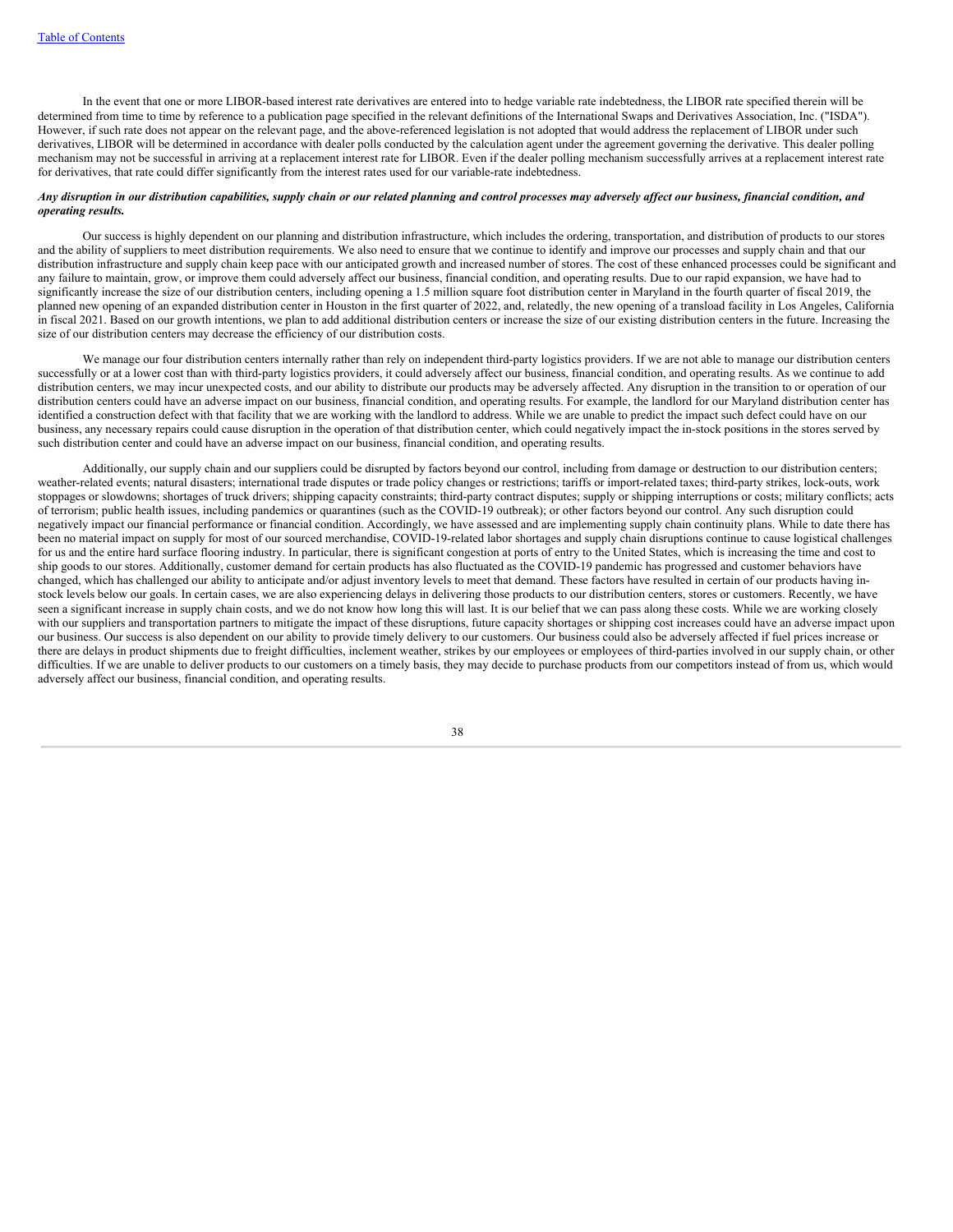## *Proposed changes in U.S. taxation of businesses could adversely af ect us.*

The new Democratic Presidential Administration has proposed changes to tax law that would, among other things, increase the corporate tax rate, impose a 15% minimum tax on corporate book income, and strengthen the GILTI regime imposed by the Tax Cuts and Jobs Act while eliminating related tax exemptions. Any such tax changes could materially increase the amount of taxes we would be required to pay, which could adversely affect our business, financial condition and operating results. For example, increases in the corporate tax rate may adversely impact our cash flow, which would in turn negatively impact our performance and liquidity. Other changes that may be enacted in the future, including changes to tax laws enacted by state or local governments in jurisdictions in which we operate, could result in further changes to state and local taxation and materially adversely affect our financial position and results of operations.

## <span id="page-38-0"></span>**Item 2. Unregistered Sales of Equity Securities and Use of Proceeds**

None.

# <span id="page-38-1"></span>**Item 3. Defaults Upon Senior Securities**

None.

# <span id="page-38-2"></span>**Item 4. Mine Safety Disclosures**

Not applicable.

# <span id="page-38-3"></span>**Item 5. Other Information**

<span id="page-38-4"></span>None.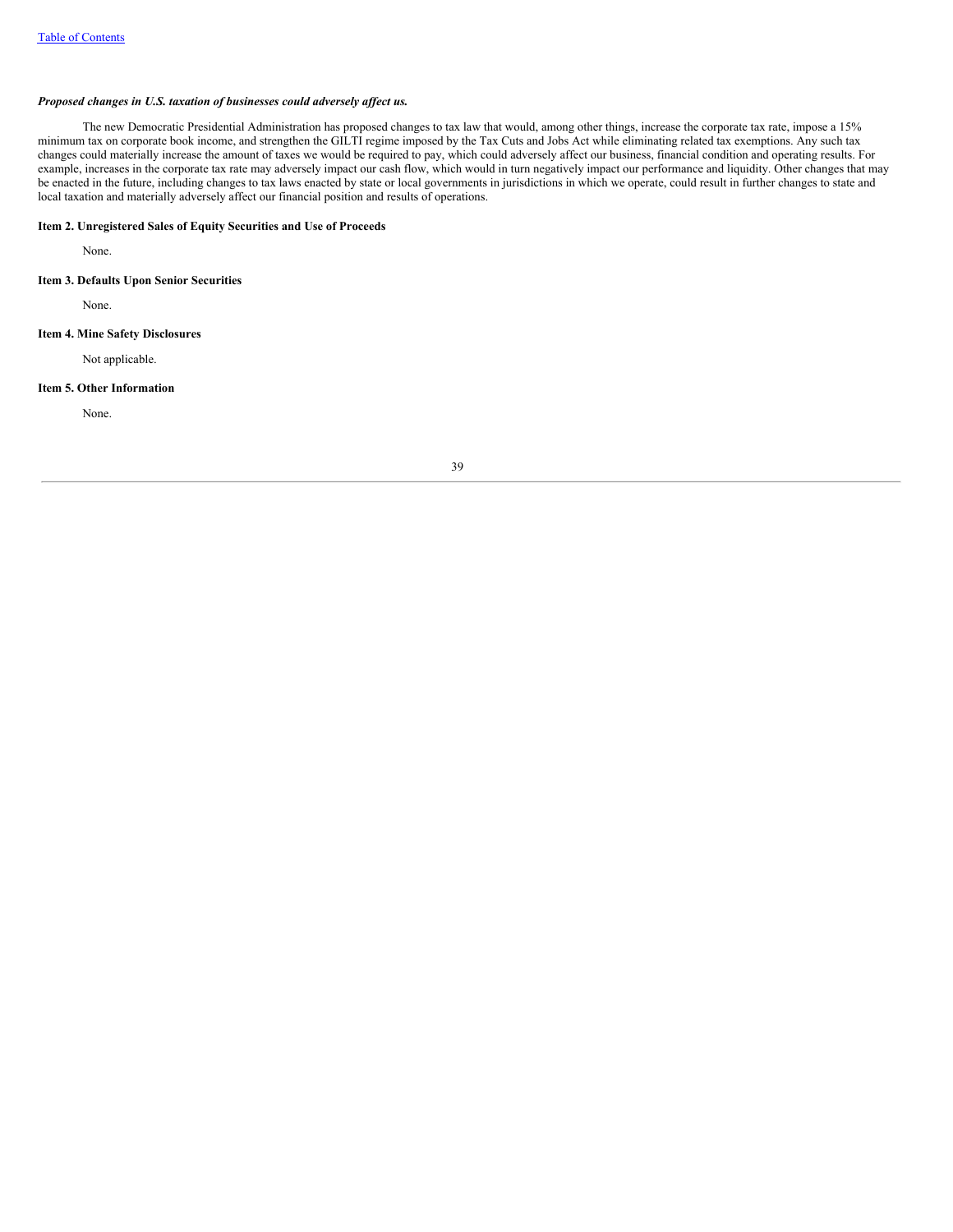## **Item 6. Exhibits**

| <b>Exhibit No.</b> | <b>Exhibit Description</b>                                                                                                                                                                  |
|--------------------|---------------------------------------------------------------------------------------------------------------------------------------------------------------------------------------------|
| 3.1                | Amended & Restated Certificate of Incorporation of Floor & Decor Holdings, Inc. (1)                                                                                                         |
| 3.2                | Second Amended and Restated Bylaws of Floor & Decor Holdings, Inc. (2)                                                                                                                      |
| 31.1               | Certification of Principal Executive Officer pursuant to Section 302 of the Sarbanes-Oxley Act of 2002.                                                                                     |
| 31.2               | Certification of Principal Financial Officer pursuant to Section 302 of the Sarbanes-Oxley Act of 2002.                                                                                     |
| 32.1               | Certification of CEO and CFO Pursuant to 18 U.S.C. Section 1350, as Adopted Pursuant to Section 906 of the Sarbanes-Oxley Act of 2002.                                                      |
| 101.INS            | XBRL Instance Document - the instance document does not appear in the Interactive Data File because its XBRL tags are embedded within the Inline<br>XBRL document.                          |
| 101.SCH            | Inline XBRL Taxonomy Extension Schema Document.                                                                                                                                             |
| 101.CAL            | Inline XBRL Taxonomy Extension Calculation Linkbase Document.                                                                                                                               |
| 101.DEF            | Inline XBRL Taxonomy Extension Definition Linkbase Document.                                                                                                                                |
| 101.LAB            | Inline XBRL Taxonomy Extension Label Linkbase Document.                                                                                                                                     |
| 101.PRE            | Inline XBRL Taxonomy Extension Presentation Linkbase Document.                                                                                                                              |
| 104                | Cover Page Interactive Data File - the cover page interactive data file does not appear in the Interactive Data File because its XBRL tags are<br>embedded within the Inline XBRL document. |

(1) Filed as an exhibit to the Registrant's Form 10-Q filed with the SEC on August 5, 2021, and incorporated herein by reference.

<span id="page-39-0"></span>(2) Filed as an exhibit to Amendment No. 4 to the Registrant's Registration Statement on Form S-1 (File No. 333-216000) filed with the SEC on April 24, 2017, and incorporated herein by reference.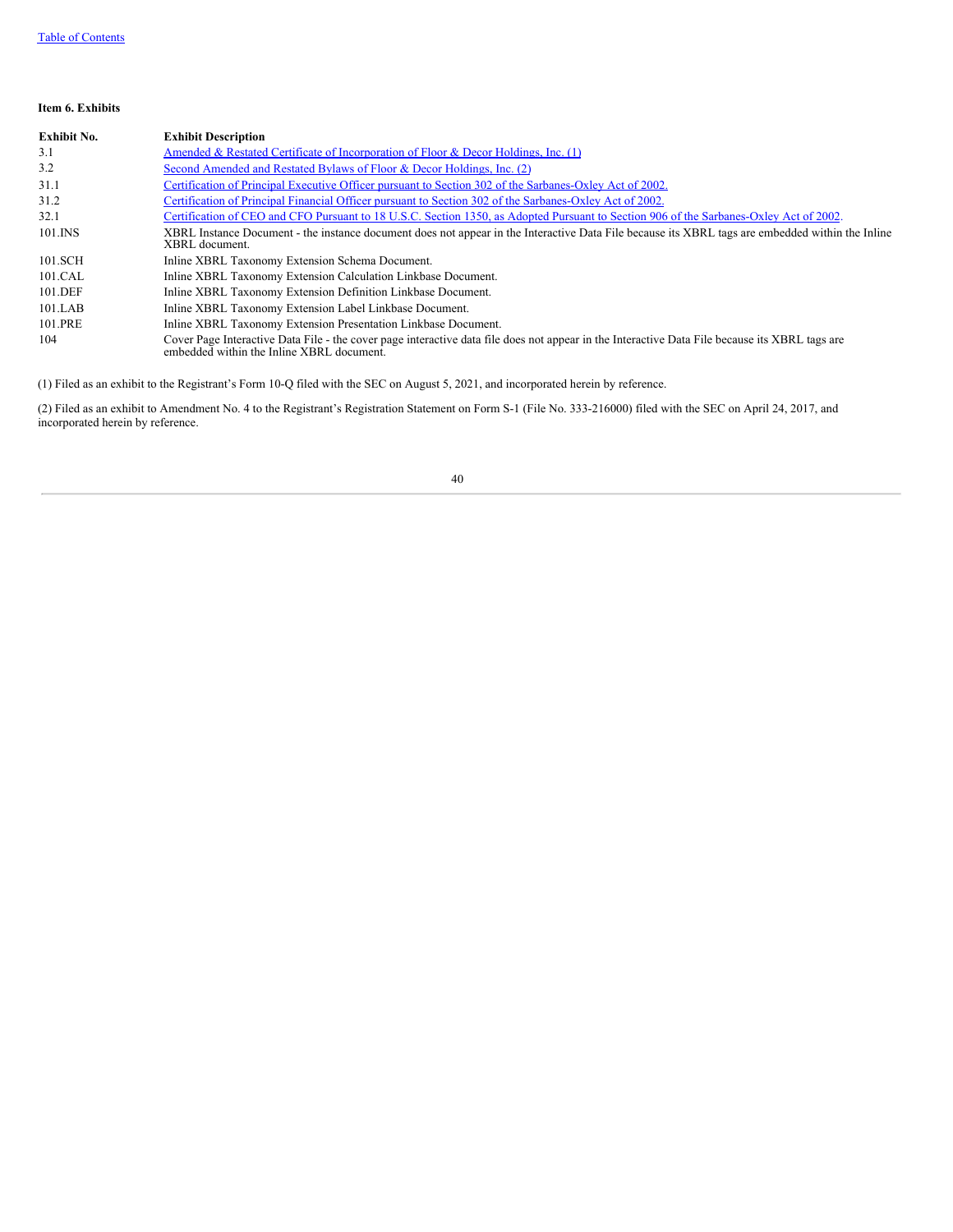# **SIGNATURES**

Pursuant to the requirements of the Securities Exchange Act of 1934, the registrant has duly caused this report to be signed on its behalf by the undersigned, thereunto duly authorized.

# **FLOOR & DECOR HOLDINGS, INC.**

| Dated: November 4, 2021 | By: | /s/ Thomas V. Taylor<br>Thomas V. Taylor<br>Chief Executive Officer<br>(Principal Executive Officer)                                                           |
|-------------------------|-----|----------------------------------------------------------------------------------------------------------------------------------------------------------------|
| Dated: November 4, 2021 | By: | /s/ Trevor S. Lang<br>Trevor S. Lang<br>Executive Vice President and Chief Financial Officer<br>(Principal Financial Officer and Principal Accounting Officer) |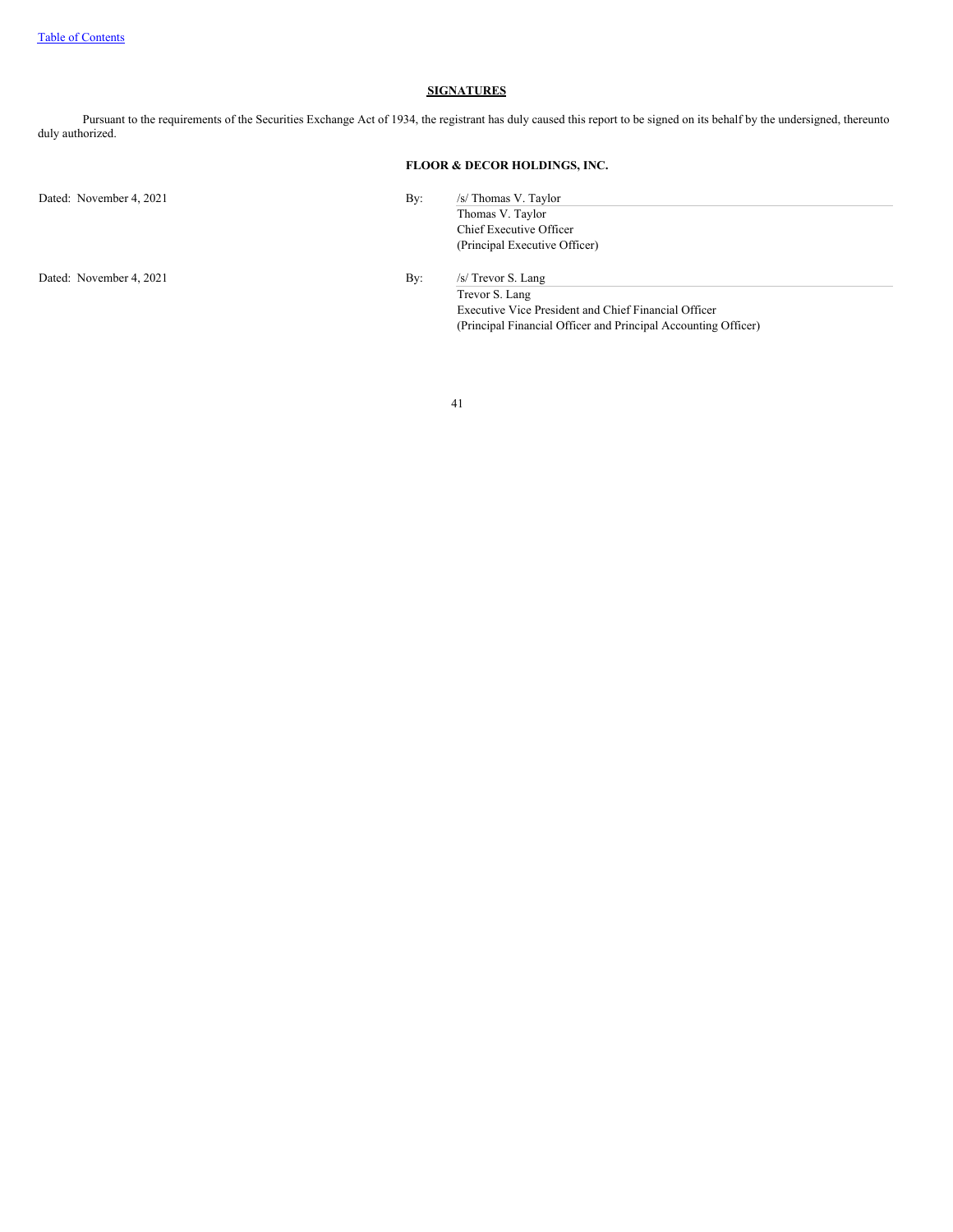# **CERTIFICATION OF CHIEF EXECUTIVE OFFICER PURSUANT TO RULES 13a-14(a) AND 15d-14(a) UNDER THE SECURITIES EXCHANGE ACT OF 1934, AS ADOPTED PURSUANT TO SECTION 302 OF THE SARBANES-OXLEY ACT OF 2002**

<span id="page-41-0"></span>I, Thomas V. Taylor, certify that:

- 1. I have reviewed this Quarterly Report on Form 10-Q of Floor & Decor Holdings, Inc. for the fiscal quarter ended September 30, 2021;
- Based on my knowledge, this report does not contain any untrue statement of a material fact or omit to state a material fact necessary to make the statements made, in light of the circumstances under which such statements were made, not misleading with respect to the period covered by this report;
- 3. Based on my knowledge, the financial statements, and other financial information included in this report, fairly present in all material respects the financial condition, results of operations and cash flows of the registrant as of, and for, the periods presented in this report;
- 4. The registrant's other certifying officer and I are responsible for establishing and maintaining disclosure controls and procedures (as defined in Exchange Act Rules 13a-15(e) and  $15d-15(e)$ ) and internal control over financial reporting (as defined in Exchange Act Rules  $13a-15(f)$ ) and  $15d-15(f)$ ) for the registrant and have:
- (a) Designed such disclosure controls and procedures, or caused such disclosure controls and procedures to be designed under our supervision, to ensure that material information relating to the registrant, including its consolidated subsidiaries, is made known to us by others within those entities, particularly during the period in which this report is being prepared;
- (b) Designed such internal control over financial reporting, or caused such internal control over financial reporting to be designed under our supervision, to provide reasonable assurance regarding the reliability of financial reporting and the preparation of financial statements for external purposes in accordance with generally accepted accounting principles;
- (c) Evaluated the effectiveness of the registrant's disclosure controls and procedures and presented in this report our conclusions about the effectiveness of the disclosure controls and procedures, as of the end of the period covered by this report based on such evaluation; and
- (d) Disclosed in this report any change in the registrant's internal control over financial reporting that occurred during the registrant's most recent fiscal quarter (the registrant's fourth fiscal quarter in the case of an annual report) that has materially affected, or is reasonably likely to materially affect, the registrant's internal control over financial reporting; and
- 5. The registrant's other certifying officer and I have disclosed, based on our most recent evaluation of internal control over financial reporting, to the registrant's auditors and the audit committee of the registrant's board of directors (or persons performing the equivalent functions):
- (a) All significant deficiencies and material weaknesses in the design or operation of internal control over financial reporting which are reasonably likely to adversely affect the registrant's ability to record, process, summarize and report financial information; and
- (b) Any fraud, whether or not material, that involves management or other employees who have a significant role in the registrant's internal control over financial reporting.

te: November 4, 2021

/s/ Thomas V. Taylor Thomas V. Taylor *Chief Executive Of icer (Principal Executive Of icer)*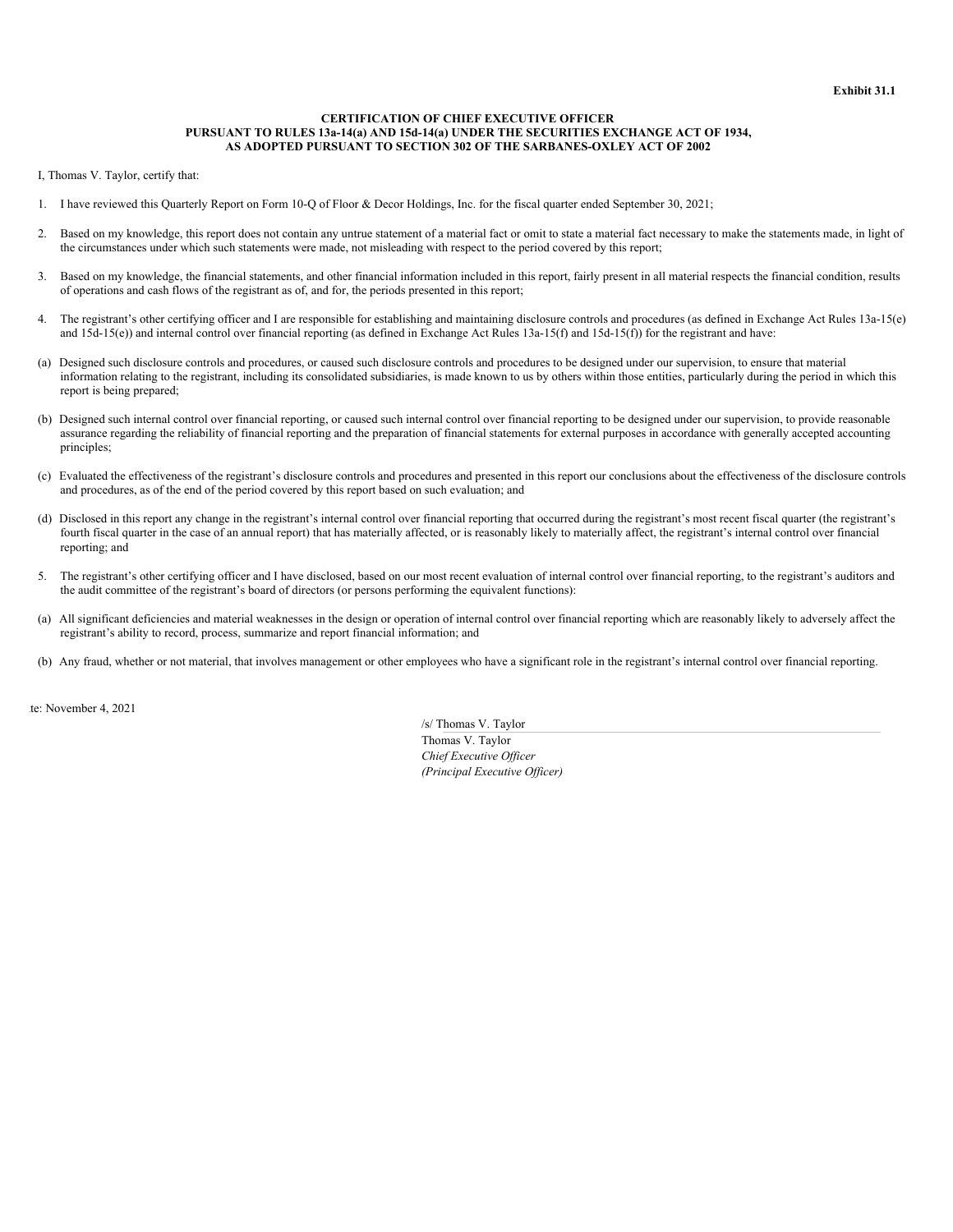# **CERTIFICATION OF CHIEF FINANCIAL OFFICER PURSUANT TO RULES 13a-14(a) AND 15d-14(a) UNDER THE SECURITIES EXCHANGE ACT OF 1934, AS ADOPTED PURSUANT TO SECTION 302 OF THE SARBANES-OXLEY ACT OF 2002**

<span id="page-42-0"></span>I, Trevor S. Lang, certify that:

- 1. I have reviewed this Quarterly Report on Form 10-Q of Floor & Decor Holdings, Inc. for the fiscal quarter ended September 30, 2021;
- Based on my knowledge, this report does not contain any untrue statement of a material fact or omit to state a material fact necessary to make the statements made, in light of the circumstances under which such statements were made, not misleading with respect to the period covered by this report;
- 3. Based on my knowledge, the financial statements, and other financial information included in this report, fairly present in all material respects the financial condition, results of operations and cash flows of the registrant as of, and for, the periods presented in this report;
- 4. The registrant's other certifying officer and I are responsible for establishing and maintaining disclosure controls and procedures (as defined in Exchange Act Rules 13a-15(e) and  $15d-15(e)$ ) and internal control over financial reporting (as defined in Exchange Act Rules  $13a-15(f)$  and  $15d-15(f)$ ) for the registrant and have:
- (a) Designed such disclosure controls and procedures, or caused such disclosure controls and procedures to be designed under our supervision, to ensure that material information relating to the registrant, including its consolidated subsidiaries, is made known to us by others within those entities, particularly during the period in which this report is being prepared;
- (b) Designed such internal control over financial reporting, or caused such internal control over financial reporting to be designed under our supervision, to provide reasonable assurance regarding the reliability of financial reporting and the preparation of financial statements for external purposes in accordance with generally accepted accounting principles;
- (c) Evaluated the effectiveness of the registrant's disclosure controls and procedures and presented in this report our conclusions about the effectiveness of the disclosure controls and procedures, as of the end of the period covered by this report based on such evaluation; and
- (d) Disclosed in this report any change in the registrant's internal control over financial reporting that occurred during the registrant's most recent fiscal quarter (the registrant's fourth fiscal quarter in the case of an annual report) that has materially affected, or is reasonably likely to materially affect, the registrant's internal control over financial reporting; and
- 5. The registrant's other certifying officer and I have disclosed, based on our most recent evaluation of internal control over financial reporting, to the registrant's auditors and the audit committee of the registrant's board of directors (or persons performing the equivalent functions):
- (a) All significant deficiencies and material weaknesses in the design or operation of internal control over financial reporting which are reasonably likely to adversely affect the registrant's ability to record, process, summarize and report financial information; and
- (b) Any fraud, whether or not material, that involves management or other employees who have a significant role in the registrant's internal control over financial reporting.

Date: November 4, 2021

/s/ Trevor S. Lang

Trevor S. Lang *Executive Vice President and Chief Financial Of icer (Principal Financial Of icer and Principal Accounting Of icer)*